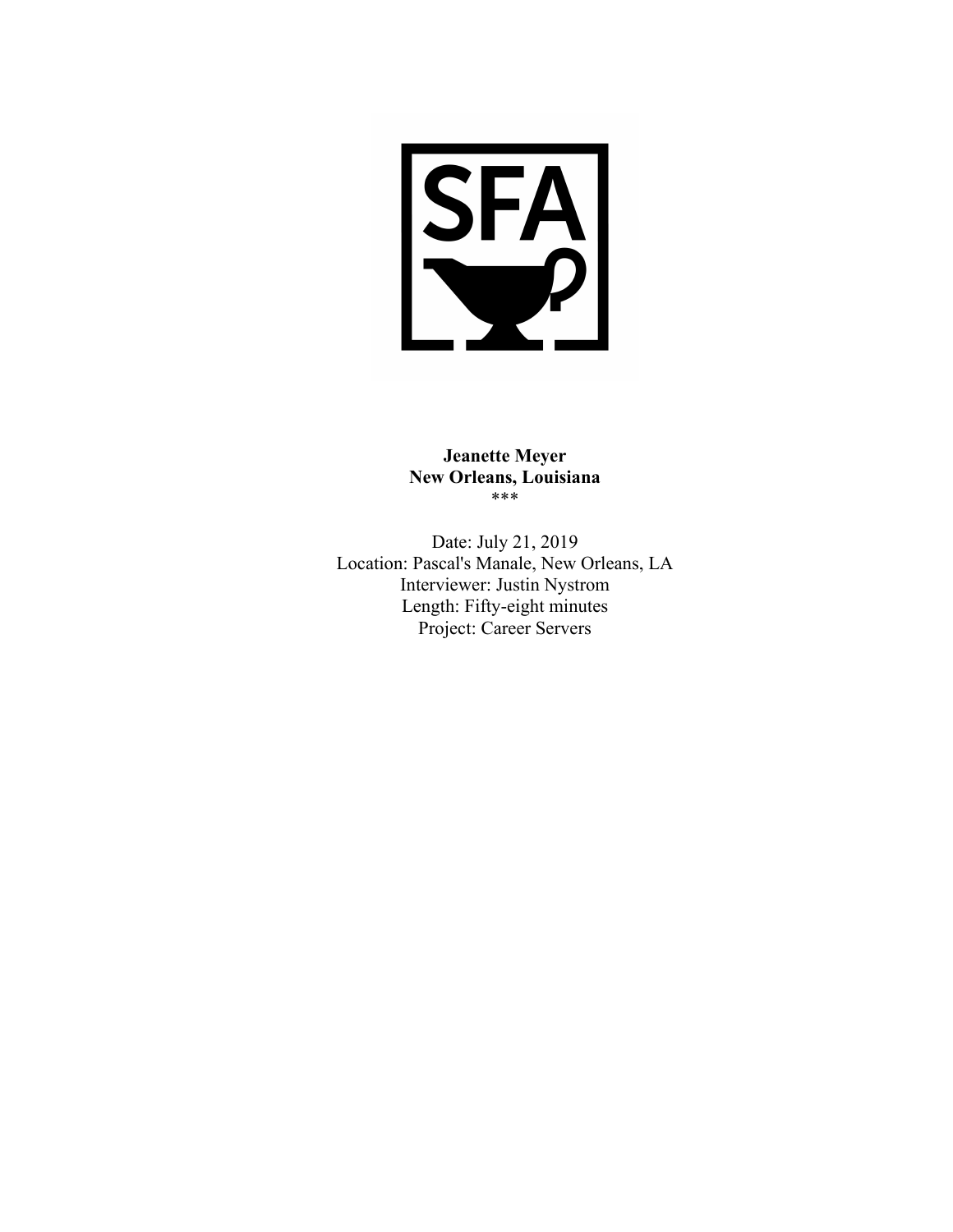[*BEGIN INTERVIEW*]

[00:00:22.18]

**Justin N.:** Perfect. Great. Thank you.

[00:00:23.13]

**Jeanette M.:** Cool.

[00:00:25.14]

**Justin N.:** Today, I am with Jeanette—last name. Jeanette Meyer. We are at Pascal's Manale. Jeanette is an employee at Pascal's Manale, waits tables. We're gonna be talking, as part of the Southern Foodways Alliance Long-term Servers Project. My name is Justin Nystrom. I teach at Loyola University New Orleans. Today is July 21, 2019. We're here in the dining room at Pascal's Manale on Napoleon Avenue. Jeanette, thank you so much for joining me this morning.

[00:01:02.00]

**Jeanette M.:** You're welcome. Thank you for having me.

[00:01:06.01]

**Justin N.:** Now, you and I were talking briefly when we came in. I know that you are the youngest of six children, but can you tell me a little bit about yourself? Like kinda where you grew up, and . . .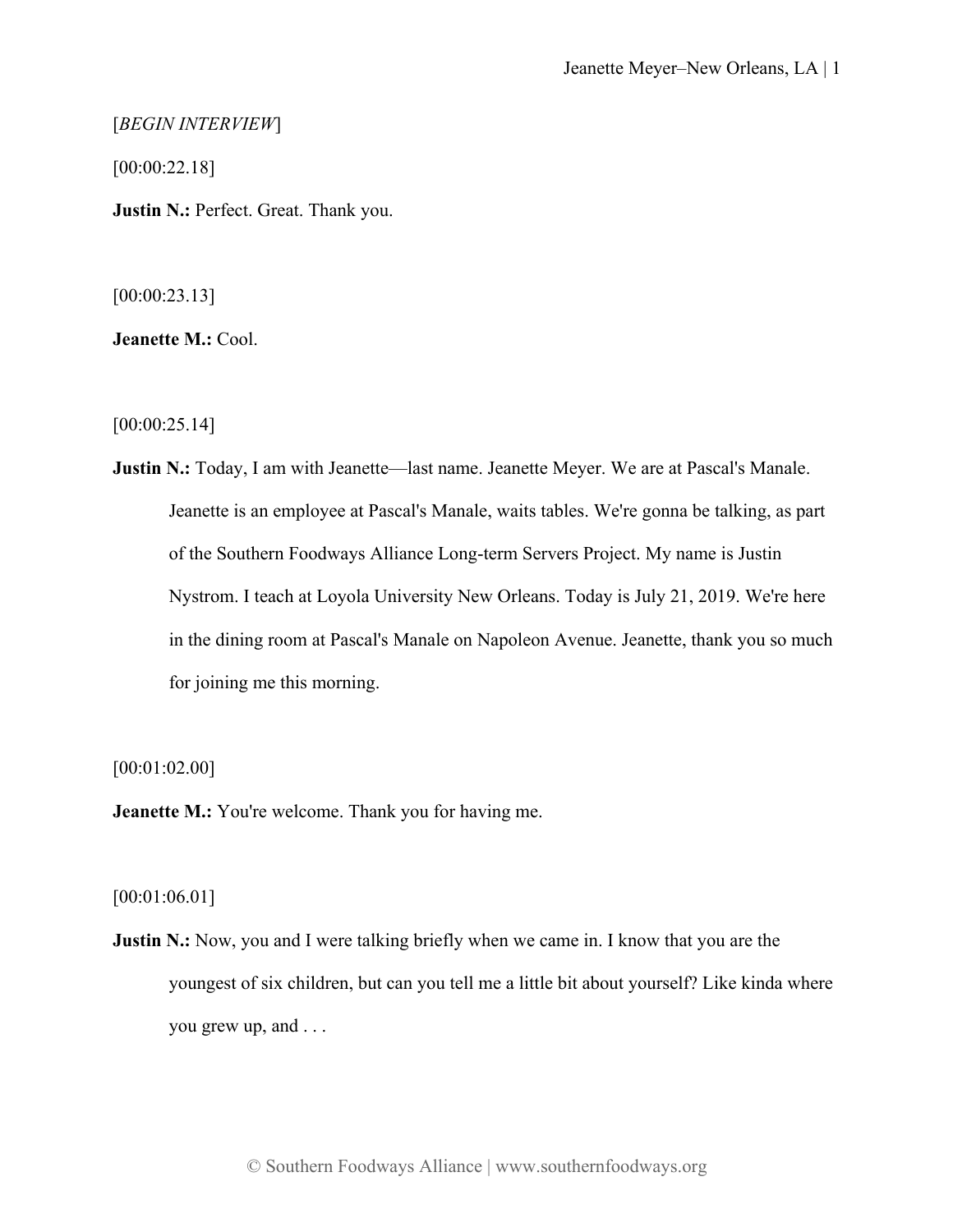[00:01:19.09]

**Jeanette M.:** All right. I grew up in western New York, one of six children. My father had a vegetable packing factory in western New York in a small town that employed about a hundred people. I learned a really good work ethic from my father. As a young girl, I worked in his factory, and then found my passion as a server in the service industry, being a waitress, maybe, at sixteen years old. Through my whole life, have been an artist, and have always done serving as a job because I absolutely love it. So. I'm still doing it. Sixty-three years old and still serving. So, yeah. Lovin' it.

[00:02:08.06]

**Justin N.:** What town in western New York?

[00:02:09.29]

**Jeanette M.:** Fifty miles south of Buffalo, near Franklinville, New York.

[00:02:15.28]

**Justin N.:** Great, great. Yeah, yeah.

[00:02:19.00]

**Jeanette M.:** I came to New Orleans about forty-some years ago and just fell in love with it. Moved everything here and worked in some of the greatest restaurants of New Orleans over the years.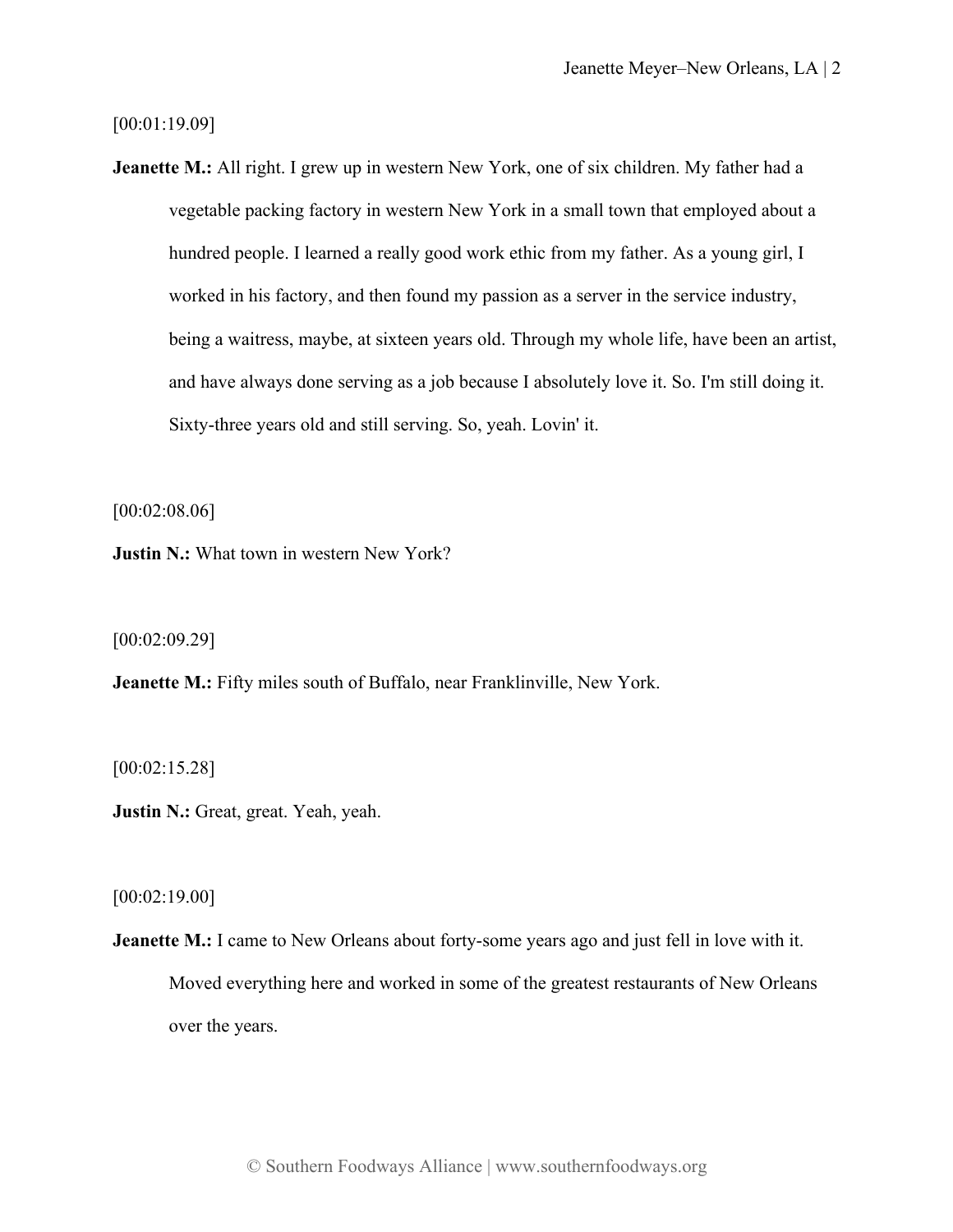[00:02:29.28]

**Justin N.:** Great, great. Well, I'm looking very much forward to talking about all of those. But first, I want to wind back to—you said you were sixteen years old and you discovered a passion for waiting tables and for art. So, I'd like to talk—I guess—which came first? The love of art?

[00:02:48.14]

**Jeanette M.:** My art. My art. When I was a young girl, I used to paint signs and things. My father had vegetable packing trucks and I painted those, ended up painting a lot of trucks. So, I travelled all over the country doing airbrush murals and pin striping on custom vehicles at car shows. Every winter, when there were no car shows, I would fall back on waiting tables. Well, it became such a thing to me, you know, meeting the people, talking to the people, taking care of 'em, food. It became more of a passion to me than just a parttime job. So, through my whole life, I've always worked a full-time job and done my artwork full-time, as well. I work sixteen hours a day, seven days a week, but that's what makes me happy. I look forward to comin' in here. I've worked at this job for fourteen years, and I ate here for twenty years before I started working here, because this was my favorite restaurant in New Orleans.

[00:03:53.23]

**Justin N.:** It's an institution, yeah. Absolutely.

[00:03:57.04]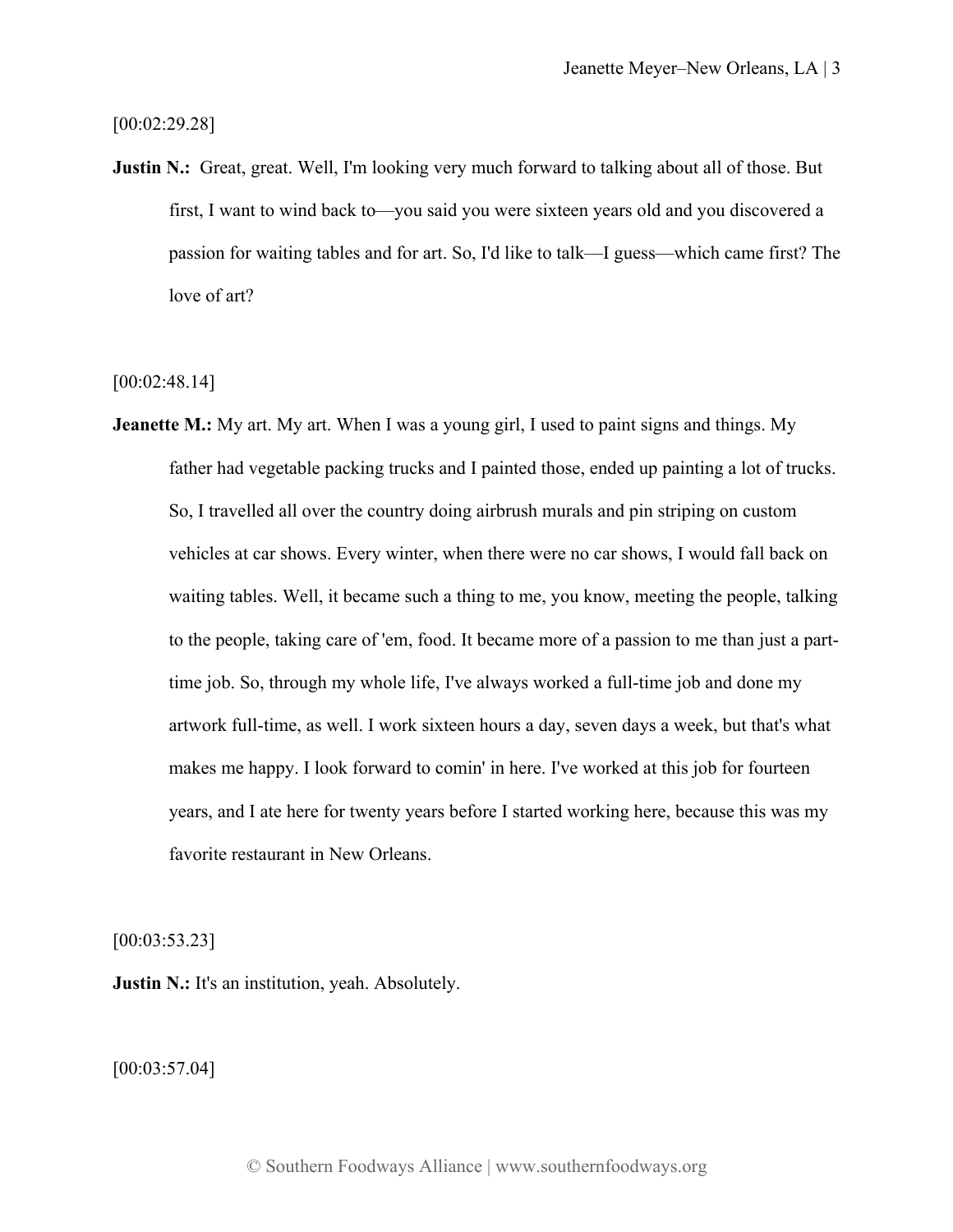**Jeanette M.:** It's an awesome restaurant.

[00:03:58.12]

**Justin N.:** So, when you were sixteen, where did you first wait tables?

[00:04:03.08]

**Jeanette M.:** At a little restaurant in my hometown in Franklinville, New York. Then, I went to another restaurant in Olean, New York, and then I travelled for a long time and would always fall back; wherever I would go, I would end up in a restaurant somewhere. Then I realized this is what makes me happy. I love servin' food, so I've always done it. When I came here to New Orleans, the first place I got a job was The Coffee Pot.

[00:04:40.16]

**Justin N.:** The Coffee Pot! Yeah, I've—

[00:04:42.17]

**Jeanette M.:** On St. Peter's Street. I was a hostess, bartender there; server there. Then, I was recruited . . . by Chef Paul Prudhomme to come work for him, so I worked for Chef Paul Prudhomme for . . . probably eight years.

[00:05:04.20]

**Justin N.:** So, what brought you to New Orleans?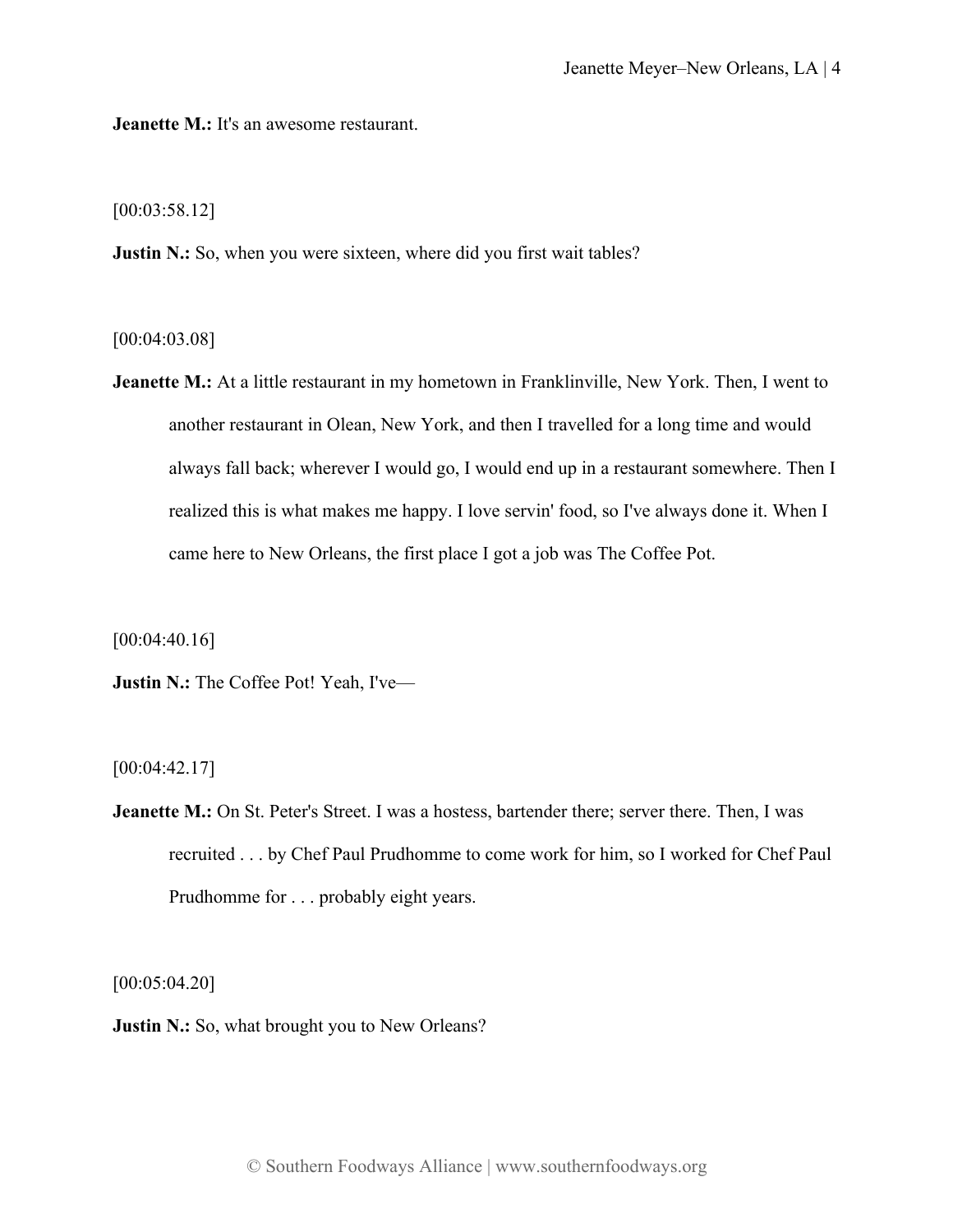[00:05:08.15]

**Jeanette M.:** Just the people and the food and the music and I came here . . . for a car show that was on the north shore in Covington. I came over here to see New Orleans, and I saw the French Quarter, and I just fell in love with it. Went back, and then I made sure that I scheduled shows here in New Orleans. Then I realized that this place is the greatest place on earth. [Laughter] I love it. So, I moved here in 1982.

[00:05:41.09]

**Justin N.:** Cool.

[00:05:43.13]

**Jeanette M.:** And have never been able to live anywhere else. After Katrina, I actually went up North and I thought maybe I could go back to New York and live, and I was so homesick for New Orleans that I cried almost every night to get back. It was amazing. So, I said, "This is my place. Right here." My family comes to visit me and we'll be, like, in a grocery store somewhere, and someone will talk to me. And my sister will say, "Do you know them?" I . . . "No!" Just New Orleans, that's the way it is in the South, you know. They just can't get over how friendly people are here. I think that's why I fit in so well here. I love this city because it's Southern hospitality.

[00:06:30.13]

**Justin N.:** New Orleans hospitality on top of that.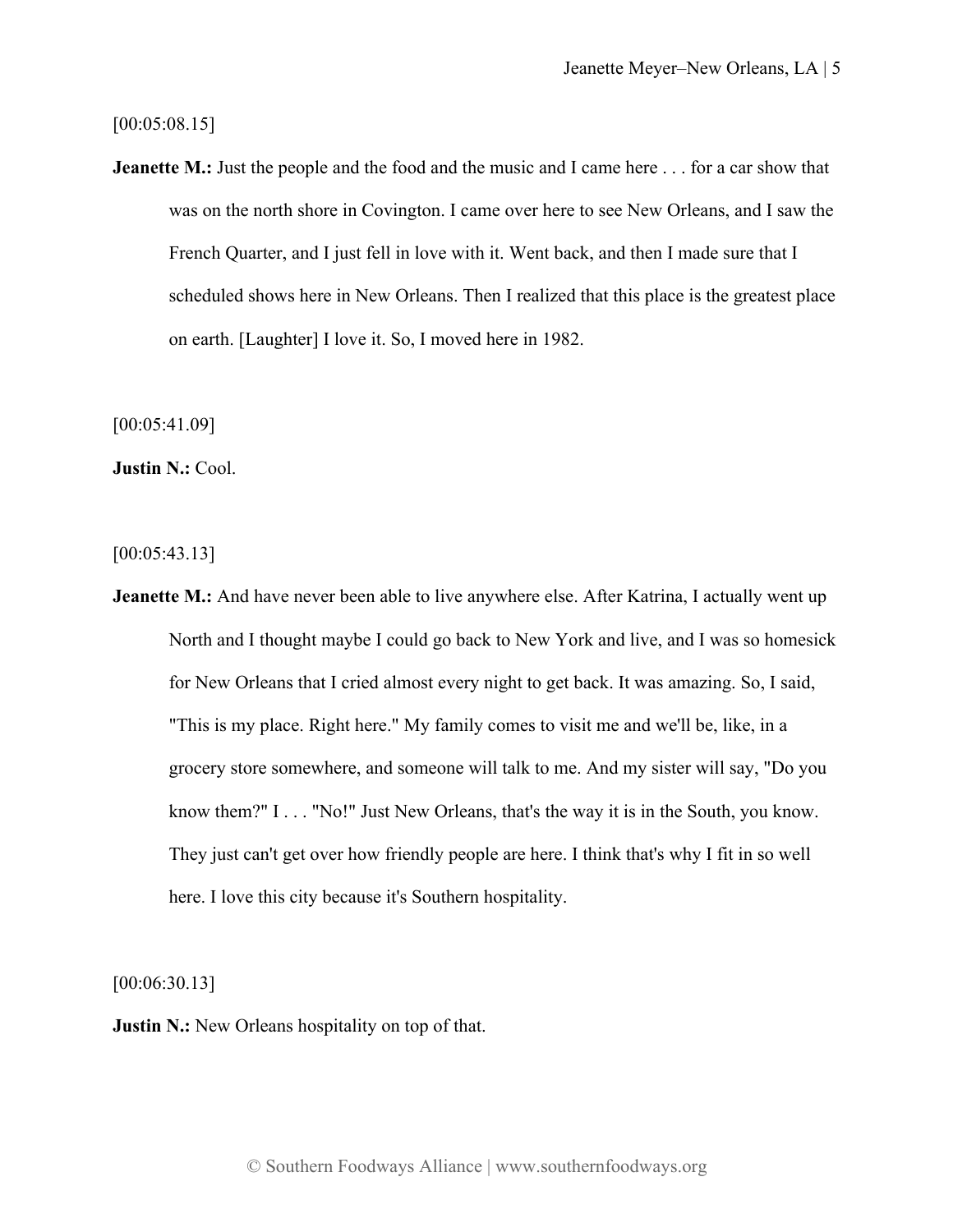[00:06:31.18]

**Jeanette M.:** Yeah. And then, being in this industry, you get to show people even more. Like, I get more than twenty percent tips a lot of times. It's only bein' real nice and courteous to the people and talkin' to them about our city, you know. Helpin' them with special needs for their diets and . . . you know. It works out great for me. I love my job.

[00:06:56.15]

**Justin N.:** I want to go back to The Coffee Pot, because of course, that's an old French Quarter institution.

 $[00:07:00.25]$ 

**Jeanette M.:** Oh, yeah. Right next to Pat O'Brien's. Yeah.

[00:07:06.01]

**Justin N.:** Yeah, yeah. So, were you working, I guess, maybe lunch or dinner?

[00:07:09.28]

**Jeanette M.:** I worked both shifts there. That people would call out; I'd work behind the bar. They'd call out as a hostess, I'd come in. I lived in the French Quarter at the time, so I could be there. I was always there for them.

[00:07:25.07]

**Justin N.:** This is back in the cash days, huh?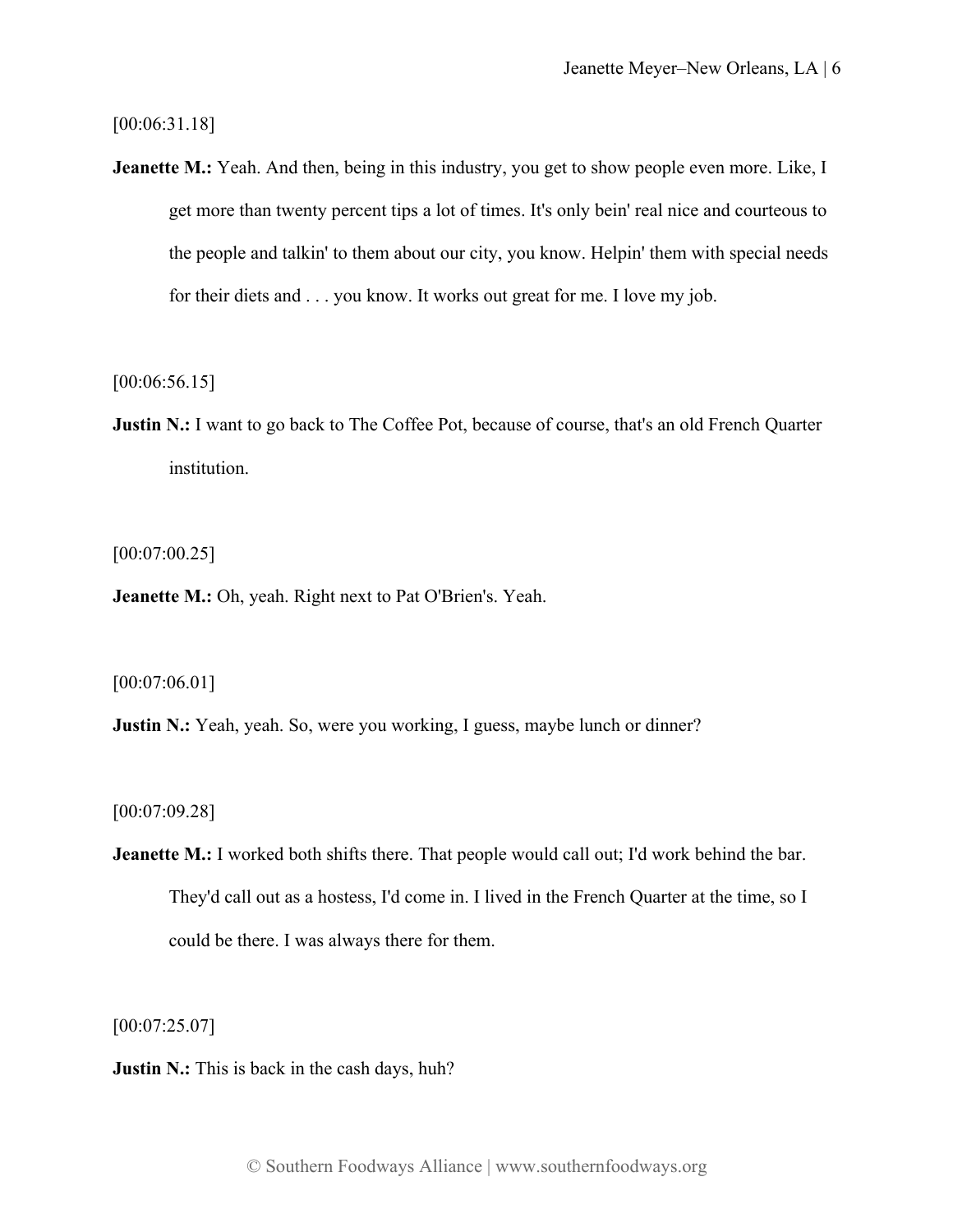[00:07:26.23]

**Jeanette M.:** Oh, yeah. Oh, yeah. Nobody had credit cards then. It was all cash tips.

[00:07:31.29]

**Justin N.:** Did you feel like that was—I mean, you've seen a lot of change with regard to cash, and . . .

[00:07:39.15]

**Jeanette M.:** Oh, yeah. Yeah.

[00:07:40.02]

**Justin N.:** Is it better or worse?

[00:07:44.02]

**Jeanette M.:** Uh, I'd say it's about the same. I mean, it was nice to have cash in your pocket every night, but then again, I like the stability of getting a check every week now with your cash charges on it.

[00:07:58.20]

**Justin N.:** Yeah. Yeah, yeah. So, when you're back at The Coffee Pot, that's a pretty big restaurant, right? That's—how many tables is—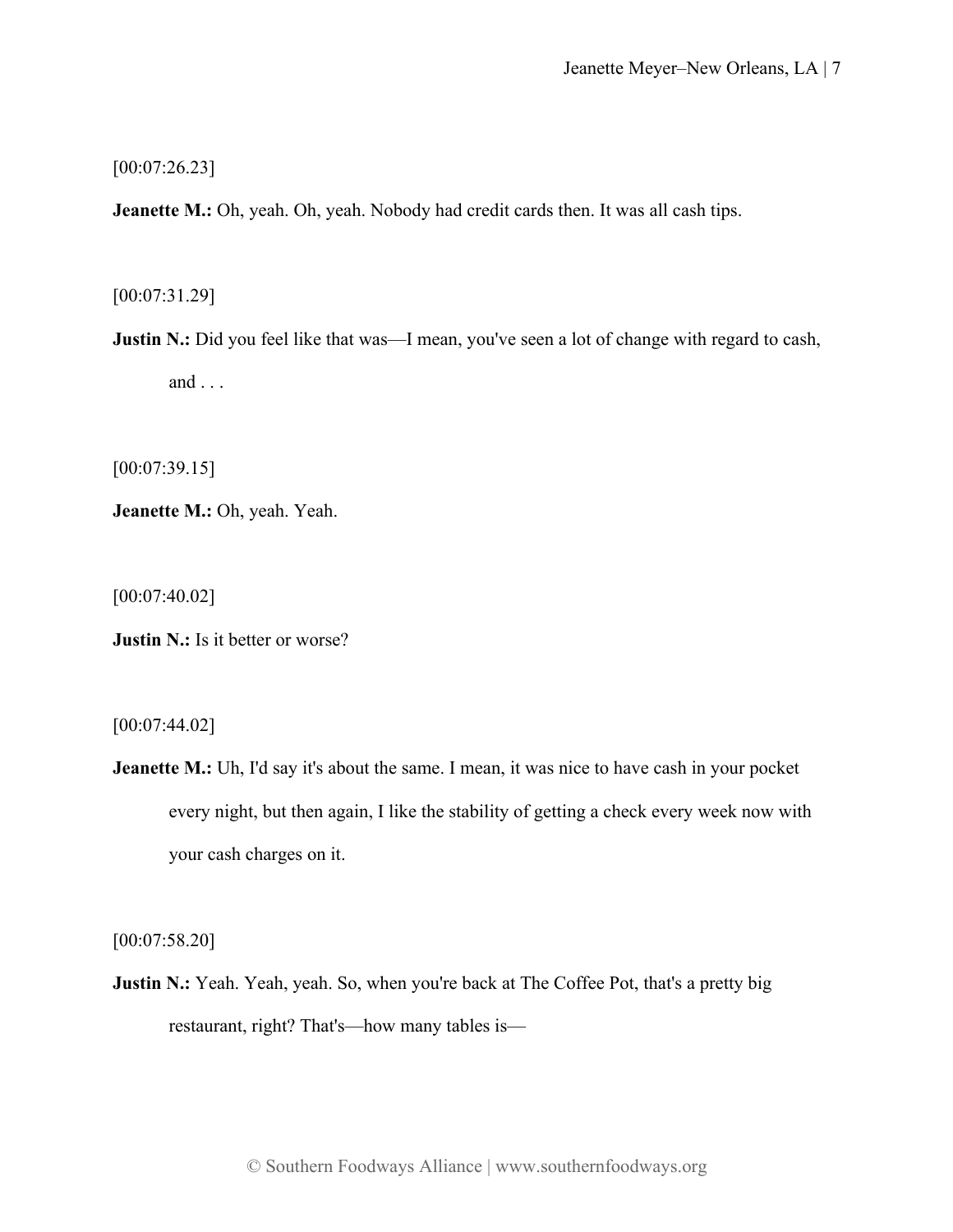## [00:08:06.28]

**Jeanette M.:** Oh, actually, small, 'cause they had a patio and then an inside. It wasn't really a big . . . but they did a lotta breakfast and a lotta lunches.

[00:08:17.01]

**Justin N.:** Yeah.

[00:08:18.17]

**Jeanette M.:** And just being right next to Pat O'Brien's, it was crazy. I was always an avid gardener, and I grew culinary herbs in my backyard. So, one of Chef Prudhomme's head chefs lived next to me. I had given him some herbs. So, Chef Paul Prudhomme came right to The Coffee Pot one day and said, "I need to talk to you." So, he hired me to grow herbs for him. So, I would grow herbs for Chef Paul and deliver 'em to him. One day he said, "Why don't you come wait tables for me?" I said, "Well, I like The Coffee Pot." He said, "Well, my waitresses do very well here. Come work for me." So, I was handpoached by Chef Paul Prudhomme. I worked for him for eight years.

[00:09:10.02]

**Justin N.:** This is at K-Paul's?

[00:09:10.02]

**Jeanette M.:** At K-Paul's, yeah.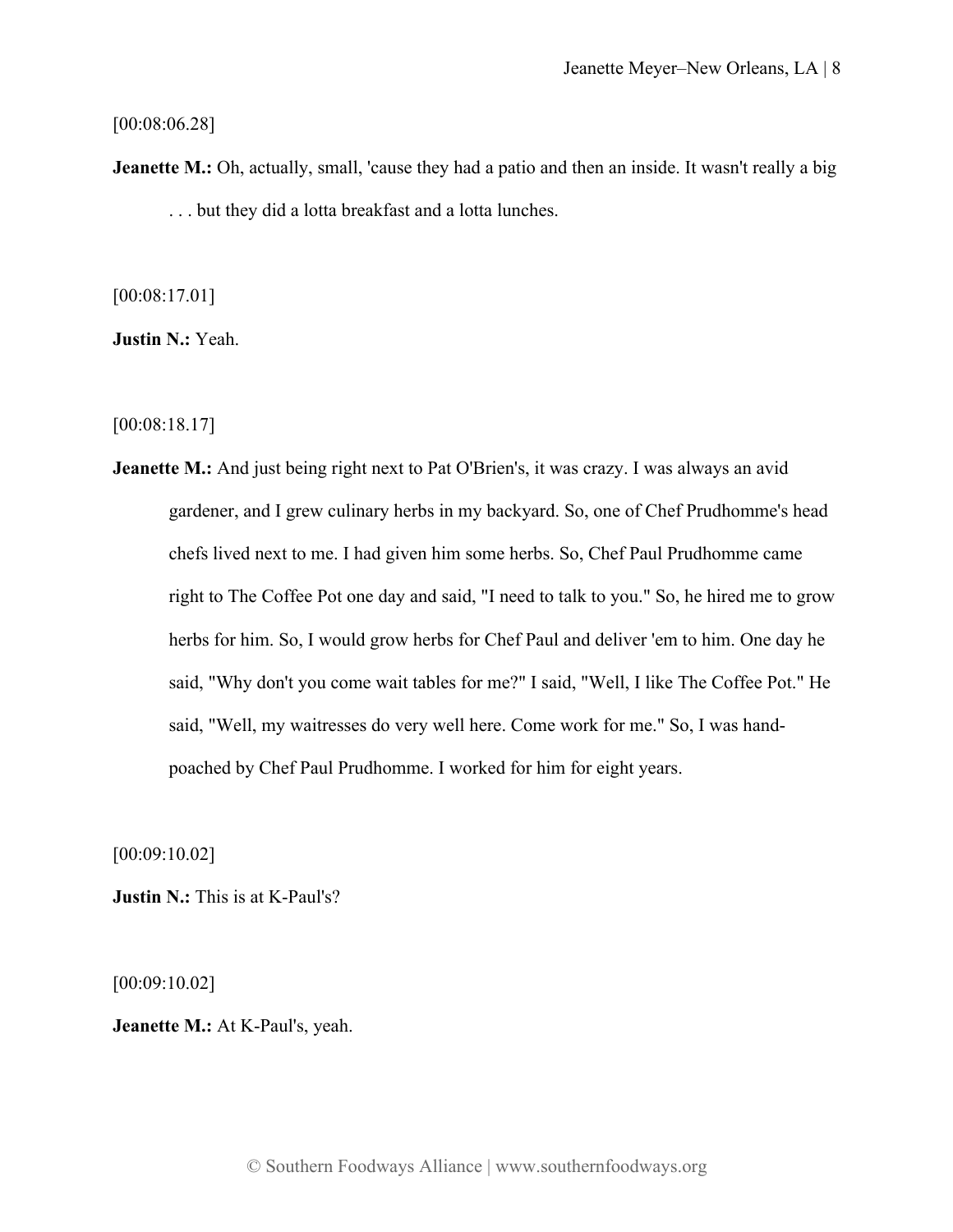[00:09:12.06]

**Justin N.:** Yeah, yeah, yeah.

[00:09:12.09]

**Jeanette M.:** And that was in the day when we had a line around the block. We opened up at five o'clock, we clapped everybody in. Everybody came into the restaurant. Community seating. You were a two-top, you were forced to sit with another couple you didn't know because we had to fill the restaurant. That was probably one of the most challenging jobs I've ever had as a server, working for Chef Paul Prudhomme. And his wife Kay, which they've both passed away now. She ran the front of the house. Chef Paul ran the back of the house.

[00:09:51.28]

**Justin N.:** What kind of manager was Kay?

[00:09:53.11]

**Jeanette M.:** Ah, I don't really wanna talk about that. [Laughter] Not a conventional, let's put it that way. Not a conventional manager, let's put it that way. I travelled with them a lot, went to New York City. They opened up a restaurant there in SoHo. I went up ahead of time, helped Chef hire the staff. Then everybody came back down here and I stayed up there for a while. But then, I was very homesick for New Orleans, so I asked Chef, "Can I please come back?" So, I came back and worked here for another couple years for him.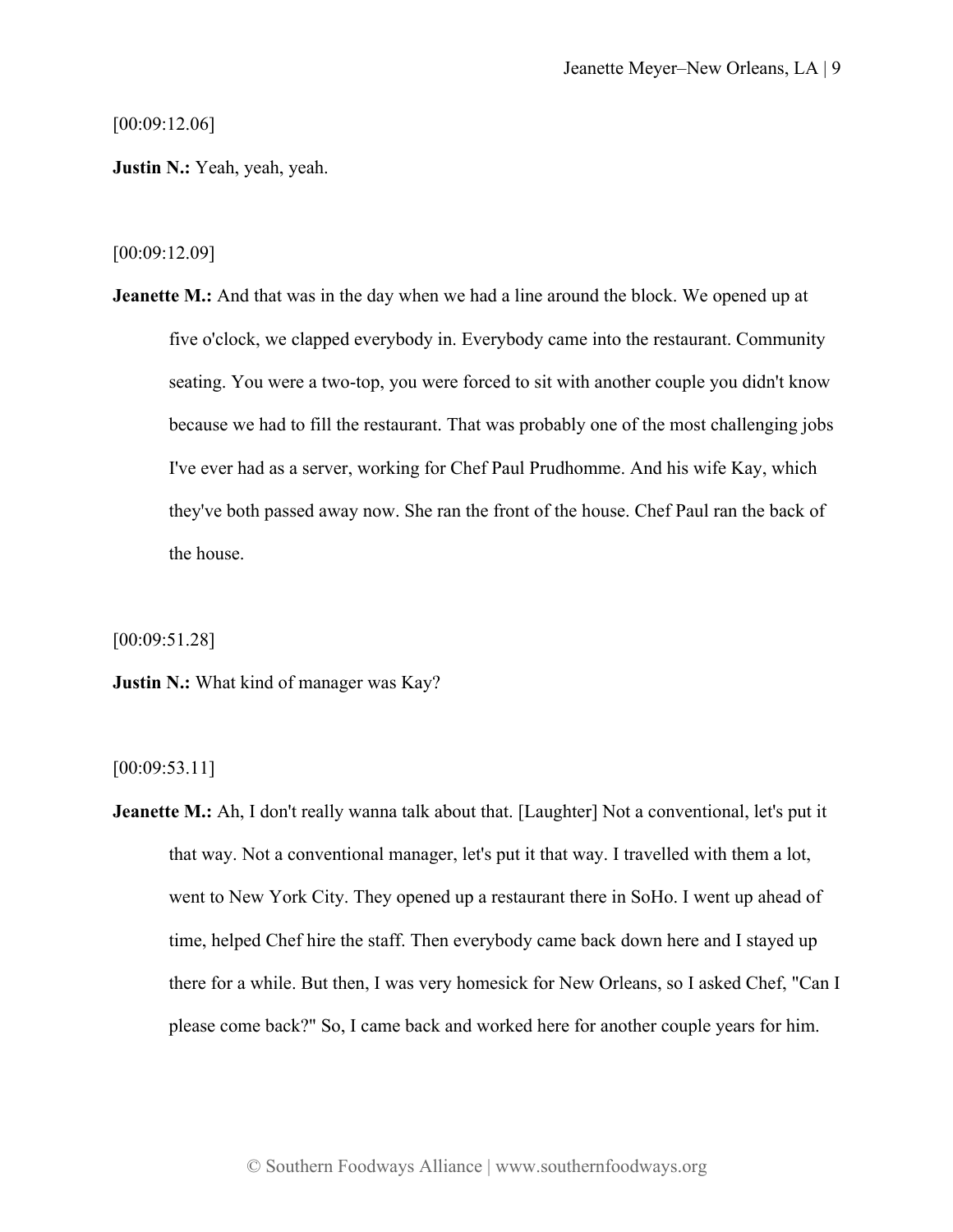[00:10:33.18]

**Justin N.:** So how, with the community seating, would you work, seating you with customers? Like, did you have a section? —

[00:10:39.05]

**Jeanette M.:** Yeah, like, "Oh, you're two? Right here." No, we all, what we did is, every table had a number. Every table had a seat letter. So, we all waited on you. It was community waiting. We pooled our tips, and each got equal amount every night.

[00:10:57.11]

**Justin N.:** That was pretty ahead of its time then, huh?

[00:10:59.25]

**Jeanette M.:** Well, it was ahead of its time. Some people didn't pull their weight. Some people made other people mad. Then there were people like me that would schmooze 'em over. They'd be like, "Jeanette, that table's mad. Go over there and schmooze 'em." But it did work out okay. I mean, nobody got a good section; nobody got a bad section. We all worked together. Came in at the same time, did the same amount of work. That was the only time I ever pooled tips with anyone in the restaurant business, besides maybe working a bar. I tend bar as well.

[00:11:34.20]

**Justin N.:** Yeah, yeah.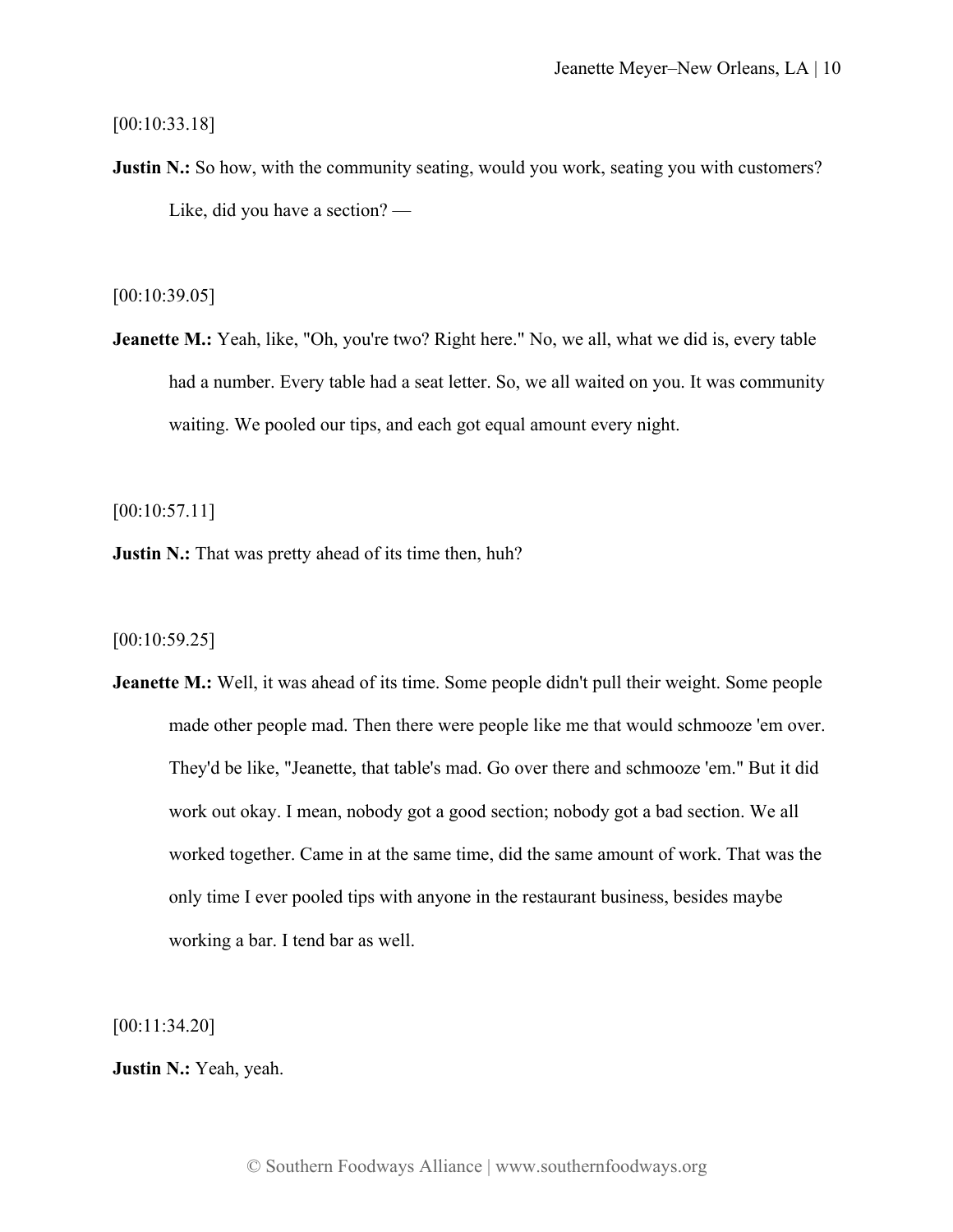[00:11:36.15]

**Jeanette M.:** Sometimes two bartenders, yeah, you pool your tips. But this was every waitress.

[00:11:42.07]

**Justin N.:** And was it all women?

[00:11:43.26]

**Jeanette M.:** Yeah. Yeah. All women. And they were hand-picked, and a lot of them stayed forever. There were girls that were there twenty-five years. You know?

[00:11:55.00]

**Justin N.:** Are you friends with any of 'em still?

[00:11:56.24]

**Jeanette M.:** Oh, yeah. Yeah.

[00:11:59.19]

**Justin N.:** So, you're coming in, you're doing this sort of group waiting at K-Paul's. You're pooling your tips. Did you have benefits there?

[00:12:12.24]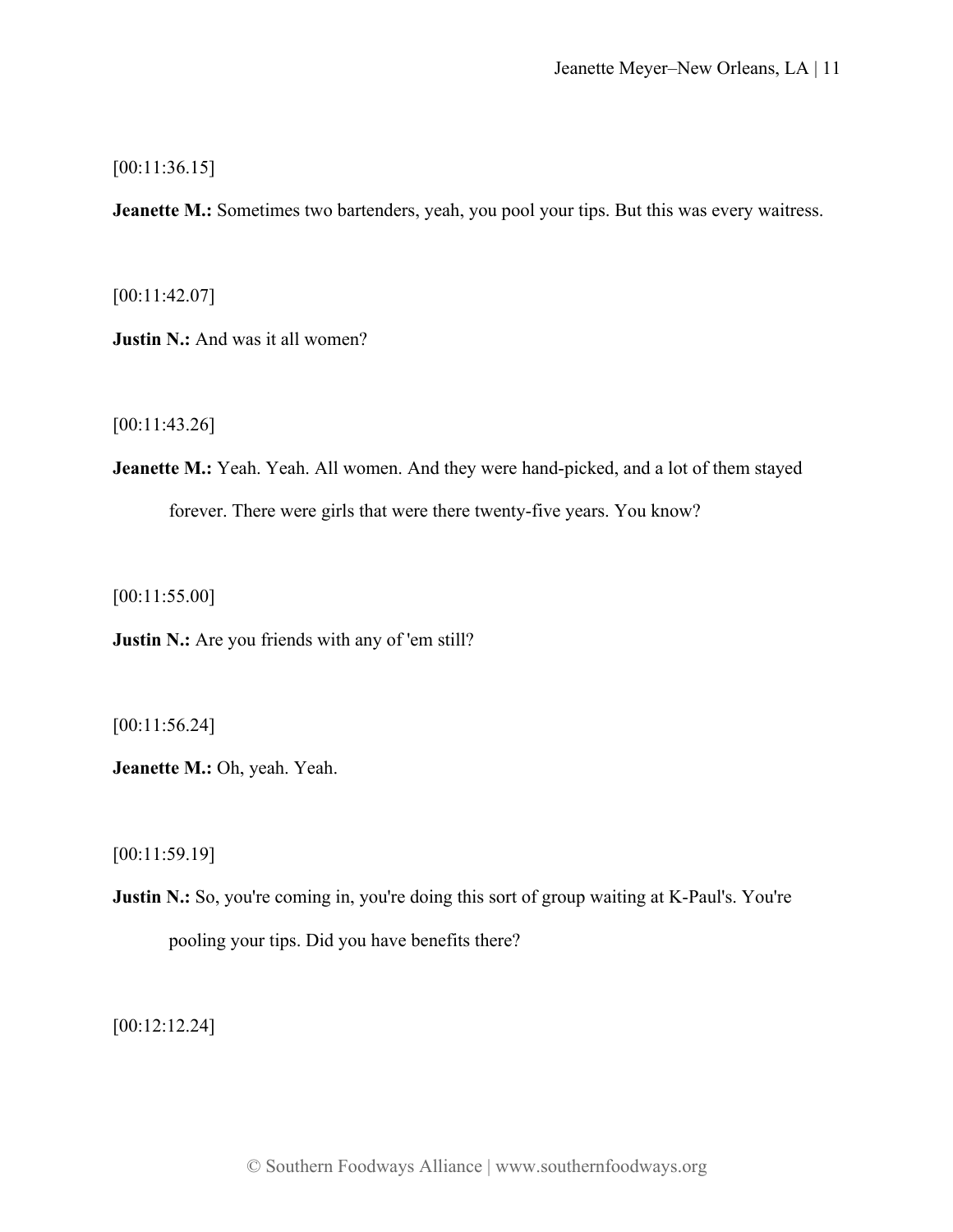**Jeanette M.:** I did have great benefits, yeah. That was the only thing that I would change in this job. I wish this job offered me benefits. Been here fourteen years and I've been without insurance, so I need to get some kinda insurance. It's so expensive. But I wish this did have benefits. We had really good benefits with Chef Paul.

[00:12:34.22]

**Justin N.:** What about some of the customers? I'm really curious about this time here at both Coffee Pot and K-Paul's, 'cause I do want to talk about Manale's, as well. I understand you also worked at a casino—

[00:12:47.28]

**Jeanette M.:** Oh, yeah. For a long time, yeah.

[00:12:49.09]

**Justin N.:** So, what were the customers like? I know K-Paul's, it was a hot, hot place at that time, right?

[00:12:56.00]

**Jeanette M.:** Oh, yeah. Yeah. People were just so happy to come in there. Chef would sit at a back table and watch the whole dining room and just watch everything goin' on. Really, nobody, he didn't want people to approach him, but he would occasionally sign a book. He just watched everything go on. He watched the food come outta the kitchen. You know. Like, we would go to the kitchen; expediter would say, "The tenderloin's 13-A."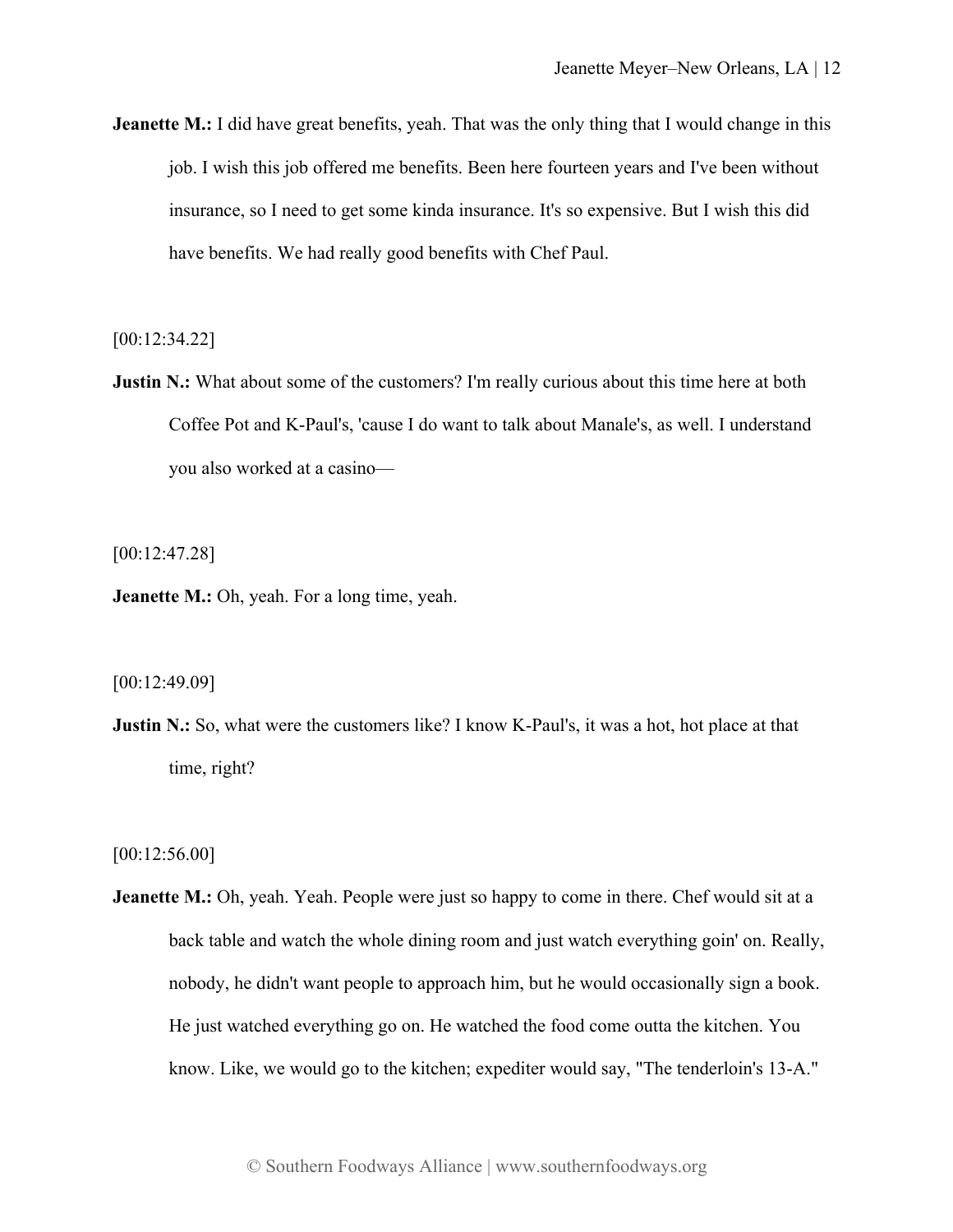So, you go to Table 13 and go right to A. Medium rare, people would be like, "How did you know that? You didn't take my order." So, it was very chiseled, the way everybody did everything one way and one way only. That's what made that restaurant so good, and that's what makes this restaurant so good, is we do everything one way. You're gonna come in here, Pascal's Manale, and you're gonna get the same meal that you got five years ago, because they do everything the same way and one way only. I love that about it. It's consistency. That's what makes a good restaurant a good restaurant.

[00:14:04.19]

**Justin N.:** So, Chef Paul was more than just an active chef. He was a pretty active manager, too, huh?

[00:14:09.10]

**Jeanette M.:** Oh, yeah. He was in the back of the house most of the time, but Kay ran the front of the house. Chef ran the back of the house. He did spill over into the front, as well.

[00:14:19.24]

**Justin N.:** Yeah. Keep his eye on things. That's interesting. So, were these diners mostly—did you have locals? Did you have people who came in to see you? That would be hard to do—

[00:14:33.00]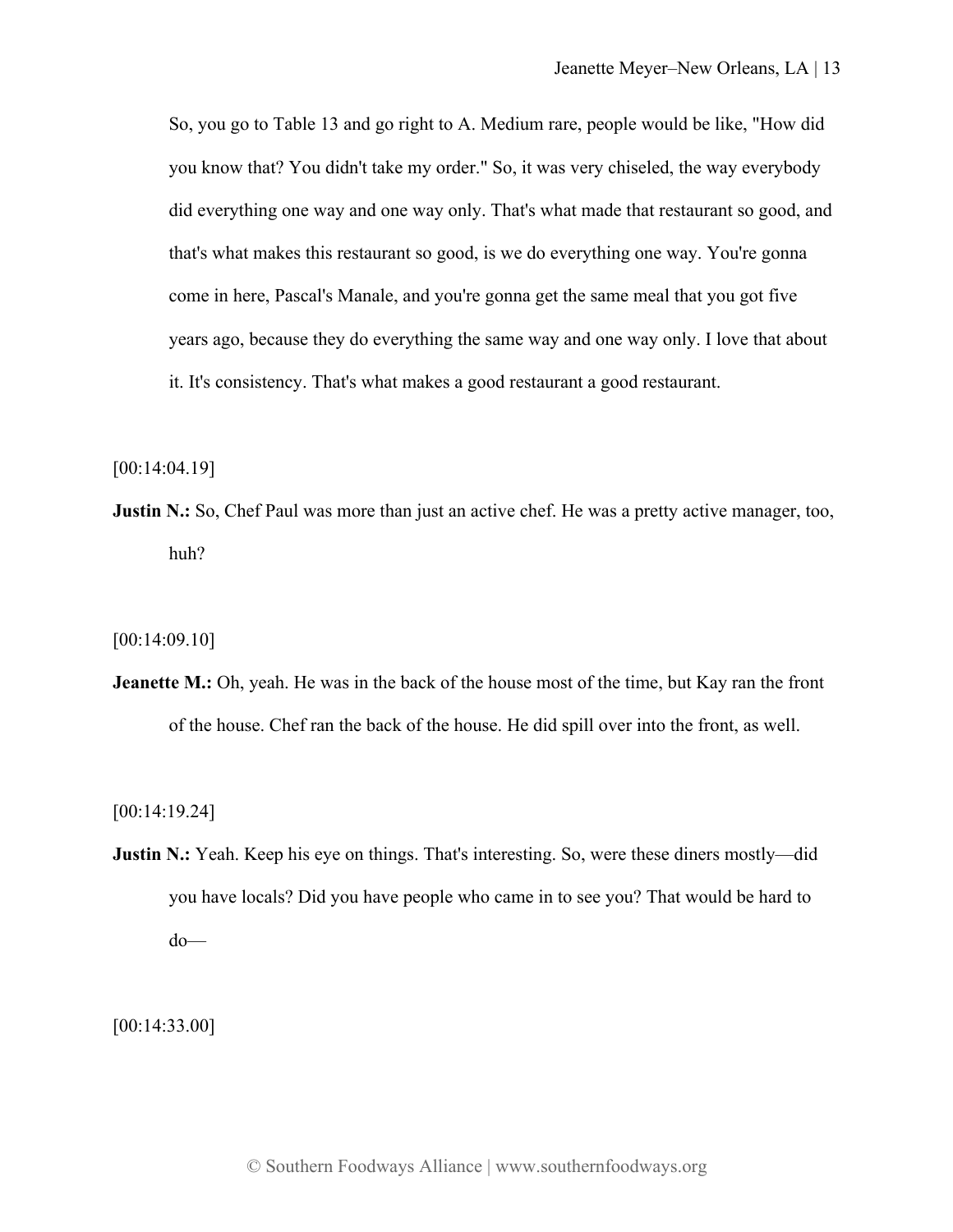**Jeanette M.:** Not really. For lunch, we did. At first, we started lunch upstairs only, and a lot of the regulars—the locals would eat lunch there. But dinner, mostly tourists. That was in the height of Chef Paul Prudhomme's blackened redfish craze, and everybody had to have it, you know?

[00:14:53.14]

**Justin N.:** Was that the most ordered thing on the menu?

[00:14:57.00]

**Jeanette M.:** That was. It was very strange working there, because there were so many rules. But, in a way, I think it's good. If you had four people at a table and they all came in and they said, "We all want the blackened redfish." You could not let them order the same thing. You had to make them order something different. It was like Nazi waiting. "No, you're not gonna get that. You don't wanna get the same thing. You wanna have a bite of his; you want to have some of the tournedos 'cause they're served with a sauce, a *dupuis*  sauce that it takes twenty-four hours to roast prime rib bones, and it's over that potato puree." You'd have to entice them to get something else, you know, when they had in their mind what they wanted. 'Cause Chef would not accept it. "You're not servin' four blackened redfish at that table."

[00:15:47.22]

**Justin N.:** You couldn't walk back with a ticket that had four blackened redfish?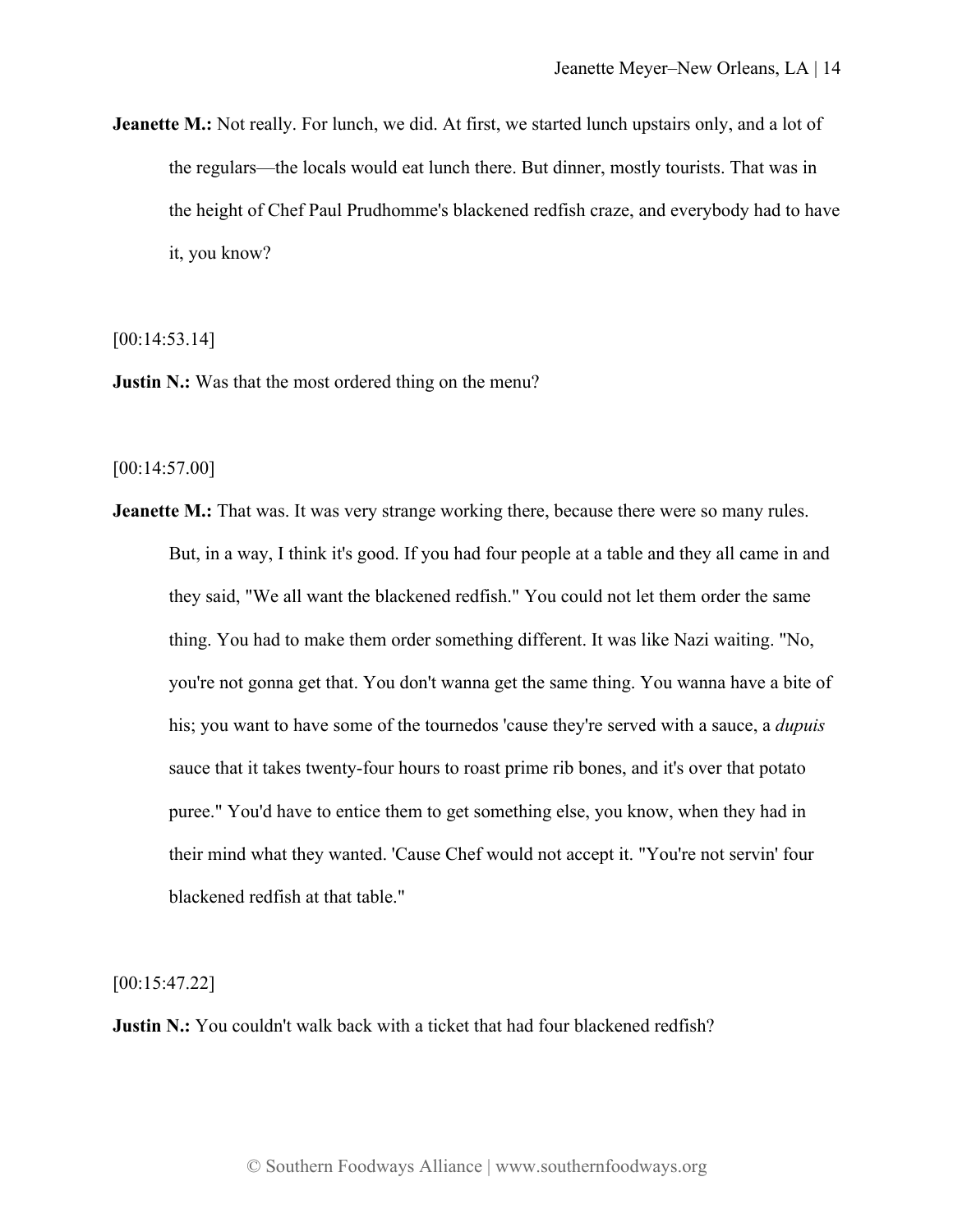[00:15:50.00]

**Jeanette M.:** Oh, no. No. You'd have to say to the next girl, "I couldn't get 'em to budge. Go get 'em." Finally, people then would be—when they'd get their dinner, they'd be, "I'm so glad we got to try this. This is the best thing I ever had." So, they had a thing that was called eggplant pirogue—a mirliton pirogue, and it was a deep-fried piece of mirliton with an andouille, tasso hollandaise fried oysters, and then sautéed mirliton on top. So, you would bite into it—oh, and andouille sausage as well. So, you'd bite into it, and you'd take a bite of each thing, and it would be a layered bite. It would be just the most incredible thing. People would be like, "Oh, my God! I can't believe this!" So, it was kind of funny waiting tables there, 'cause you had so many rules.

[00:16:46.15]

**Justin N.:** That is weird. The illusion of kind of like . . . very informal, but paradoxically, there are many rules to the way it was run. Interesting.

[00:16:59.00]

**Jeanette M.:** Yeah. And they only served things like . . . a Cajun martini was the only liquor you could get there. Beer and wine, that was it. That was jalapeno peppers and vodka or gin. Eww! [Laughter] But that was a big seller.

[00:17:15.27]

**Justin N.:** Yeah, yeah. Well, he was definitely quite a showman.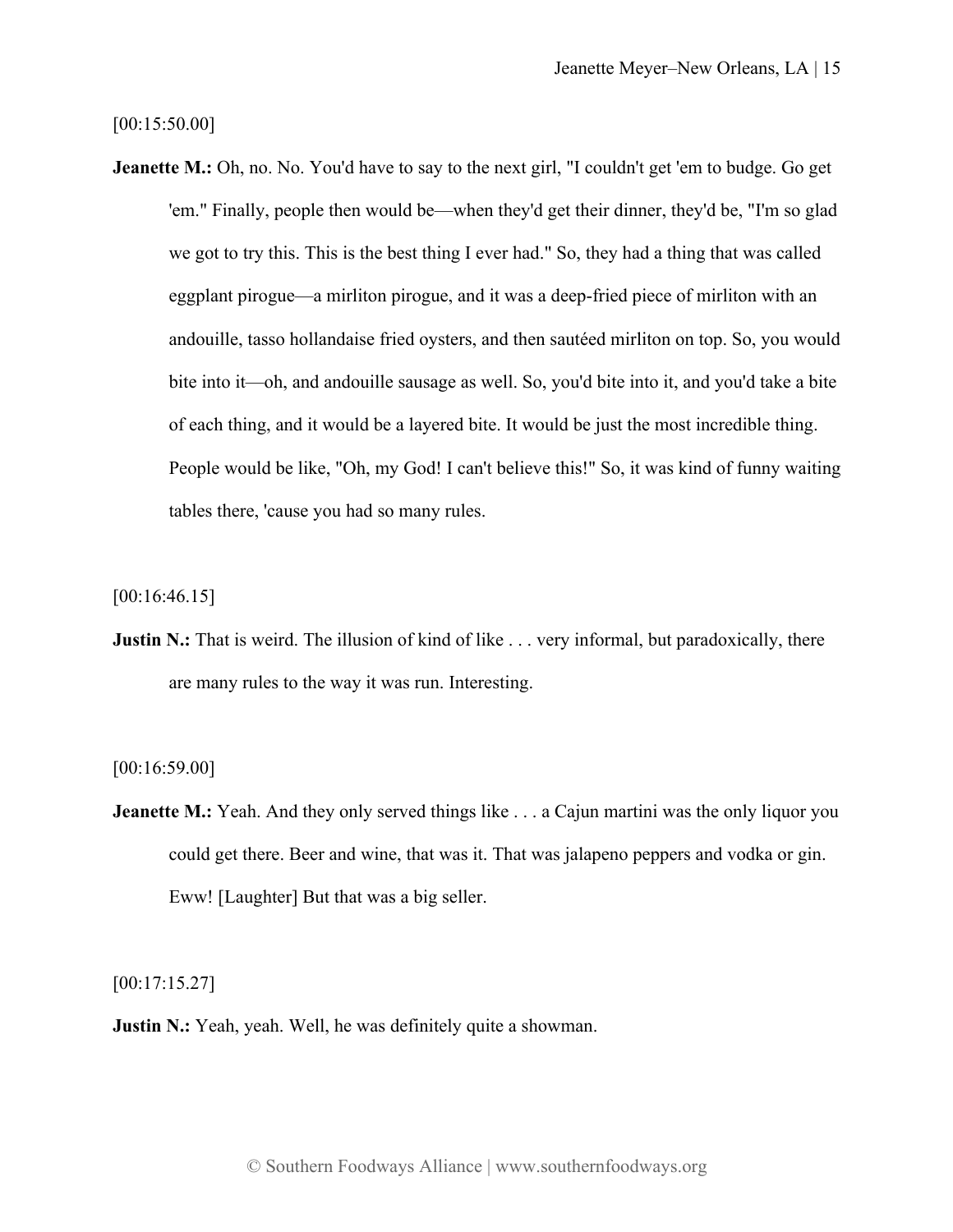[00:17:20.01]

**Jeanette M.:** Um-hm.

[00:17:21.23]

**Justin N.:** Chef Paul.

[00:17:23.05]

**Jeanette M.:** Yeah.

[00:17:23.05]

**Justin N.:** So, what was your favorite thing at the restaurant?

[00:17:26.00]

**Jeanette M.:** My favorite thing about that job? I think all the employees that worked there, and then maybe Chef and Kay. Just everything about it, just sayin', "I work for Chef Paul Prudhomme." That was enough right there. Not many people get asked to come work for him.

[00:17:44.14]

**Justin N.:** Um-hm, um-hm.

[00:17:45.18]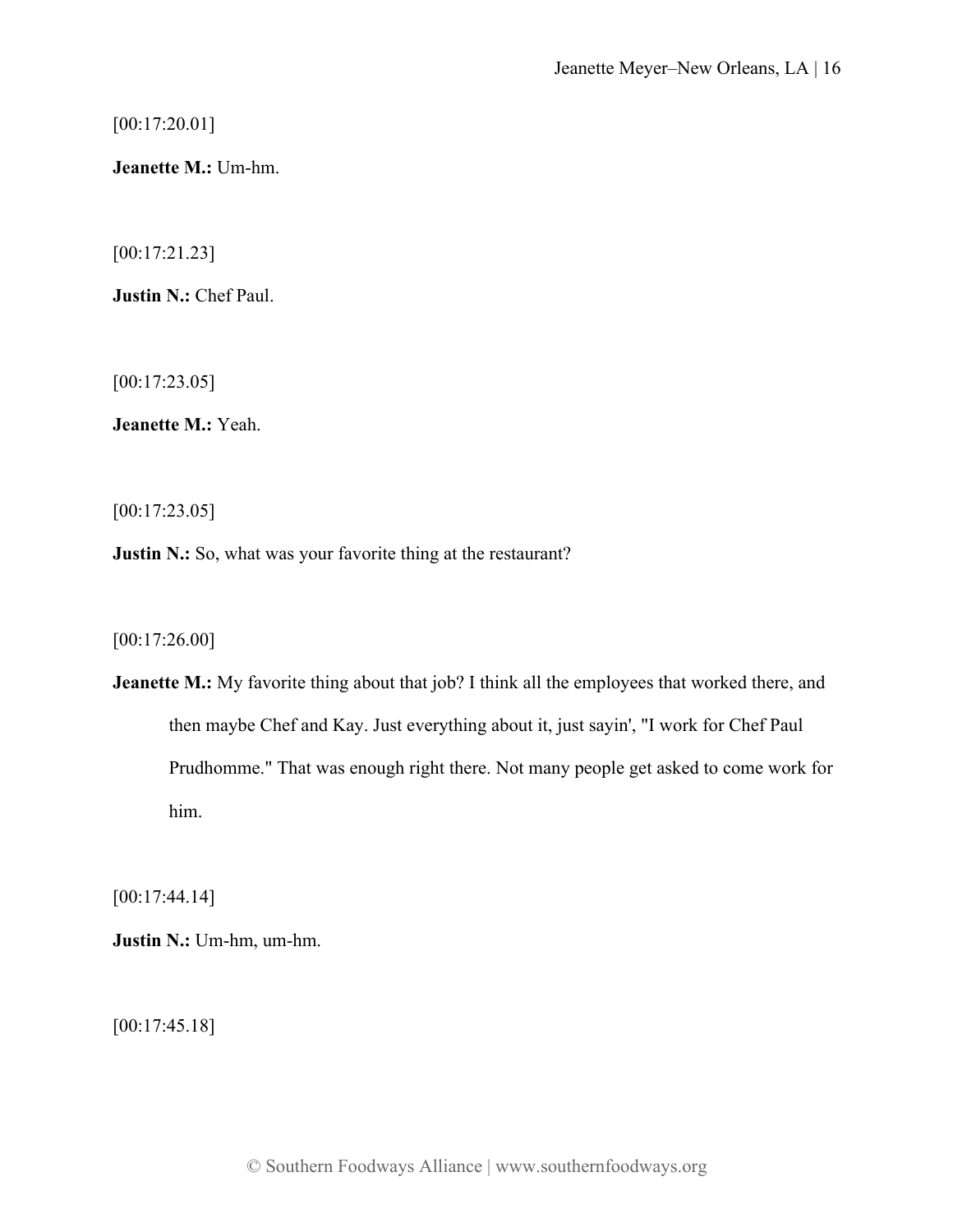**Jeanette M.:** But yeah. I was really lucky. I got to work for him only because I grew this mammoth curled parsley in my garden, and he had these two beef tournedos specials. He would deep-fry a piece of parsley—nobody in the world probably deep-fries parsley—but he would deep-fry it, and it would come out so beautiful. It would crown each of the turnadeaus. I was the only one that could grow parsley that big, so that's how I got my job with him. It was kinda weird, but . . .

[00:18:21.11]

**Justin N.:** Parsley's trickier than it seems.

[00:18:21.28]

**Jeanette M.: Parsley is. [Laughter]** 

[00:18:23.13]

**Justin N.:** No, I know.

[00:18:24.20]

**Jeanette M.:** Especially when you deep-fry it. Have you ever heard of anyone deep-frying it? No?

[00:18:28.29]

**Justin N.:** I've heard of deep-fried herbs, but not big parsley like that. That's interesting, yeah. Deep-fried basil, a lot of deep-fried basil, I've seen.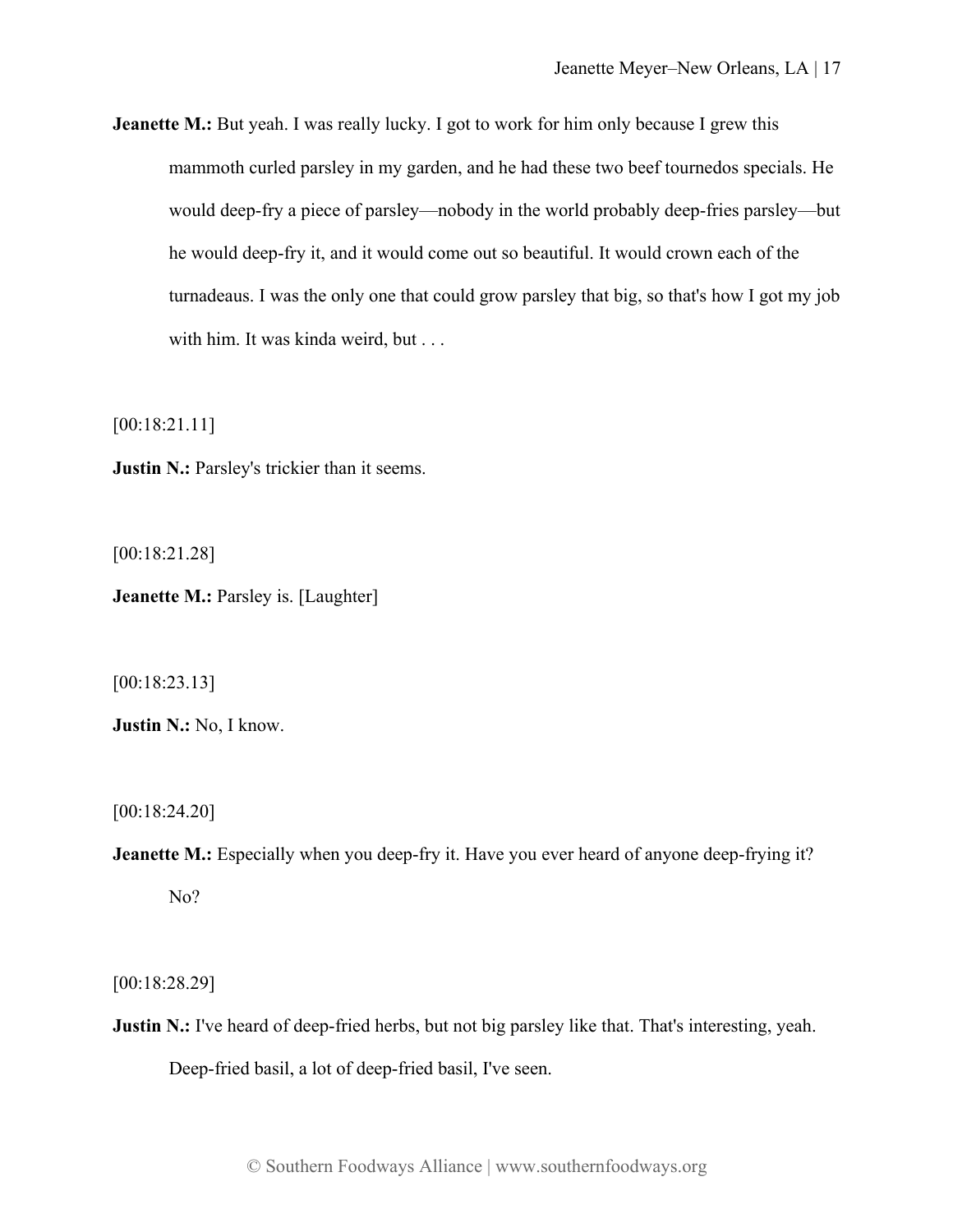[00:18:36.18]

**Jeanette M.:** Never thought of that.

[00:18:39.08]

**Justin N.:** Yeah. Leaf on top. So, what drew you away from K-Paul's?

[00:18:46.03]

**Jeanette M.:** Well, I decided . . . I found a twenty-acre farm on the north shore in Bogalusa, that some people just wanted someone to live in it. So, they charged me \$100 a month to live there if I wanted it. So, I said, "Of course!" And I moved to the north shore. I knew that I could not drive back and forth and back and forth, and at the time, I was going to start an herb business. So, I moved to the country, and I lived there about five years. But one of the head chefs at K-Paul's was hired as the Vice President of Food and Beverage at Grand Casino in Gulfport, Mississippi in 1993. So, he called me and said, "I need you to help train the staff. Hire the staff for there. You did a great job in New York and I need you." So I said, "That's quite a ways to drive, but I'll drive back and forth." So, I started in May of 1993 and loved my job. Stayed, hired the staff, trained everybody, and then decided to just stay. So, I kept working there till the day Katrina took that away, 2005.

[00:20:15.12]

**Justin N.:** So you were twelve years?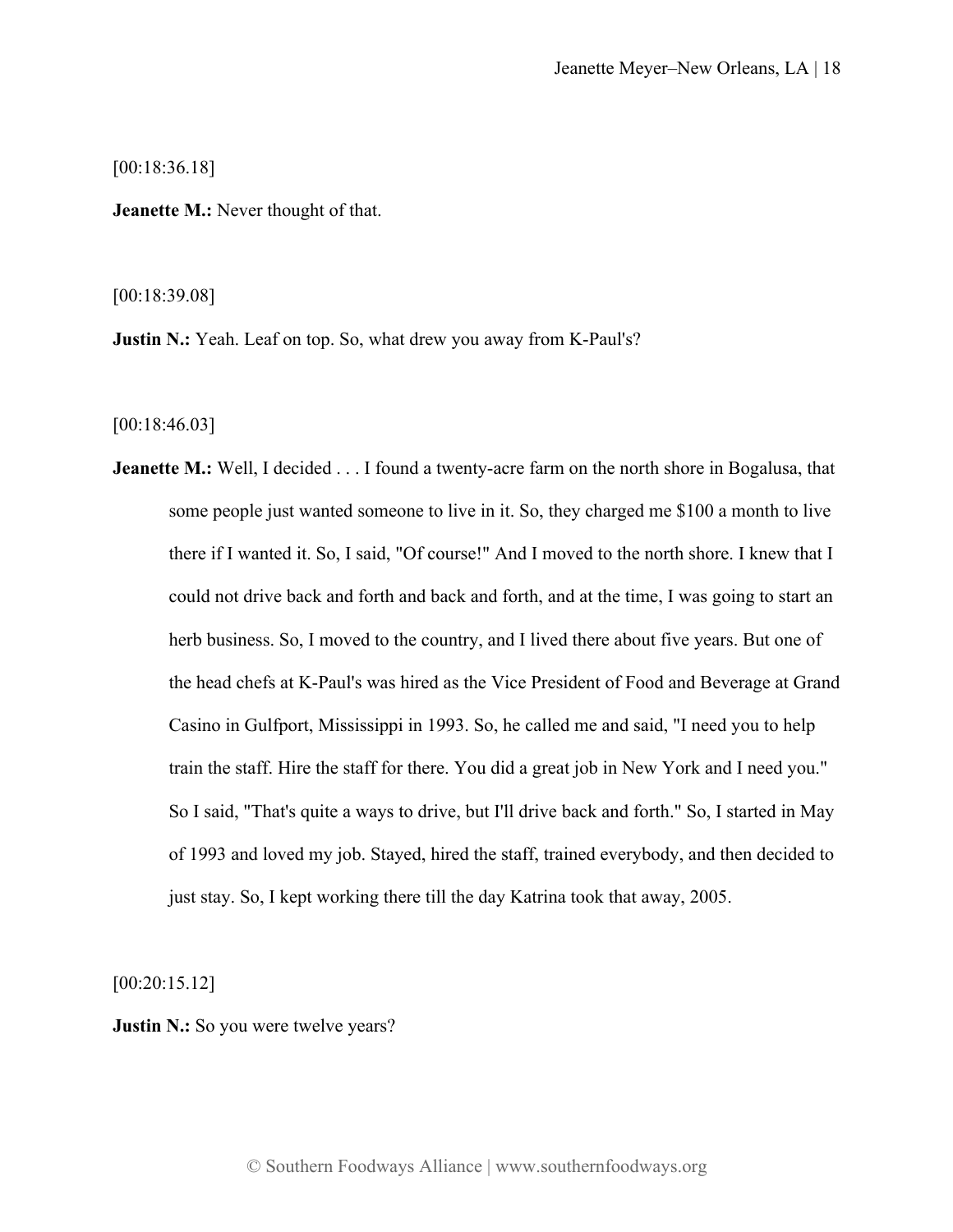[00:20:15.13]

**Jeanette M.:** Yeah, yeah. And I was the Head Server. I trained everybody that was a cocktail waitress in the casino. And I trained bartenders, as well. So, I trained them, but I said, "I want to work the floor. I don't want to just be a manager." They kept tryin' to make me a manager; I'm like, "I do better with a tray in my hand. I'm a server. I'm not a boss. I'll show 'em how to make money, I'll show 'em how to give the people good service, but I want to do it myself." So, they're like, "Okay." So, they made me the Head Server. I was there for twelve years until Katrina.

[00:20:54.11]

**Justin N.:** Now, I've understood that that can be a fairly intense job, working in a casino.

[00:20:59.28]

**Jeanette M.:** Oh, it was. It was eight hours, eight-hour shifts, as opposed to a lunch or dinner shift, which would be a few hours in a restaurant. Yeah, it was pretty intense, but it was fun. I loved it. Loved it. And could have gone to the restaurants; any of the fine dining restaurants. Or, any of the restaurants in the casino. But I just liked the difference of carrying a cocktail tray and just givin' out drinks free and watchin' people win money. You know? It was a very friendly environment at the casino. We loved everybody we worked with; all the dealers. Everybody was just . . . it was a great place to work. Really was.

[00:21:44.13]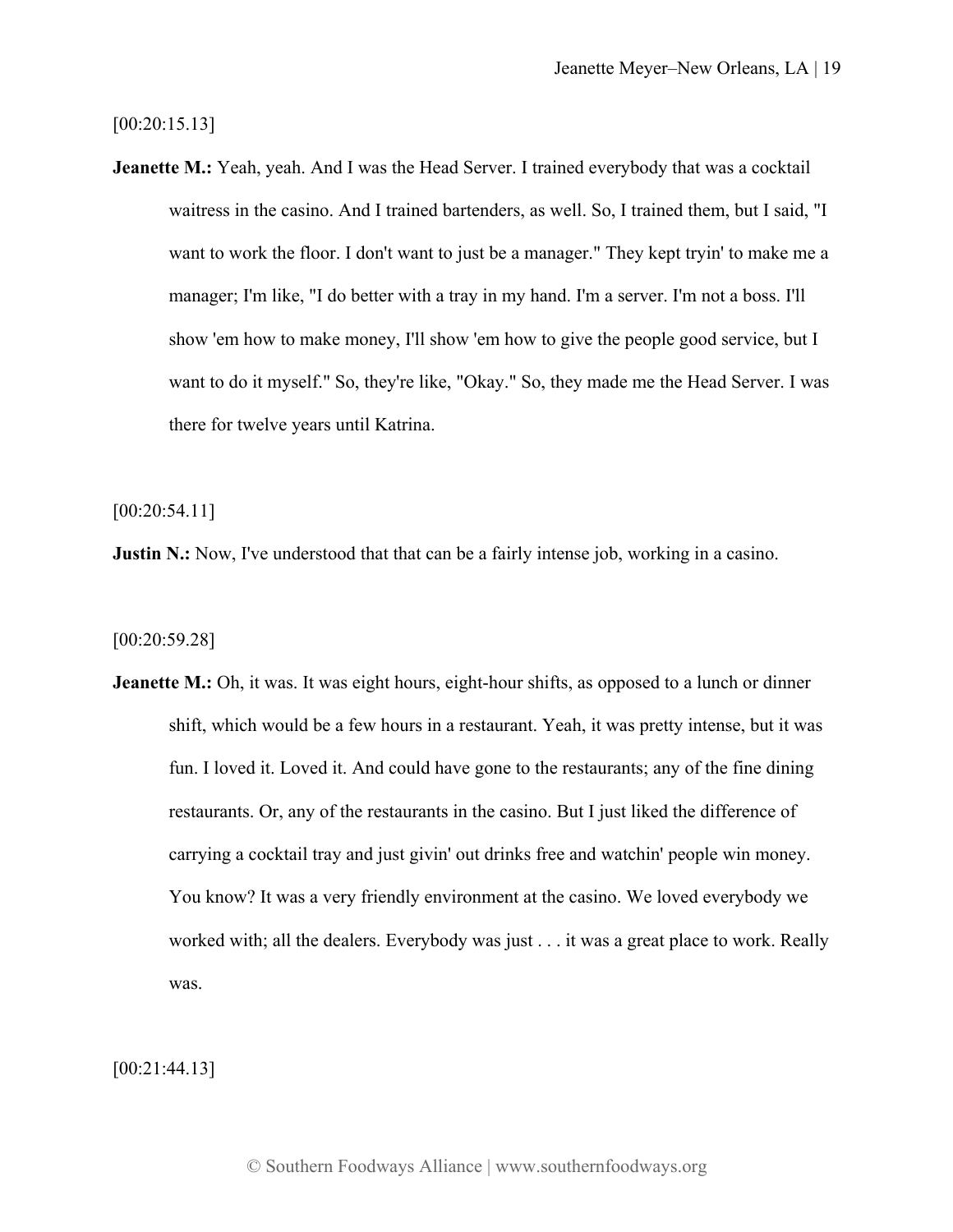**Justin N.:** Would you say that—so, the people are kinda your main attraction?

[00:21:48.19]

**Jeanette M.:** Yeah. Oh, yeah. Same way with this restaurant; same way with this restaurant. So, then, Katrina hits. I have no job. The casino wants to put me in any casino over the world, because they had a point system there. If you were late, you didn't show up for a shift, you ever got written up, they would take points off. Well, I was never late in twelve years, and I never called out sick in twelve years of working there, even though I lived—I had a hundred and fifty mile commute every day. I never was late. So, they said, "You have the highest score of any employee we've ever had. So, you can pick wherever you want to go." I said, "No, I'm gonna sit out for a while." You know? Went up to New York. Came back down here to muck out my house. The girl that I was staying with, I just one day said, "I want to go work at Pascal's Manale." And she said, "My best friend, Bob, owns it. You've got to be kidding me." I said, "I love that restaurant! I eat there all the time." When I go to a restaurant, I look around, I see, are the employees happy? Are they smilin'? Are the customers happy? I'm lookin'. I sit where I can watch everything. Does the food look good comin' out? I grade it, because it's my job. It's what I do for a living. I said, "I want to work there. Everybody looks happy." She got on the phone, she goes, "You've got to hire this girl right now. You will never be sorry." And that was fourteen years ago. I love my job. My business is very busy with what I do. So, I could've quit a long time ago, trust me. But I don't, because I love it here. I love everybody I work with. All of the customers that come in here, love 'em. Am I rattling on too much?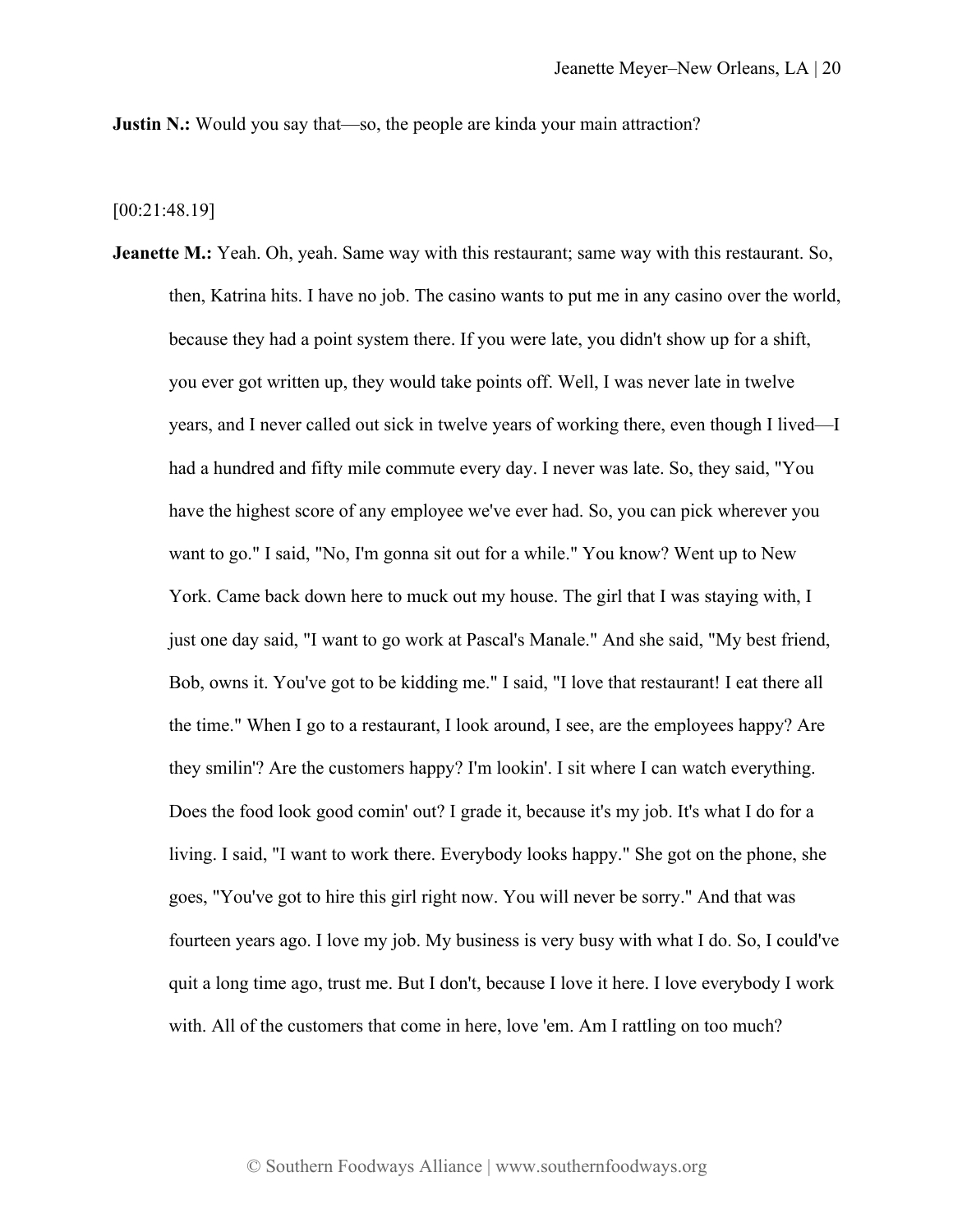[00:23:45.18]

**Justin N.:** No, no. This is fine. This is fine. I'm happy to listen to this. I'm here for you to rattle.

[00:23:51.26]

**Jeanette M.:** Okay, I'm rattling. [Laughter] But it's like we have a great clientele here. Our customers, they come back, you know? Like a lot of the people that come in, we know exactly what they want. They don't even have to look at a menu. I'll say, "Your usual?" They'll be like, "Yeah." They come in once a week for the barbecued shrimp sandwich. We can remember all the quirky things people like.

[00:24:18.09]

**Justin N.:** So, I'm gonna come back to Manale's because I have a question, but I want to know a little bit more about this casino, because—how many people? How many—? They're big.

[00:24:28.22]

**Jeanette M.:** Oh, yeah. It was big. They employed, I think, twenty-five hundred people at the casino.

[00:24:33.20]

**Justin N.:** Wow. And you trained a lot of the people on the floor.

[00:24:37.27]

**Jeanette M.:** All the people that were in the beverage department on the casino floor.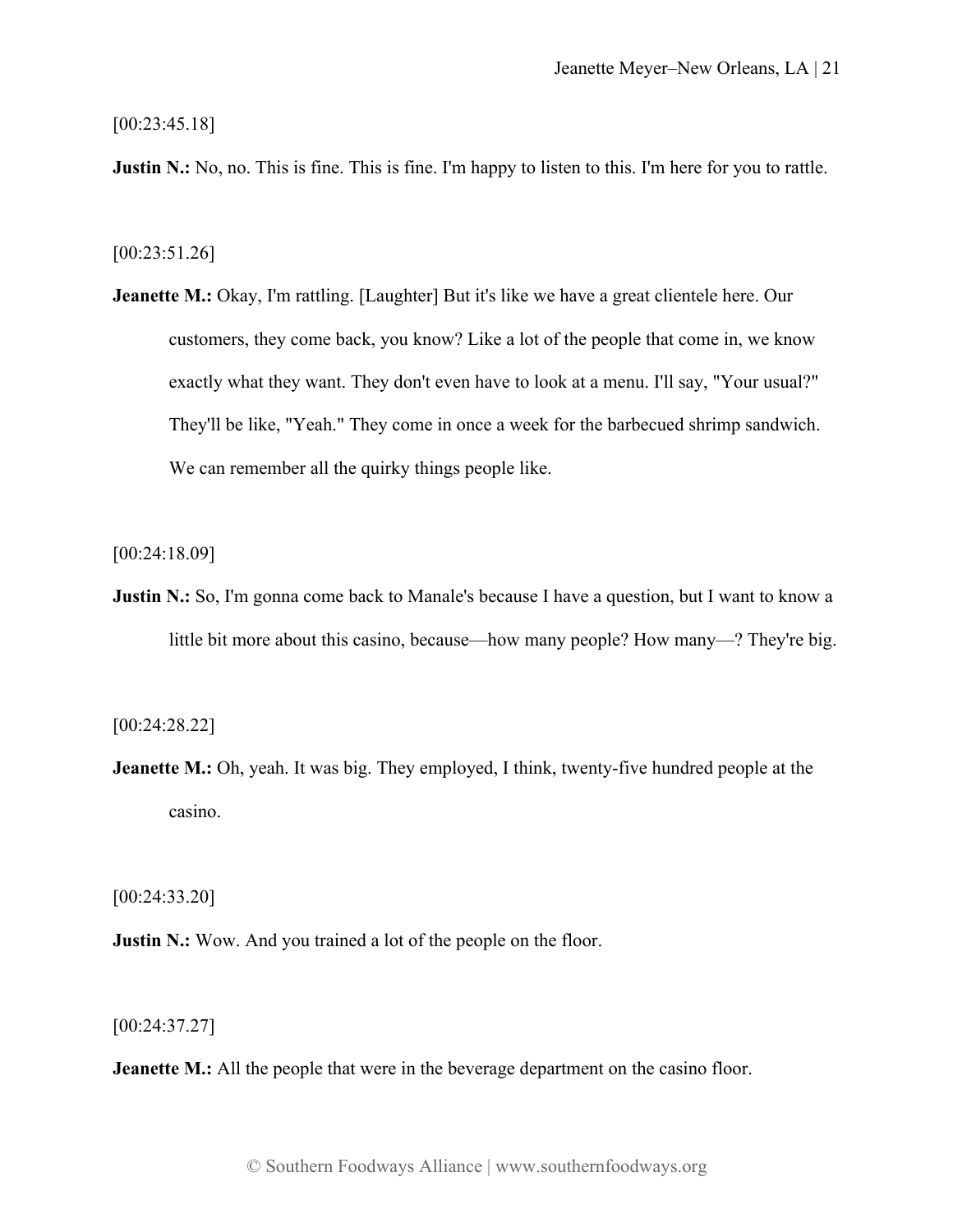[00:24:40.25]

**Justin N.:** How many people would you say worked in that beverage department?

[00:24:45.27]

**Jeanette M.:** We probably had about two hundred people.

[00:24:47.05]

**Justin N.:** Wow.

[00:24:48.16]

**Jeanette M.:** You know, for three shifts: swing, split, and graveyard.

[00:24:53.01]

**Justin N.:** So, tell me when these shifts would start. 'Cause they're a little different everywhere.

[00:24:56.22]

**Jeanette M.:** I always worked swing shift. I liked that. That would be 4:00 to 12:00.

[00:25:02.28]

**Justin N.:** 4:00 in the afternoon to 12:00 at midnight?

[00:25:02.25]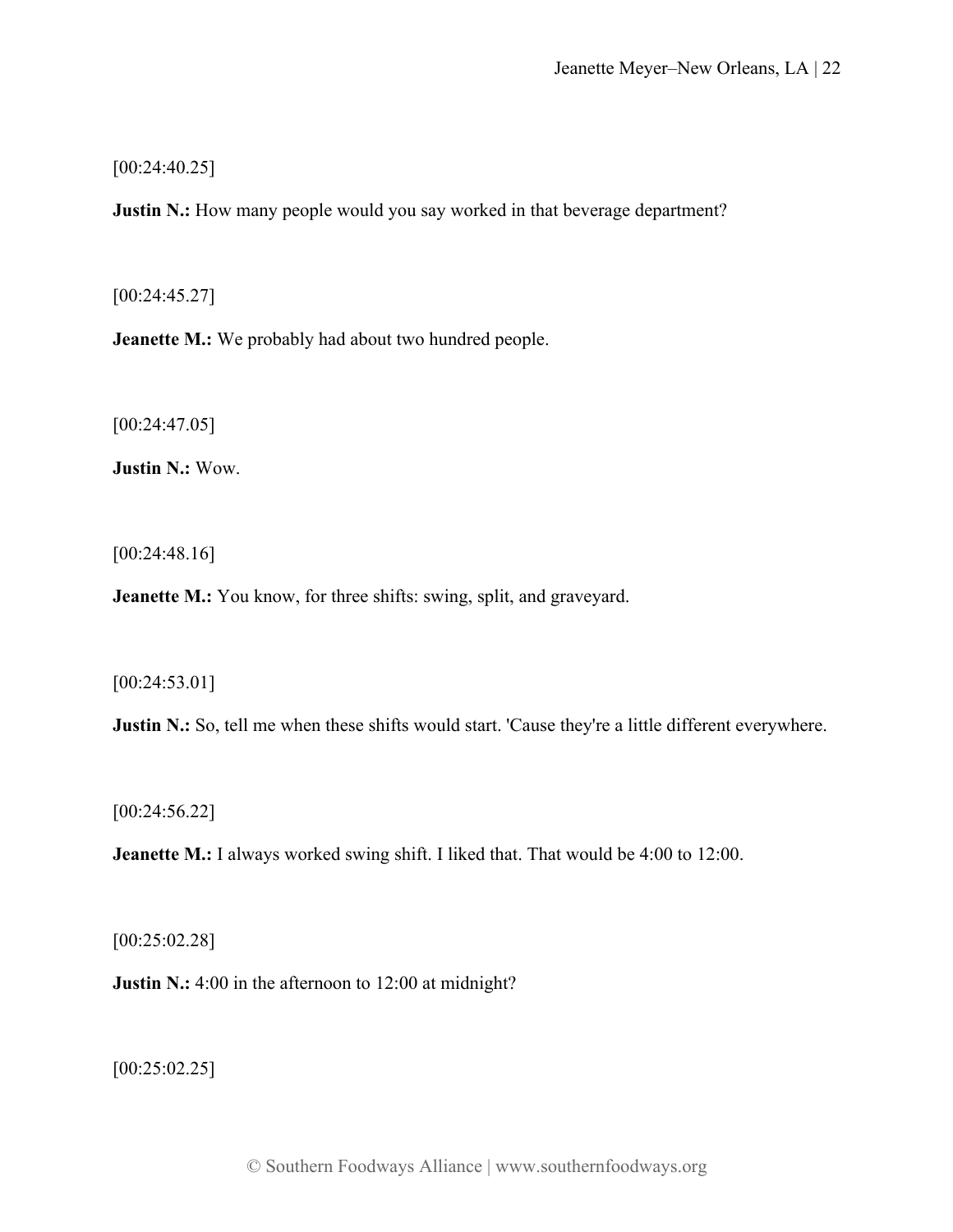**Jeanette M.:** Yeah, yeah. Then midnight graveyard would come in and take over for us. Then they would stay till 8:00. Then the day shift would come in at 8:00 and stay till 4:00. So, there was always continuous coverage on the floor, and they were really good. I helped implement a rotation schedule, because at first, they didn't know what they were doing. It was a Mississippi . . . it was some men that opened up an Indian gaming casino in Minnesota. They came down here and opened up, ran Grand Casino Gulfport. At that time in [19]93, there weren't that many casinos on the coast, so nobody knew what they were doing. They would put the rotation, give a girl nickel slots all week, and then some other girl would have high stakes, table games, all week. So, it wasn't fair. People were quitting and unhappy. I said, "Let me work on a rotation. One day, you'll have slots; the next day, you'll have high stakes tables. The next day, you'll have poker; the next day, you'll have dollar slots." So, I helped implement a good rotation schedule for the waitresses, as well. Make it fair for them.

[00:26:31.03]

**Justin N.:** I was gonna ask you about that, because to me, anytime I've ever been in—it's very labyrinthine, and almost confusing layout, purposely, I guess. Confusing layout. So, they would work just—they wouldn't work a little section of the slots and then tables? They would be—?

[00:26:49.06]

**Jeanette M.:** Yeah. You'd have a section, you know. Then you would just work that section.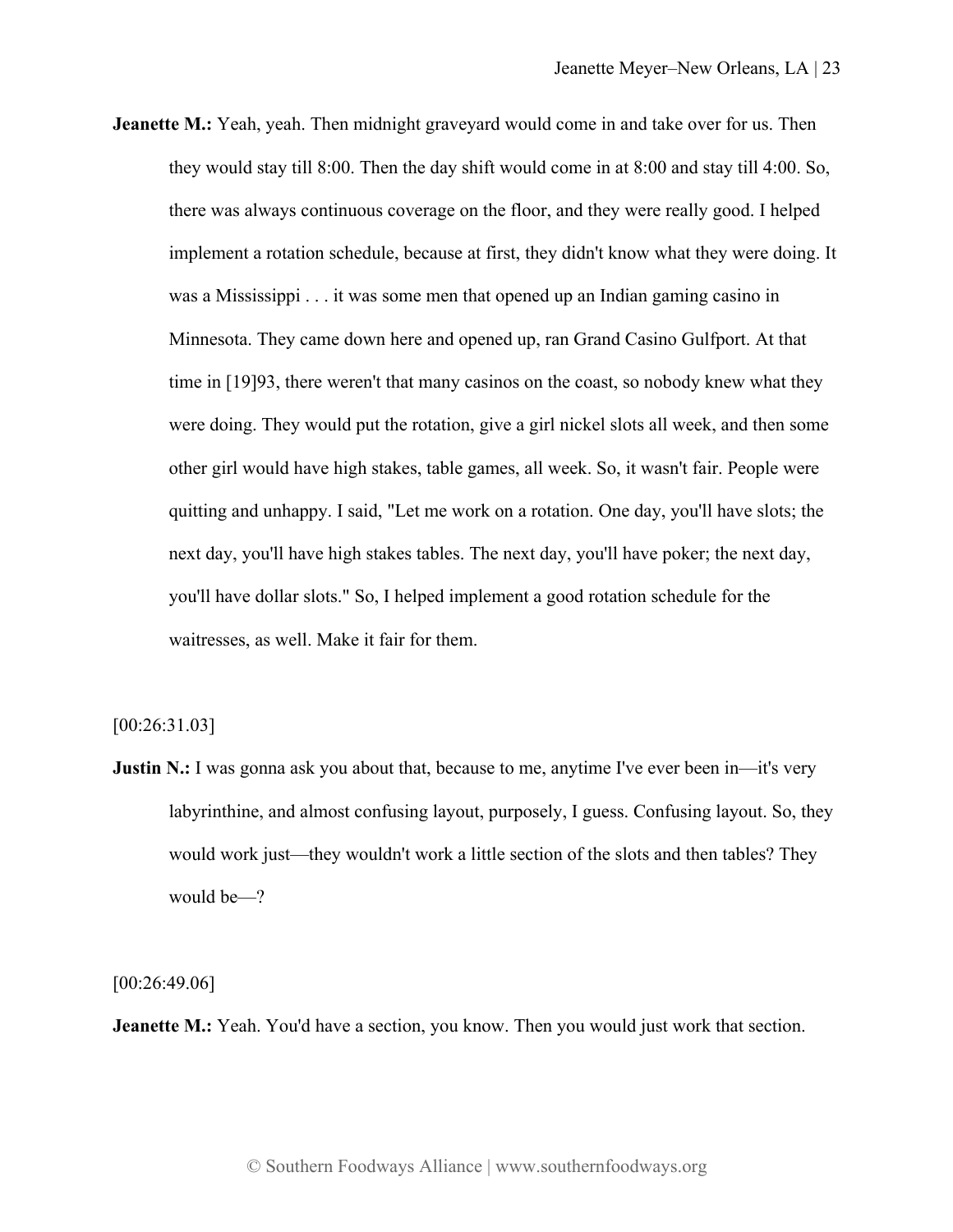[00:26:54.08]

**Justin N.:** Okay, yeah. That's interesting, yeah. What were some of the more memorable moments in there?

[00:27:00.10]

**Jeanette M.:** Mm. Boy, we saw . . . actually, I'll never forget. Donald Trump was gonna buy our casino at one time. I'll never forget. I was at the bar, everywhere, "Donald Trump's comin' through. The Donald's comin' through." So we're like, "Okay, okay." So, he comes through and he walks right up at our bar. I go, "Hi, Donald!" Like that. He just looked at me and just kept walking. But he ended up not buying our casino. But I did get to say hello to Donald Trump. That was a memorable one. [Laughter] But we did have a lot of scares with the hurricanes over the years, you know. One was coming, so we'd have to batten down the hatches and take all of the liquor and all of the money would be put up in a vault. And all of the gaming chips. It was always a hair-raising experience, closing up for a hurricane. Then, the year that Katrina hit, we had had three scares before that. Everybody—you know. When Katrina hit, nobody thought it was really gonna do anything. Then, when they saw the size of it, it was almost too late to do anything.

[00:28:15.01]

**Justin N.:** Wow. Did you get the valuables, I guess, out first? And . . . ?

[00:28:20.11]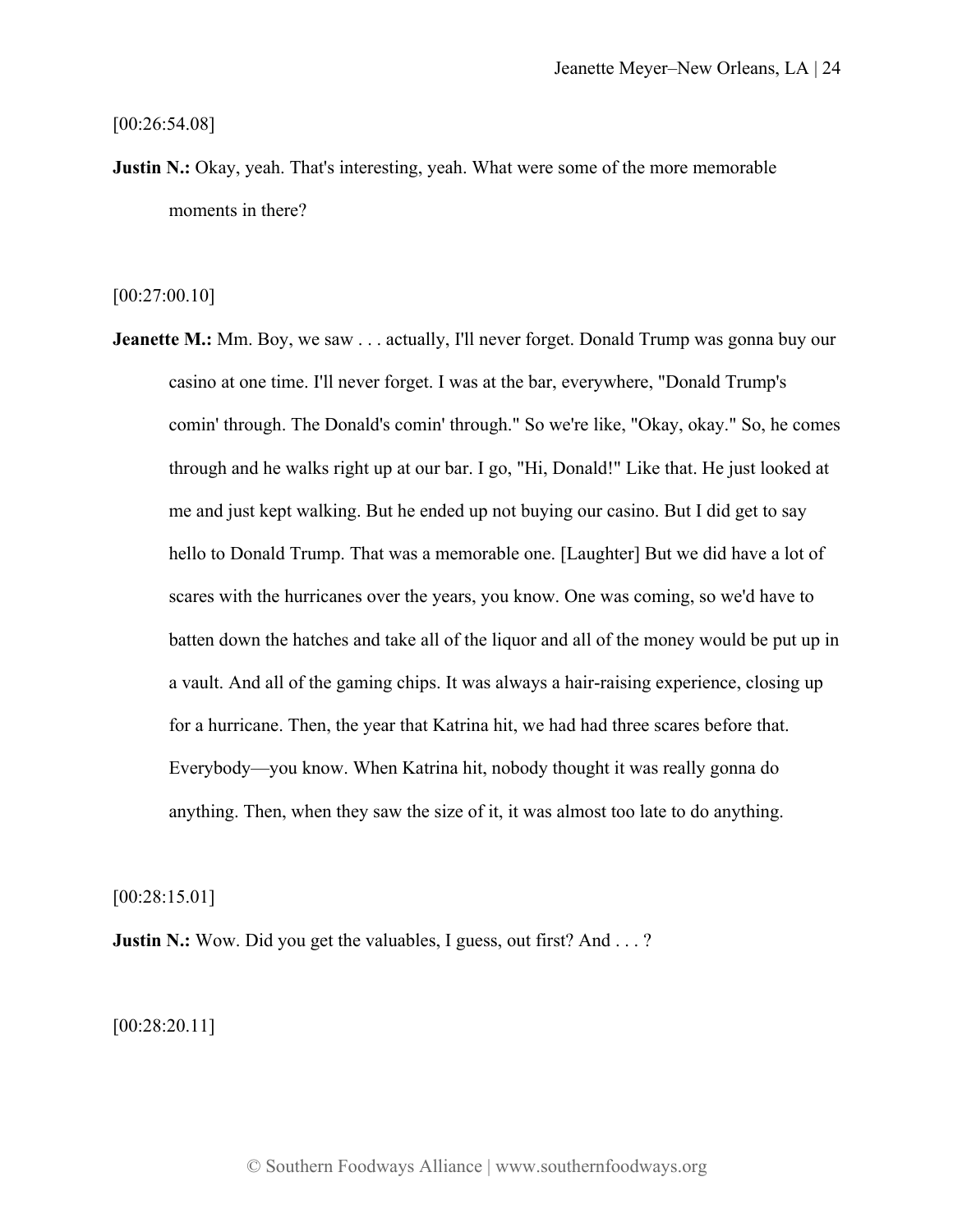**Jeanette M.:** I left my stuff in my locker, but yeah, I guess they got all the money out. I don't really know. Right after Katrina when it happened, I snuck in behind the lines and I had to see for myself the casino, the job that I loved so much, ripped away from me. I had to see it and I'll never forget driving up. It was like a war zone. There was nothing. Nothing left. It's just a mangled building. I had worked a lot of times for extra money, and because I trained all the bartenders, we had an event center where we had concerts. I would tend bar at the concerts, and I would say, "Well, it's my day off. I want the stage bar." So I could see the music show. I saw, like, Z.Z. Top, Three Dog Night, George Thorogood incredible music, and worked it, too, and made money. And got to see the show. So, I would always ask to work that. When I came there, that building was mangled, but the disco ball was still hanging from the ceiling. It was teetering, but it was still hanging there. And I'll never forget that.

[00:29:29.21]

**Justin N.:** That's amazing.

[00:29:29.21]

**Jeanette M.:** Sight. You know, to see that? The disco ball was still hanging there. The whole building was mangled, and there was, like, one little thing holding the disco ball up. [Laughter] And it didn't even lose a mirror off it.

[00:29:47.09]

**Justin N.:** That's tremendous.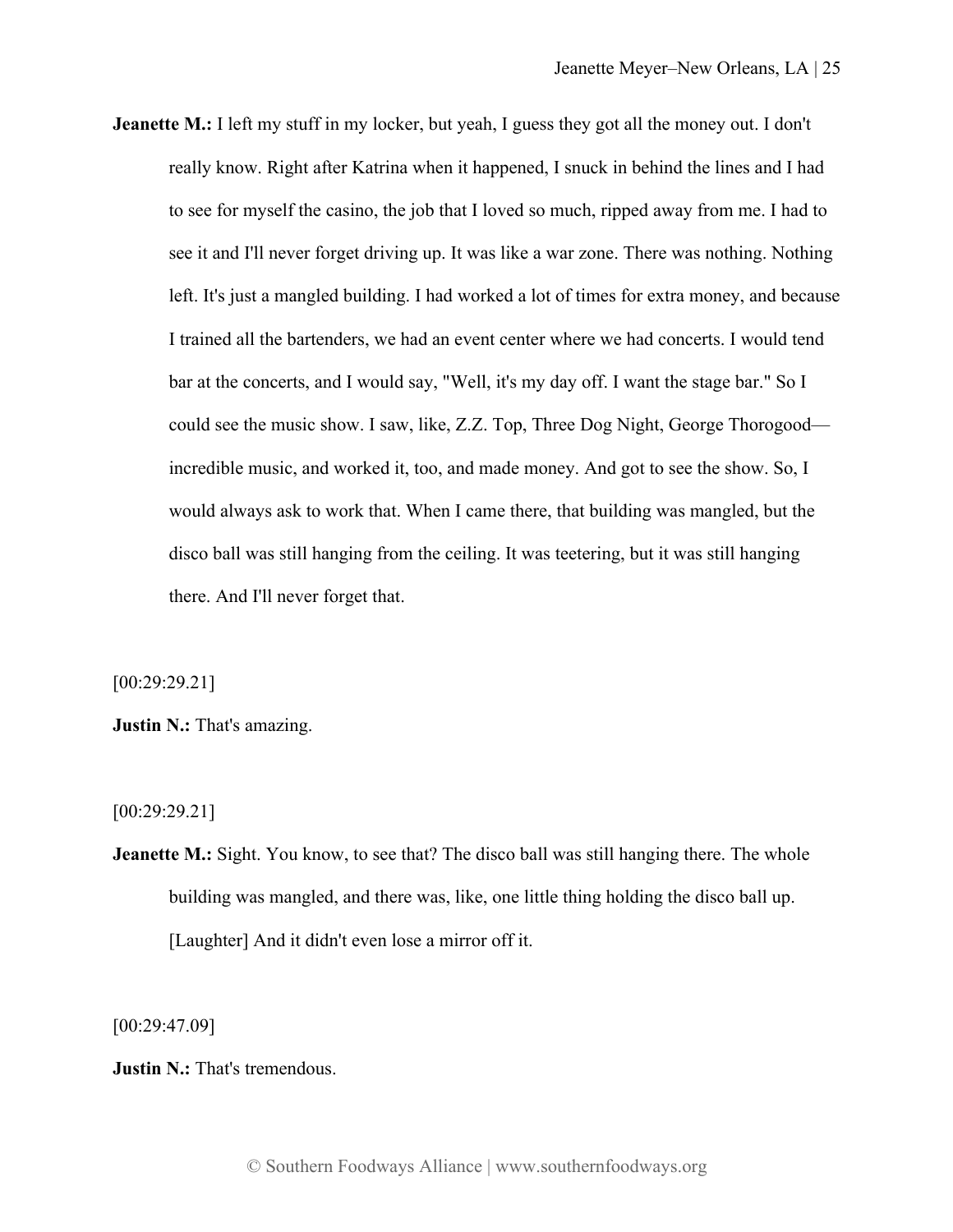[00:29:47.09]

**Jeanette M.:** Wasn't that weird?

[00:29:49.12]

**Justin N.:** Yeah, yeah. It is funny. I've heard a lot of interesting stories like that, where a friend who had a beer stein collection—beer steins floated around in his room in Chalmette, and then eventually settled down and were all right-side up in his wrecked house. You know? So, things like that do happen a lot, yeah. Yeah. So, you decided—you said you laid low. How long were you away after Katrina? You said you tried goin' up to New York.

[00:30:19.19]

**Jeanette M.:** About a year. About a year.

[00:30:22.09]

**Justin N.:** Um-hm. Did you wait tables up in New York?

[00:30:24.28]

**Jeanette M.:** What is weird is I tried to get a job up there and I could not get a job up there. I went up, had a resume and everywhere I went, I guess I didn't wear makeup. I didn't do my nails. In New Jersey, everybody has big hair and an attitude. Maybe I went in looking like myself, and I was not hired there. At all. I tried at four or five places, and I was never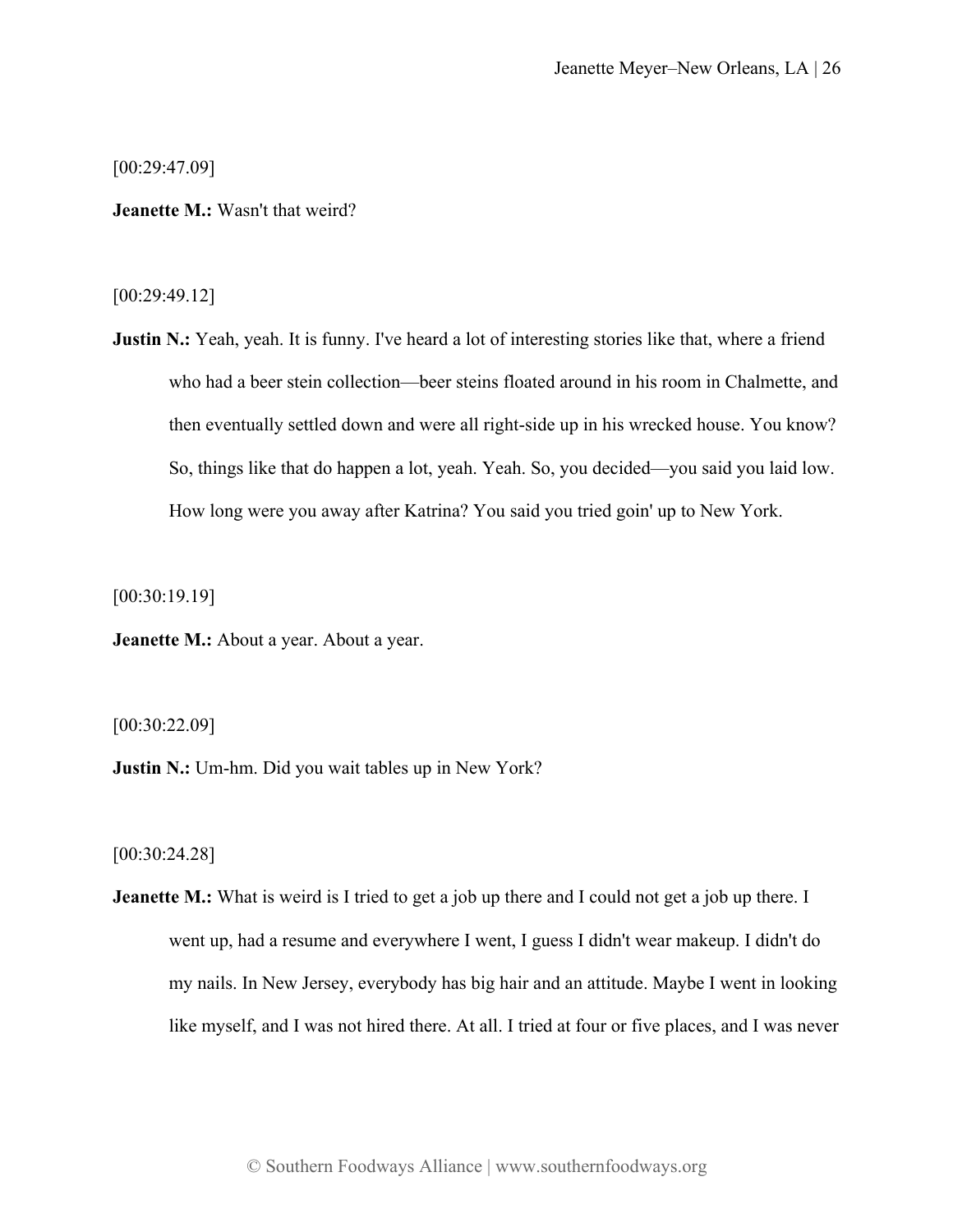hired, so that's when I decided I was gonna do my artwork. So, that's what I made a living on for that year. Then I came back down here and got my job.

[00:31:07.04]

**Justin N.:** Yeah. So, your artwork, what kind of particular artwork do you do?

[00:31:09.20]

**Jeanette M.:** I do polymer clay jewelry and stuff. I usually have a couple pieces in my purse. Let me see if I do. I always carry some in case somebody has a birthday here or somethin' oh, yeah, I do.

[00:31:25.28]

**Justin N.:** Oh.

[00:31:27.09]

**Jeanette M.:** Voodoo dolls are my biggest-selling item, but I make all kinds of stuff.

[00:31:33.13]

**Justin N.:** I'm actually gonna, at this moment, take a picture of these.

[00:31:36.13]

**Jeanette M.:** Sure.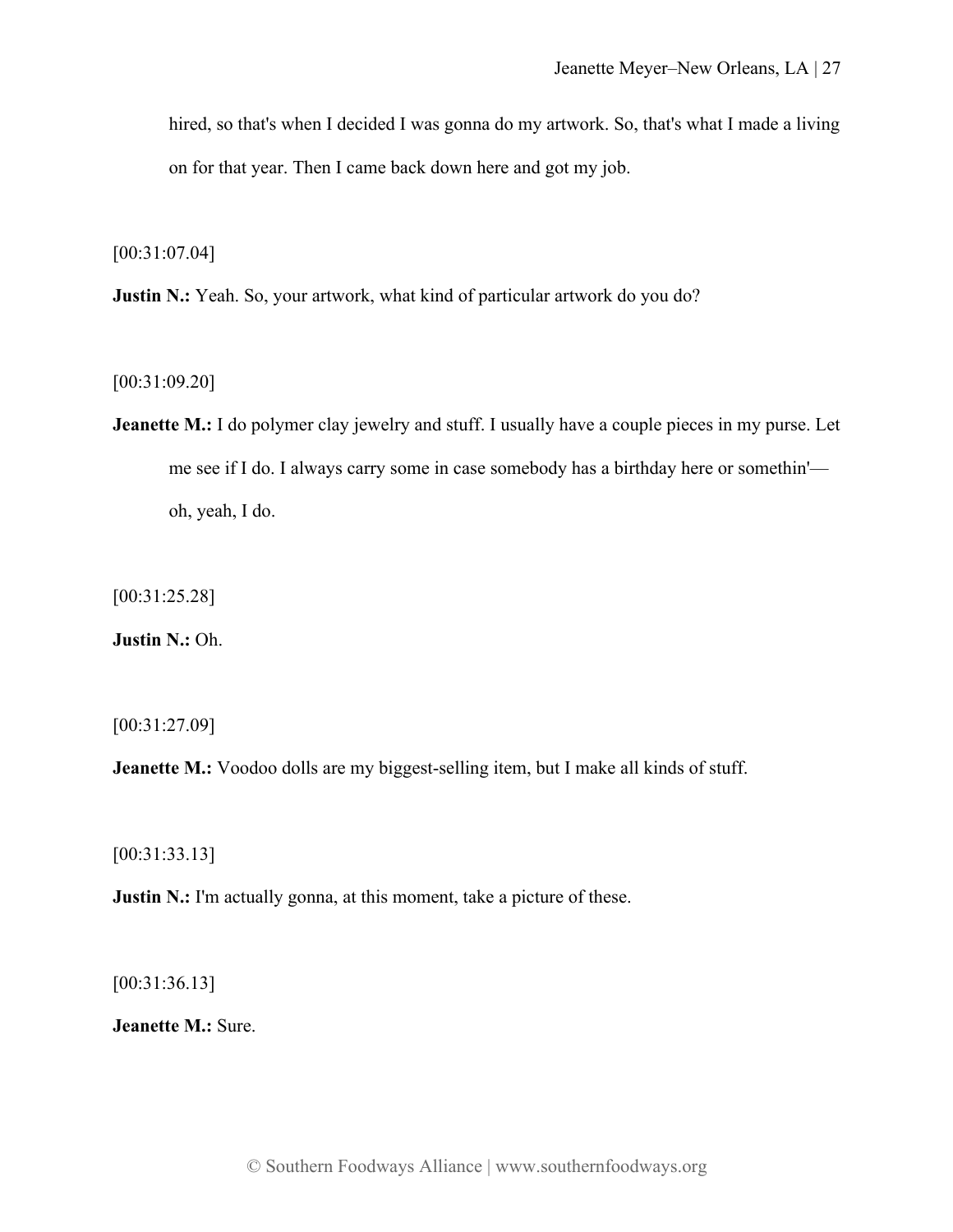[00:31:37.10]

**Justin N.:** There's a strong possibility that I'll tweet it. [Laughter]

[00:31:40.23]

**Jeanette M.:** Oh, cool. I have 'em in, like, twelve different stores in New York. Those are magnets. I have pins. I make all kinds of stuff.

[00:31:51.14]

**Justin N.:** Those are tremendous.

[00:31:53.08]

**Jeanette M.:** That's what enabled me to come back down here and to muck out my house, is making this stuff and then coming down here, selling it.

[00:32:04.19]

**Justin N.:** So where were you living at the time of Katrina? Were you still living up at the farm?

[00:32:08.13]

**Jeanette M.:** No, no. I had just moved back to New Orleans about six months before Katrina hit.

[00:32:13.16]

**Justin N.:** Oh, my goodness.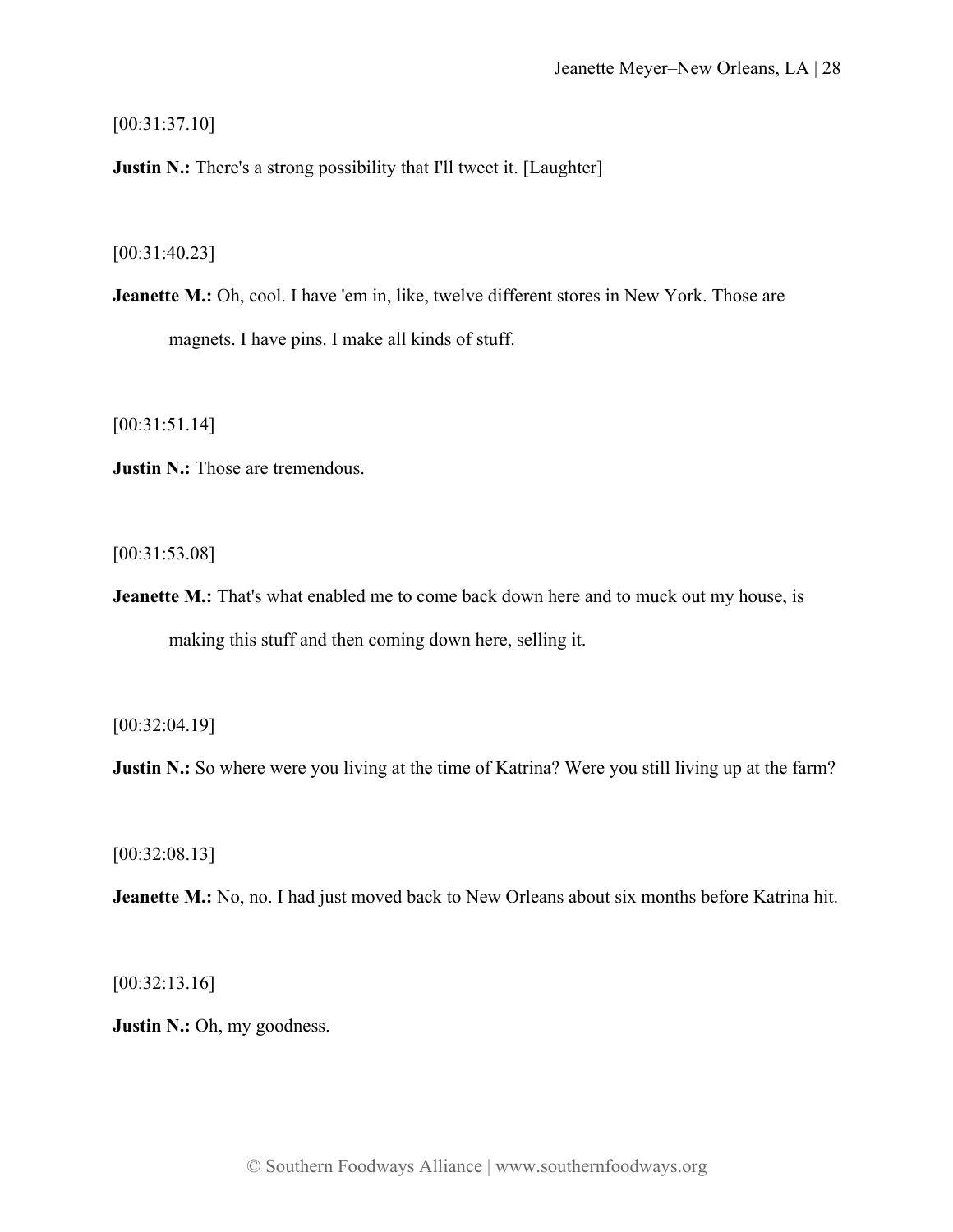## $[00:32:16.05]$

**Jeanette M.:** My boyfriend begged me to move in with him, so I moved in Gentilly. And then we lost everything: eight feet of water.

[00:32:24.19]

**Justin N.:** Wow.

[00:32:24.19]

**Jeanette M.:** And it was in the house for three weeks afterwards.

[00:32:27.22]

**Justin N.:** Yeah, yeah.

[00:32:29.19]

**Jeanette M.:** So.

[00:32:32.16]

**Justin N.:** So you came back to Manale's a year or so after the storm, I guess?

[00:32:38.15]

**Jeanette M.:** Um-hm. Came to work here.

[00:32:41.12]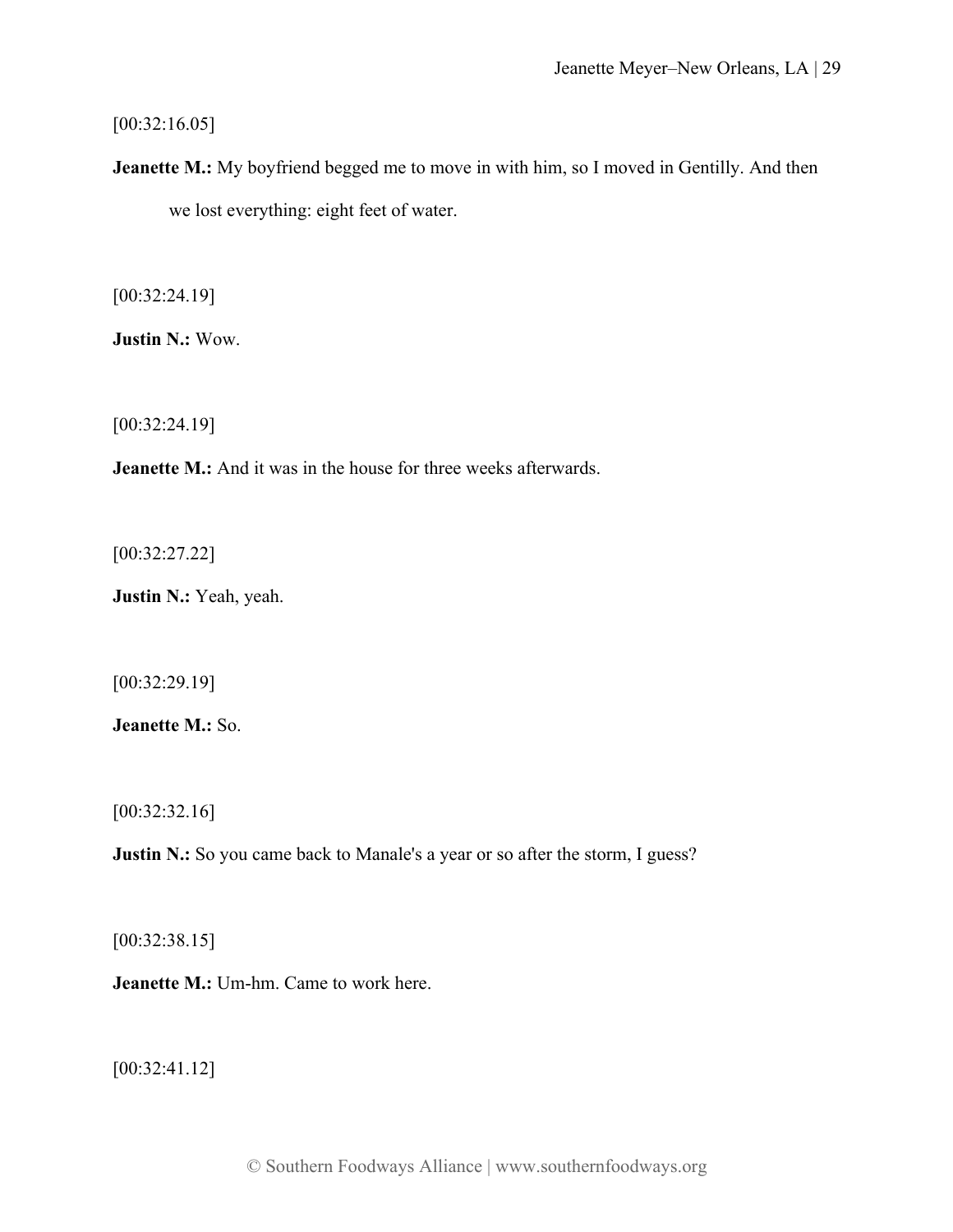**Justin N.:** Now, New Orleans right after . . . looking back on it now, we realize how different that time was, 2006, 2007.

[00:32:50.01]

**Jeanette M.:** Oh, it was. Everybody was so unsure of what the city—was it gonna be built back? I mean, at one point, they were like, "Why should we rebuild it? It'll only flood again." It was so uncertain. It was so dysfunctional. There was not a mailbox; you couldn't mail a letter. There was hardly any stores open. It was . . . it was crazy.

[00:33:16.18]

**Justin N.:** Now there are some of—'cause I talked to Wendy, and she said, when she came here a little before you did, she was working here when Katrina hit. She said that, when she came, there were a lot of servers here who had been here a long time.

[00:33:31.18]

**Jeanette M.:** Um-hm.

[00:33:31.18]

**Justin N.:** Were they still here when you started working?

[00:33:34.07]

**Jeanette M.:** A few of 'em came back, but not really. I'm the fourth in seniority now. So, they've all left or whatever, I don't know.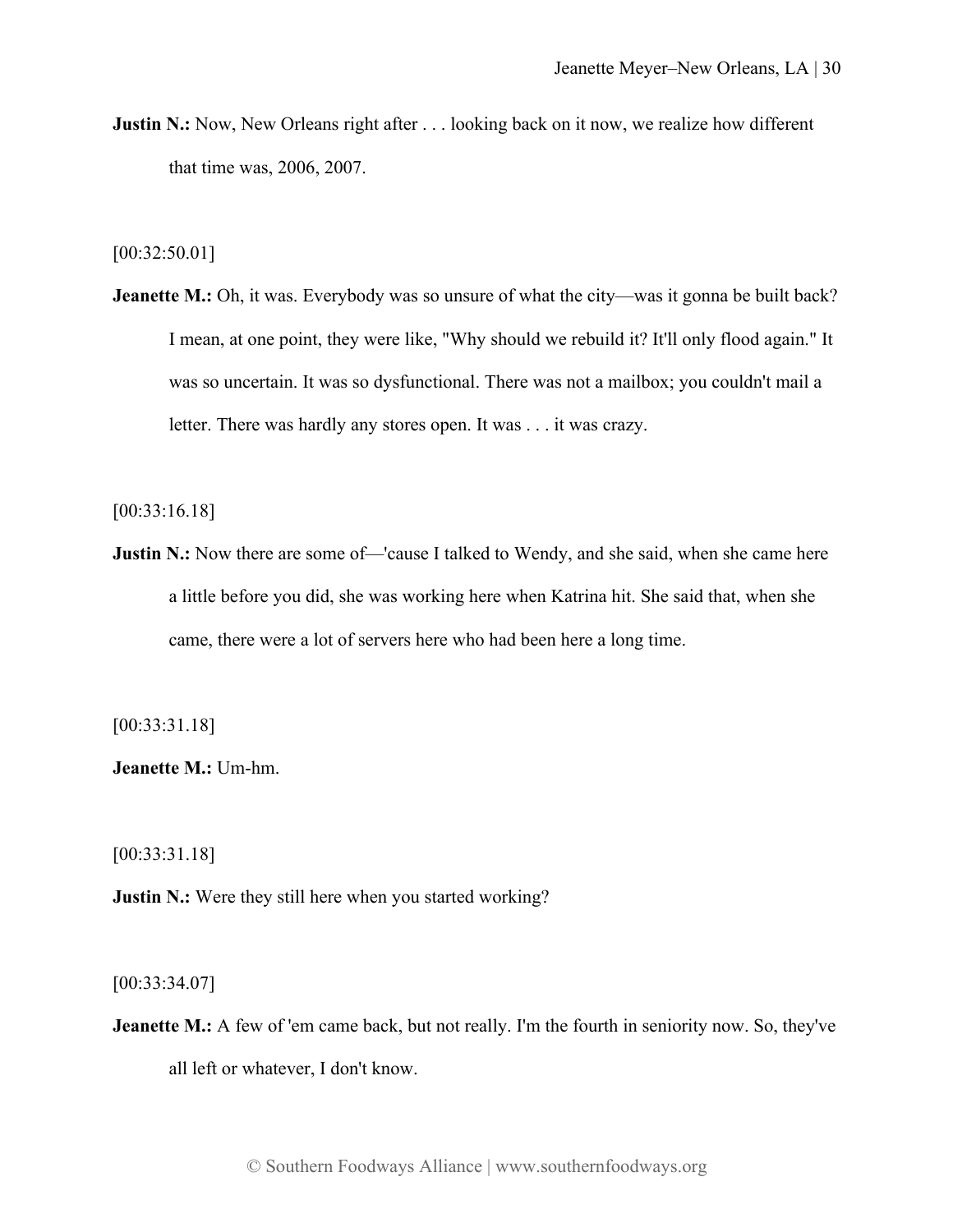[00:33:45.01]

**Justin N.:** Did Katrina send a lot of them away?

[00:33:47.03]

**Jeanette M.:** I wonder. I don't know about that. Or maybe they had gone other places; like a couple of them had gone other places. We even had a couple pass away, you know?

[00:33:58.02]

**Justin N.:** Um-hm. What were their names? Do you recall?

[00:34:01.22]

**Jeanette M.:** Well, I don't wanna really say, because you know. If you don't mind.

[00:34:05.05]

**Justin N.:** That's fine. No, I don't mind.

[00:34:08.21]

**Jeanette M.:** Yeah. A couple of 'em passed away, not in savory—you know, a lot of times there's addiction involved in the service industry job. You know, and . . .

[00:34:17.19]

**Justin N.:** Yeah, yeah, yeah.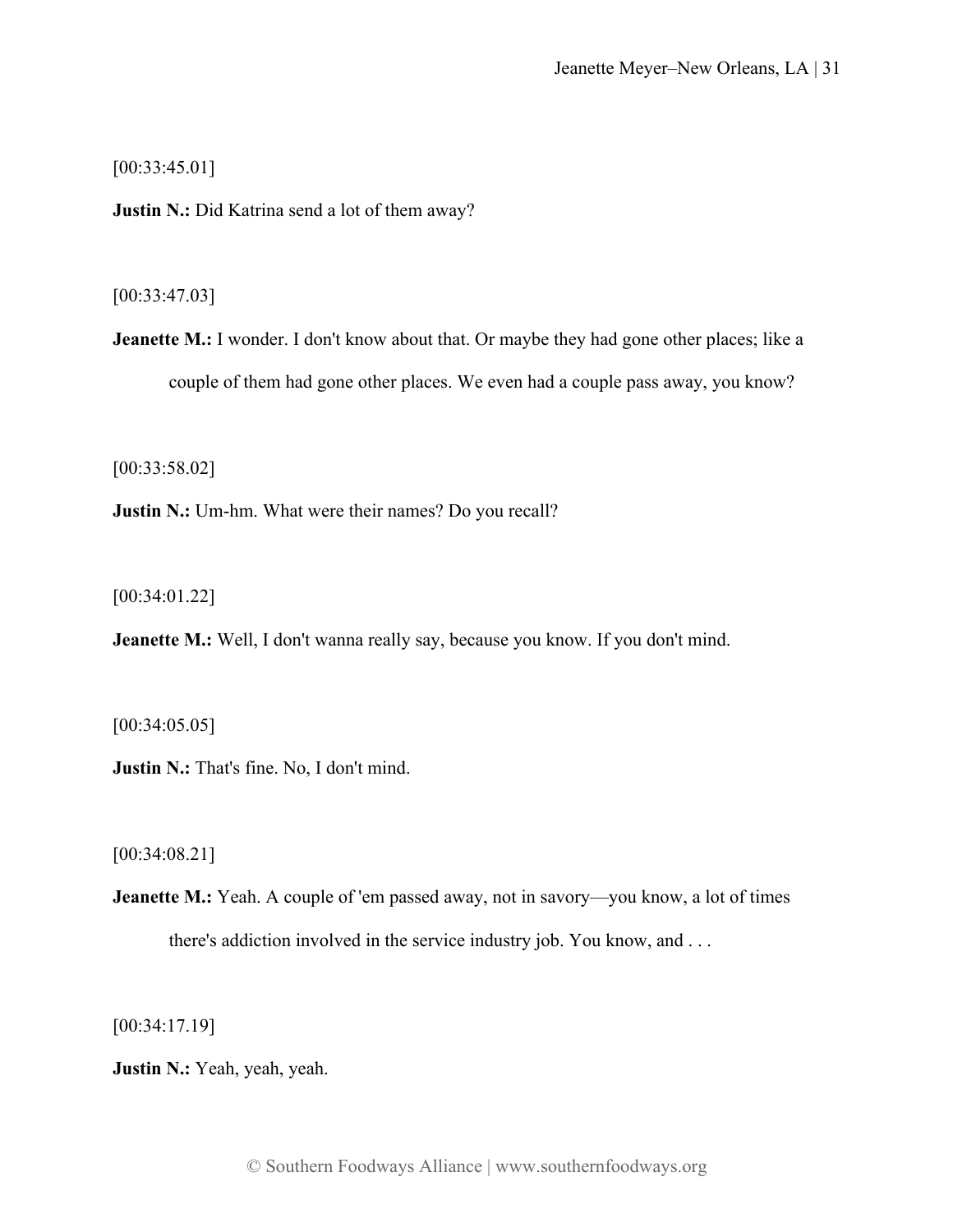[00:34:18.14]

**Jeanette M.:** We'll just leave it at that, you know?

[00:34:21.00]

**Justin N.:** Yeah, yeah. So, you got here, and what were some of the big differences between working here and a place like K-Paul's? I mean, there's gonna be some similarities, I suppose.

[00:34:35.01]

**Jeanette M.:** Well, yeah. The food's wonderful in both places, and I've never been ashamed to serve food in either place. I'm proud to do it. But I hear it's more—you have your table, they rotate tables. You have your section. You take care of your people the way you want to take care of 'em, and what's really funny is, there's a few people here with negative—I don't wanna say negative attitudes, but not as friendly as they could be, you know? They'll come back and be like, "Oh, look at this crappy tip. 12%." I'm puttin' in my tips here, and I'm thinkin', "Ooh. Here's 35%. I better not say anything. Or 30%." Like every night, I always do it at the end of the night, see my percentages, and I'm always over 20%, you know? It's only because I'm very courteous to people. I treat them the way I would want to be treated. And they know me. They know me by my name; I always introduce myself. The first thing I do when I go to a table is, some people, they don't wanna give 'em bread till they get the food. It's like, I come to the food and I tell 'em, I get 'em ready. I go, "My name's Jeanette. I'm gonna be taking care of you now. I'm gonna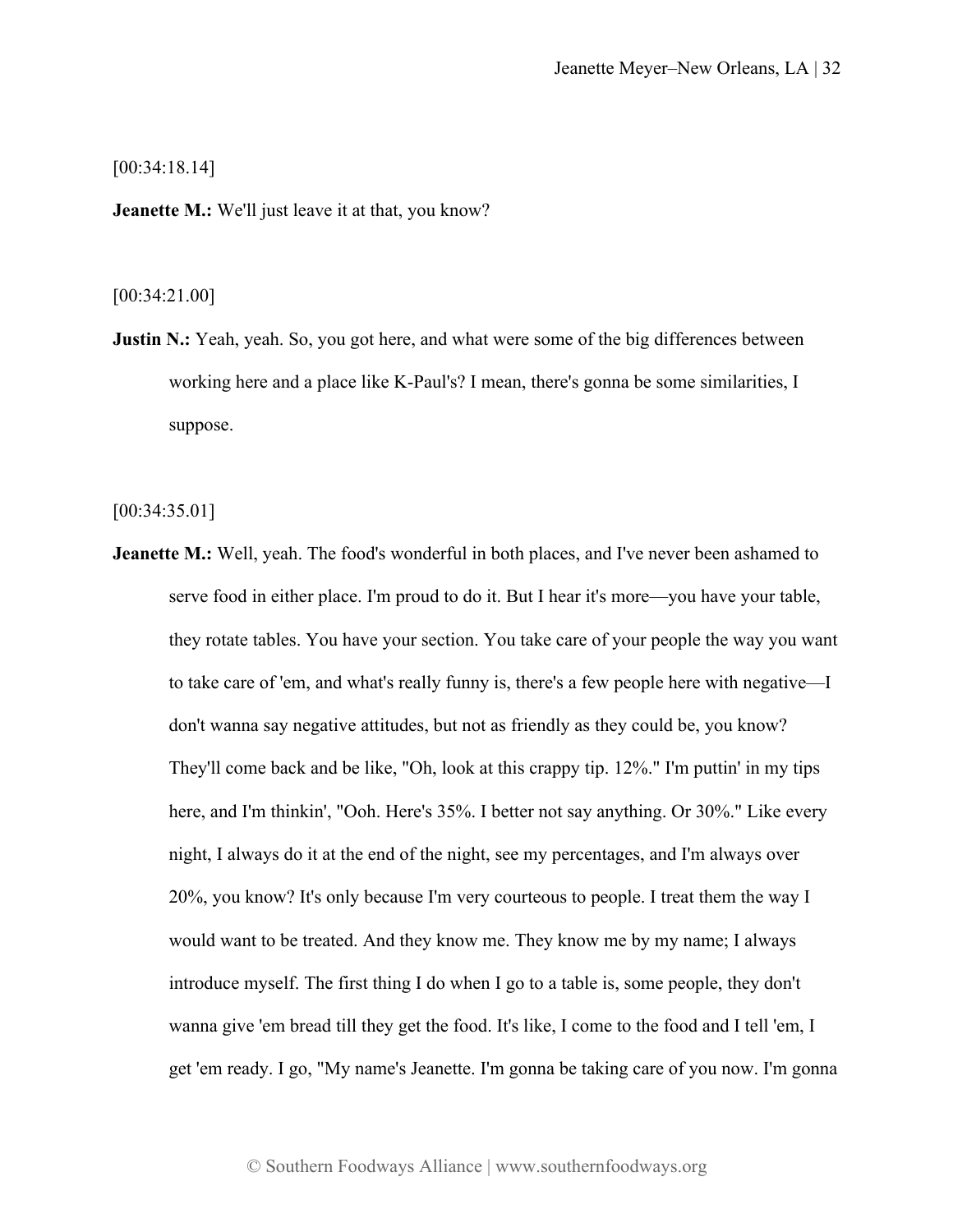get you a nice loaf of hot, French bread and I'll come back and tell you about the specials." So then they got that in their mind. "Ooh, ooh, I'm gettin' bread." Other servers like, "You want somethin' to drink?" You know, that's it. So, I always hit 'em with kindness. It makes a big difference. Really does. The service industry . . . I mean, I always go out and I think to myself, "I always get the crappiest servers." You know, they're not friendly; they're rude; they're so curt. I don't know. It's just the way it is.

[00:36:32.00]

**Justin N.:** Yeah. Yeah, yeah, yeah. I get that when I take my parents out.

[00:36:34.16]

**Jeanette M.:** I know. My sister, if I'll go out with my family, they'll go, "She's not a waitress like you!" I'm like, "Well, she probably doesn't love her job like me."

[00:36:43.21]

**Justin N.:** Yeah, yeah. So, do you do a lot of call parties here?

[00:36:45.24]

**Jeanette M.:** I do. I do. I have a lot of call parties here.

[00:36:52.08]

**Justin N.:** Who are some of your—you don't have to name them, but—who are some of your, do you have favorite customers that maybe you can think of?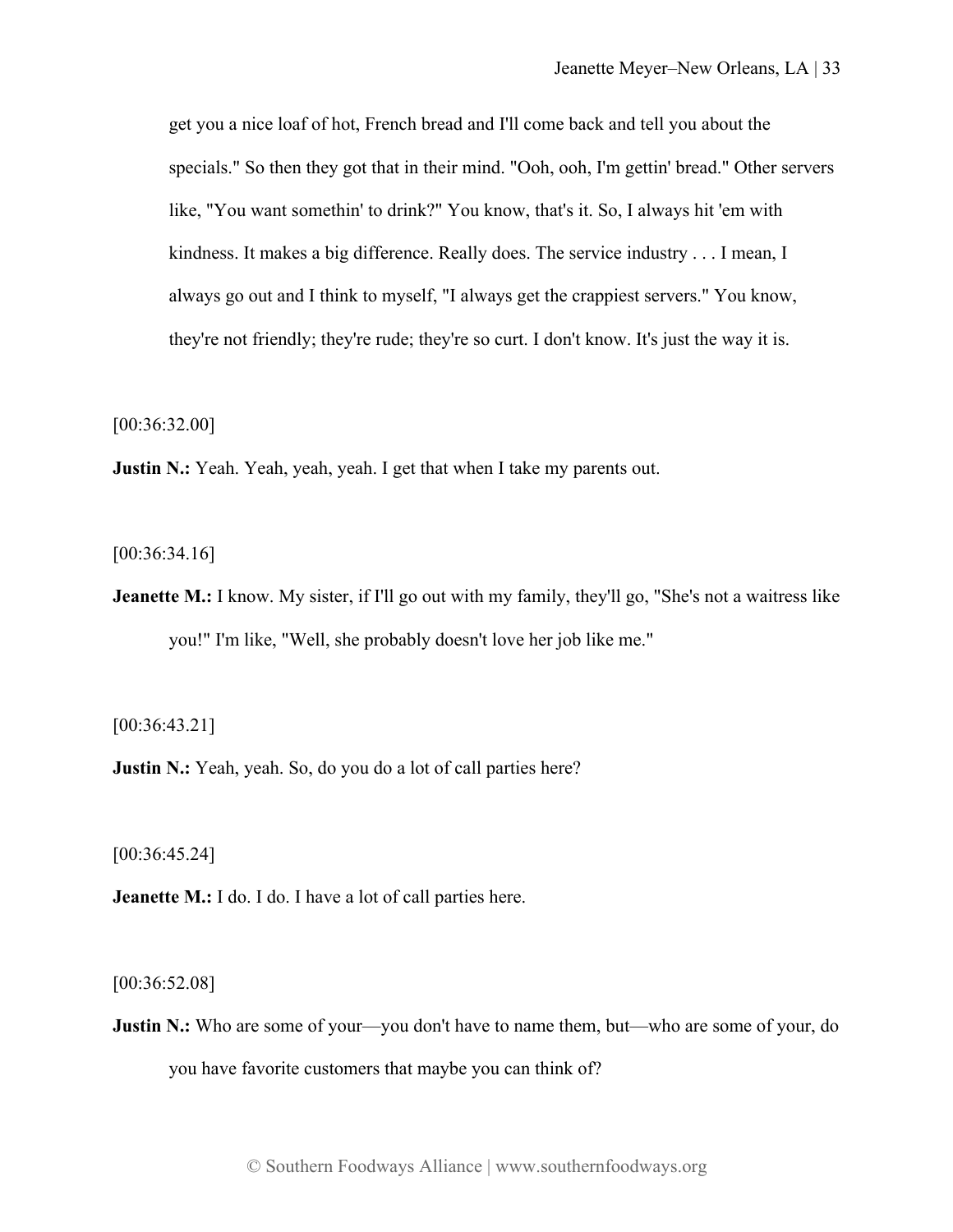[00:36:59.14]

**Jeanette M.:** I do. I have a lot. A lot of our clientele is older here. They're older people and lived uptown their whole lives and have been comin' here since they were children. A lot of my fellow servers don't have the patience for 'em. That's the worst part of this job is, we've lost a lot of our old customers. They come in; they're older. Then, all of a sudden, they're with a cane; then they're comin' in there in a walker. They're in a wheelchair. Then we see that they've passed away. I've gone to a lot of funerals here for customers. Not all the servers go to the funerals. Wendy and I are probably the most ones that go to all of 'em, 'cause we fall in love with our customers, you know? Been here so long, you fall in love with them. It's amazing that so many people that I wait tables when, at the holidays comin', they invite me to their house to eat dinner with them on the holidays. I mean, that's amazing, you know? That a complete stranger that you serve here at a restaurant will say, "Jeanette, you're by yourself." You know. "You want to come to our house for Christmas dinner? Or Hanukah?" Or somethin', you know. It's kinda neat. It's kinda heartwarming, really is.

[00:38:21.09]

**Justin N.:** Yeah, that is nice. Yeah, yeah.

[00:38:21.22]

**Jeanette M.:** Or I'll see 'em at the grocery store, and they'll be like, "You're my favorite waitress at Pascal's Manale." It's kinda neat.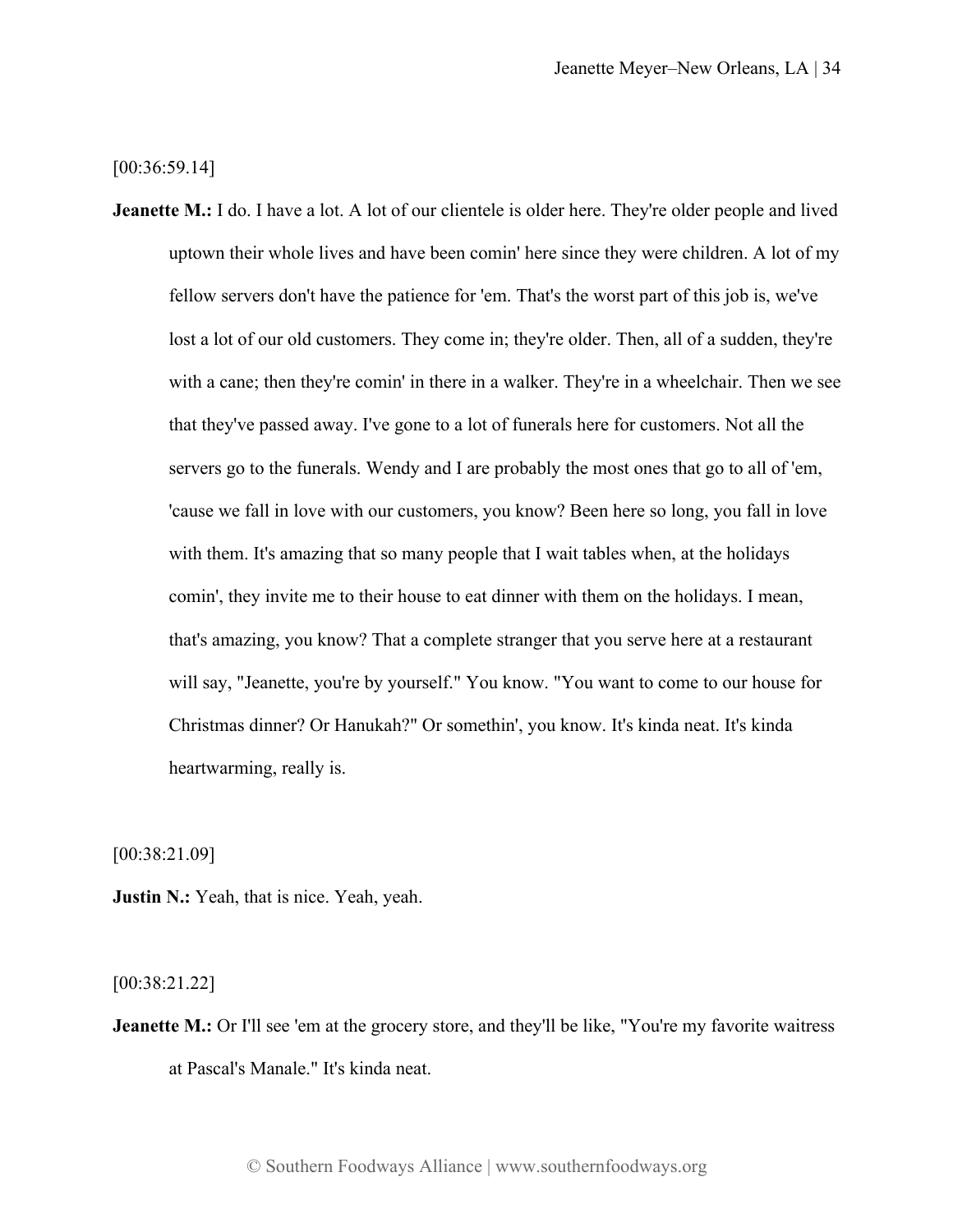[00:38:31.00]

**Justin N.:** Yeah, yeah. Yeah, yeah. Yeah, yeah. So . . . what are, you know . . . do you feel like the income of . . . and you may not want to speak for other servers, but do you feel like the income level is keeping up with the cost of living in New Orleans, in this industry?

[00:38:55.28]

**Jeanette M.:** Not really. I think it's a darn shame that the state still pays us \$2.13 an hour. That, I think it should be more. We do make tips; yes, we do. But, I think for the amount of sidework and just being in a place, I think that our time is worth more than \$2.13 an hour. I'll never forget when I was at K-Paul's, the state made this big thing that the servers were gonna get a raise. We thought, "Oh, my god! This is great. This is great." And we were paid \$2.09 an hour. And we got a raise to \$2.13 an hour. Four-cent raise. And they made a big stink about it. I'll never forget, "Oh, we're gonna get a raise." Maybe at the time, minimum wage might've been \$3.50 or somethin'. I don't know. \$3.75, I don't know how much minimum wage was at the time. But they made a big thing, how the servers are gonna get a raise. Now, don't quote me on the year. I don't know. But I just remember thinkin', "We're gonna get a raise." And it went from \$2.09 to \$2.13 an hour, which is absurd, really. But.

[00:40:19.02]

**Justin N.:** That's—yeah. Don't spend it all in one place kinda moment.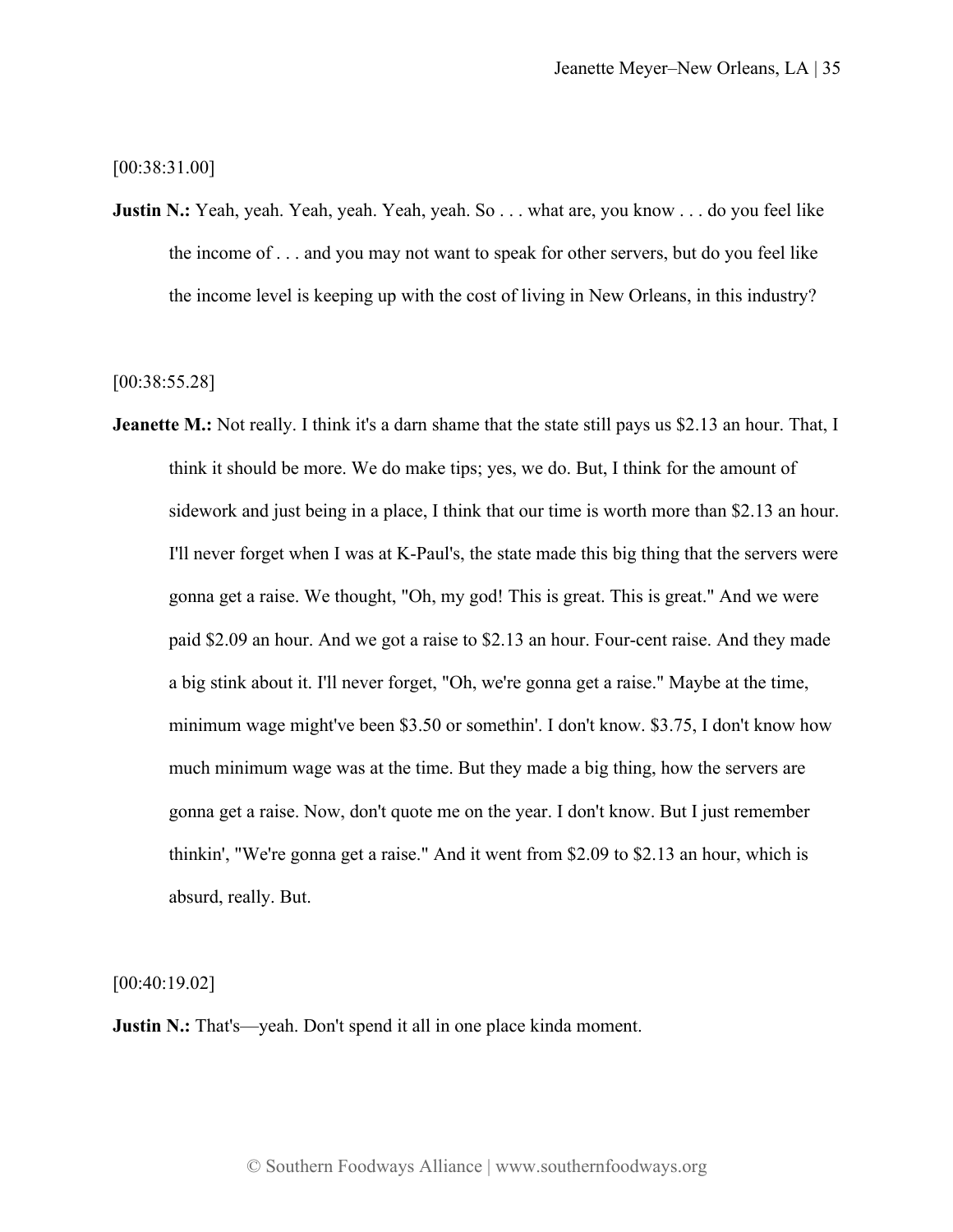[00:40:25.16]

**Jeanette M.:** Yeah, yeah, yeah.

[00:40:27.22]

**Justin N.:** So you've seen—you've started in this business early enough that you've seen customer behavior change, I think, a lot, probably over time.

[00:40:35.13]

**Jeanette M.:** Oh, definitely. Definitely. Nowadays, years ago, you would always see a couple come in on a date. They would interact with each other and talk and hold hands and look at the menu. Now, a date comes in. They both have their cell phones. They're both texting different people; who they're texting, I don't know, but they're on a date, they don't interact. A lot of times . . . it's just very strange now. Families, years ago, would make children behave. "Do you want to sit in the car? You go without dinner!" Now, people come in, their kids are throwing sugar packs, spaghetti sticking on the walls, throwing stuff around, screaming, and the parents are on their phone. I do see a big difference in people. People's etiquette at the table.

[00:41:31.25]

**Justin N.:** Do they feel like you interact differently with tables like this now?

[00:41:37.12]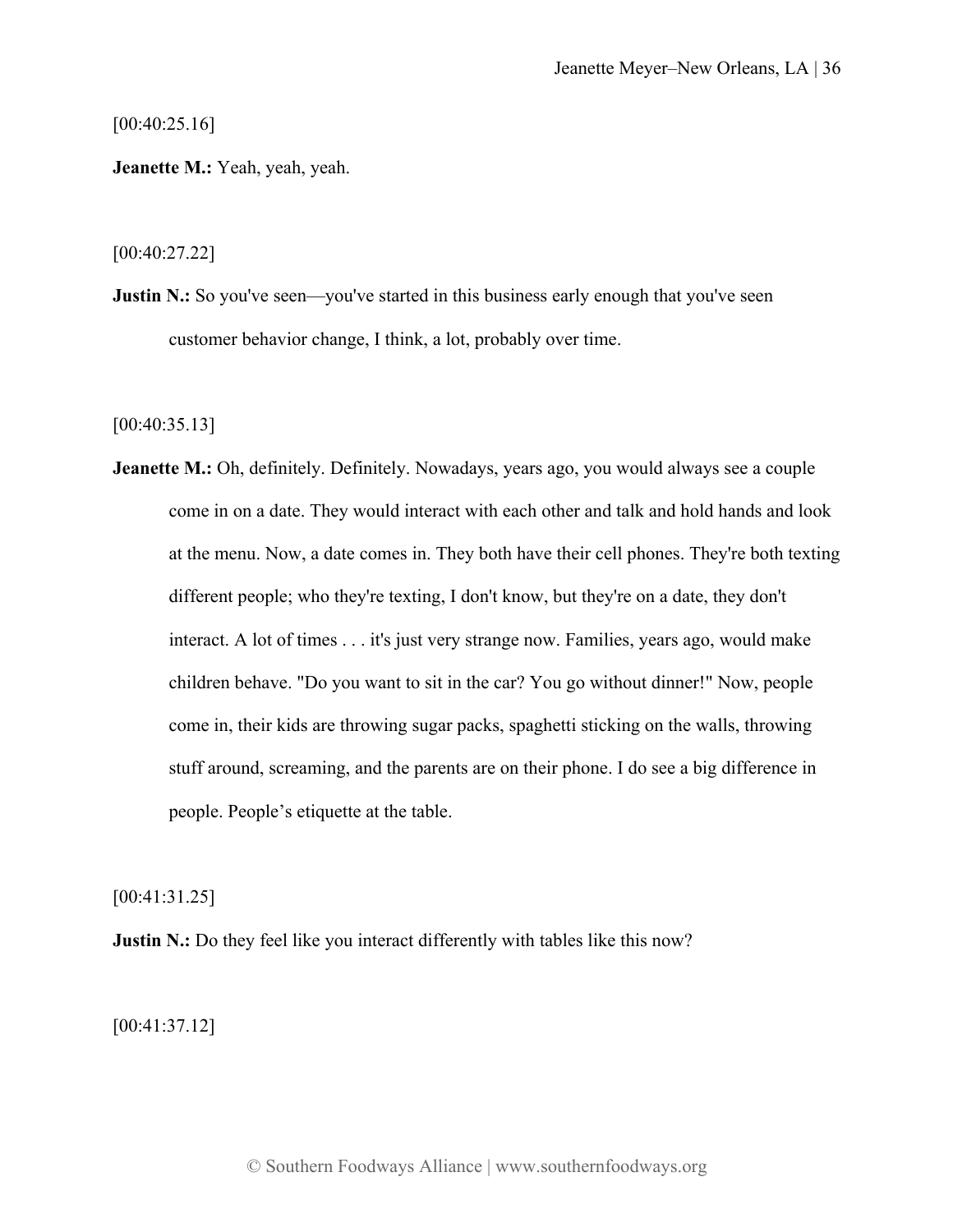**Jeanette M.:** Yeah. Yeah. Yeah. Yeah, a lot of times—yeah, it is hard to interact with people sometimes with that. It really is.

[00:41:47.29]

**Justin N.:** What's your style? What's your style as a server?

[00:41:52.17]

**Jeanette M.:** Friendly. Friendly. I got this thing, I don't want to say it's a subservient thing, but when I put a dish down to someone, I just don't plop it down. I go, "Here you go, dear. Here's your veal piccata." And I'll, like, lean in. It's just the way I do it, you know. I like—when I used to eat here for twenty years, we had a server named Vincent. He was a server here when I worked here, too, and he ended up going somewhere else. But when he would wait on me, he would always do that, is bend down, like put it in and, "Here you go, dear." It just makes your dinner seem so much better than, "Who ordered the veal piccata?" Lookin' around like, I hate that. When a server has to ask who ordered that, I take my order in a certain way every time so I know exactly who gets what, and I don't have to say, "Who got the barbecued shrimp sandwich here? Who got this?" I think that's really very unprofessional. So, I guess I'm an organized server and a courteous server. That's what I would say I was, my style.

[00:43:13.02]

**Justin N.:** Do you ever read online restaurant reviews?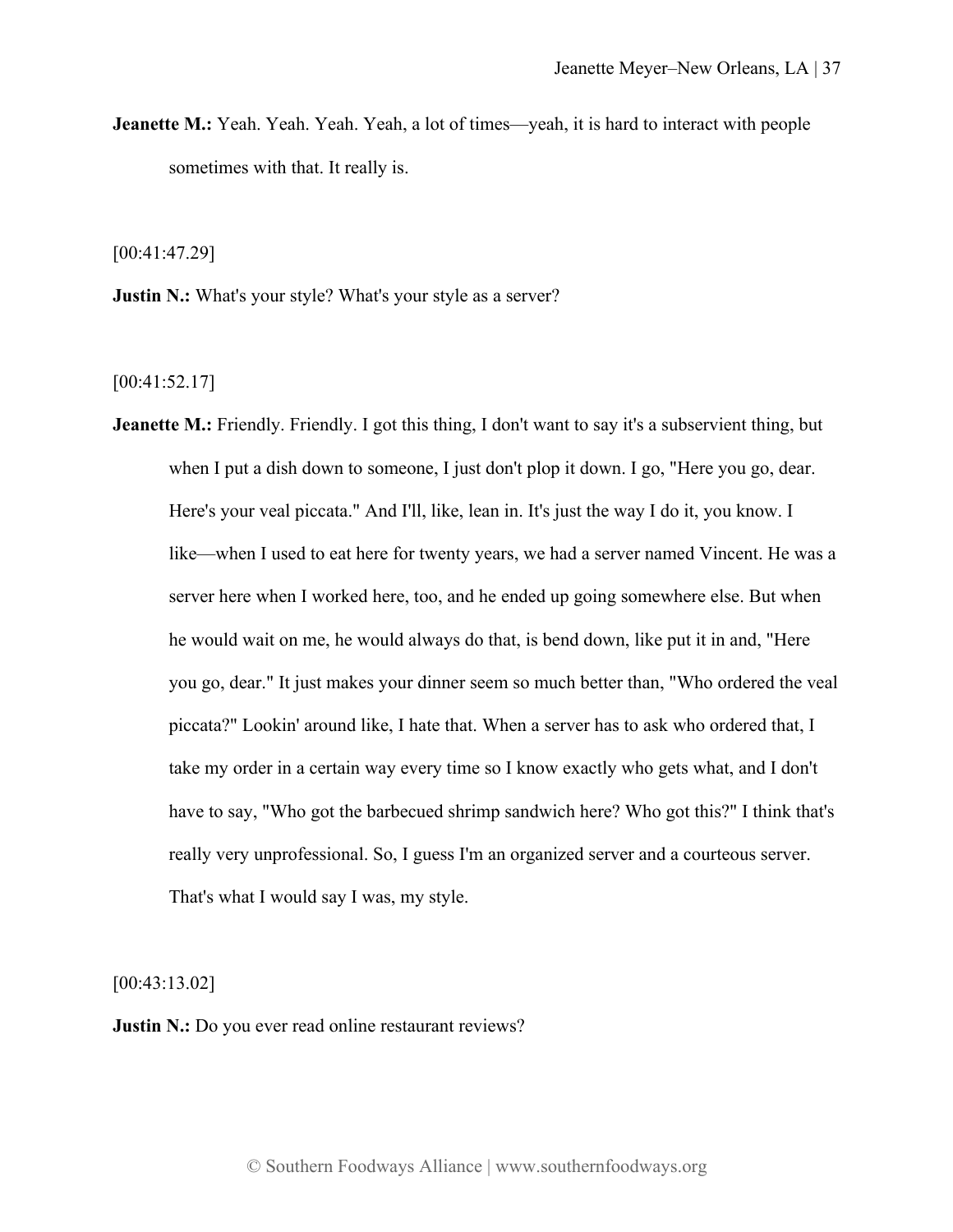[00:43:16.05]

**Jeanette M.:** I don't, but everybody's always tellin' me, "You gotta read Yelp!" And they'll come in. I don't do it. I should probably do that, but they'll say, "Oh, somebody said somethin' nice about you the other day." They'll say, "Oh, somebody said somethin' terrible about me." I don't read 'em. I probably should.

[00:43:36.18]

**Justin N.:** You may not be missing out. I was just curious if you had.

[00:43:40.25]

**Jeanette M.:** I don't.

[00:43:42.23]

**Justin N.:** Do you think online reviews of restaurants change the way people come in and what they expect?

[00:43:50.08]

**Jeanette M.:** Um . . . probably. I don't know.

[00:43:55.06]

**Justin N.:** Say you have a table of people from Buffalo who've never been to New Orleans before. Is your approach to them different than a table that, maybe they're not, like, your regular-regulars that you really know, but you've seen them. You know they're from here.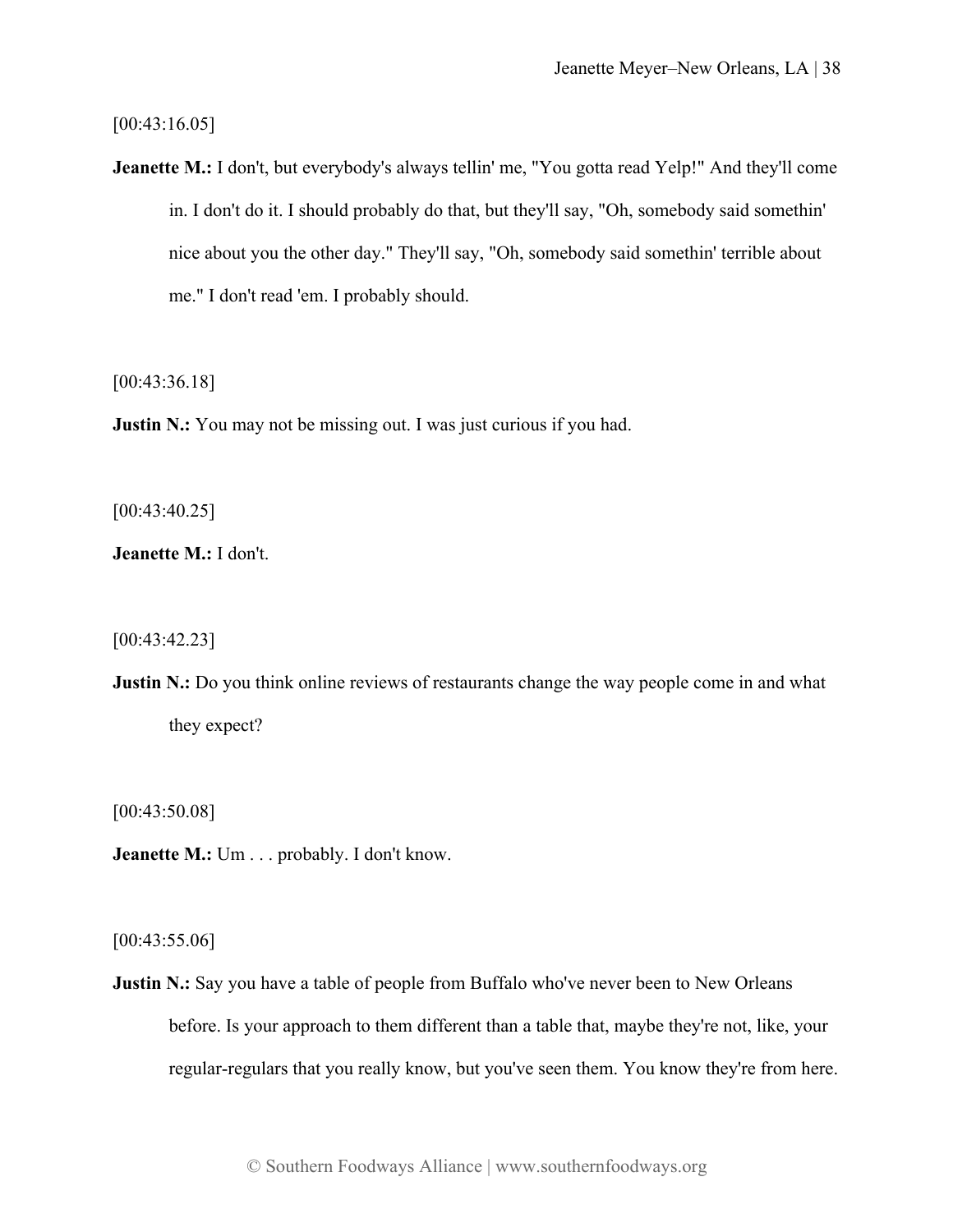[00:44:14.12]

**Jeanette M.:** Yeah, I think it would be. Because I would be like, "Okay, now. We're the ones that invented the barbecued shrimp." You know, I'd be like, "You don't eat 'em up there. I'm from New York, too. Our shrimp came out of a freezer. But these are head-on, shellon, cooked in a black pepper butter sauce." I'm gonna put a bib on ya. I will treat 'em different because there's something that they're not used to eating, but they need to eat it down here, because they're gonna see how good it is. Then, every time they come back, they're gonna be like, "I had that dish five years ago and I've not forgotten how good it was with the bread dipped in there." So, I think that has a lot to do with—I would treat 'em different.

[00:44:56.20]

**Justin N.:** Do you feel it's a performance?

[00:44:58.23]

**Jeanette M.:** Not really. Just heartfelt, tell 'em how it is.

[00:45:03.25]

**Justin N.:** Yeah, yeah.

[00:45:03:28]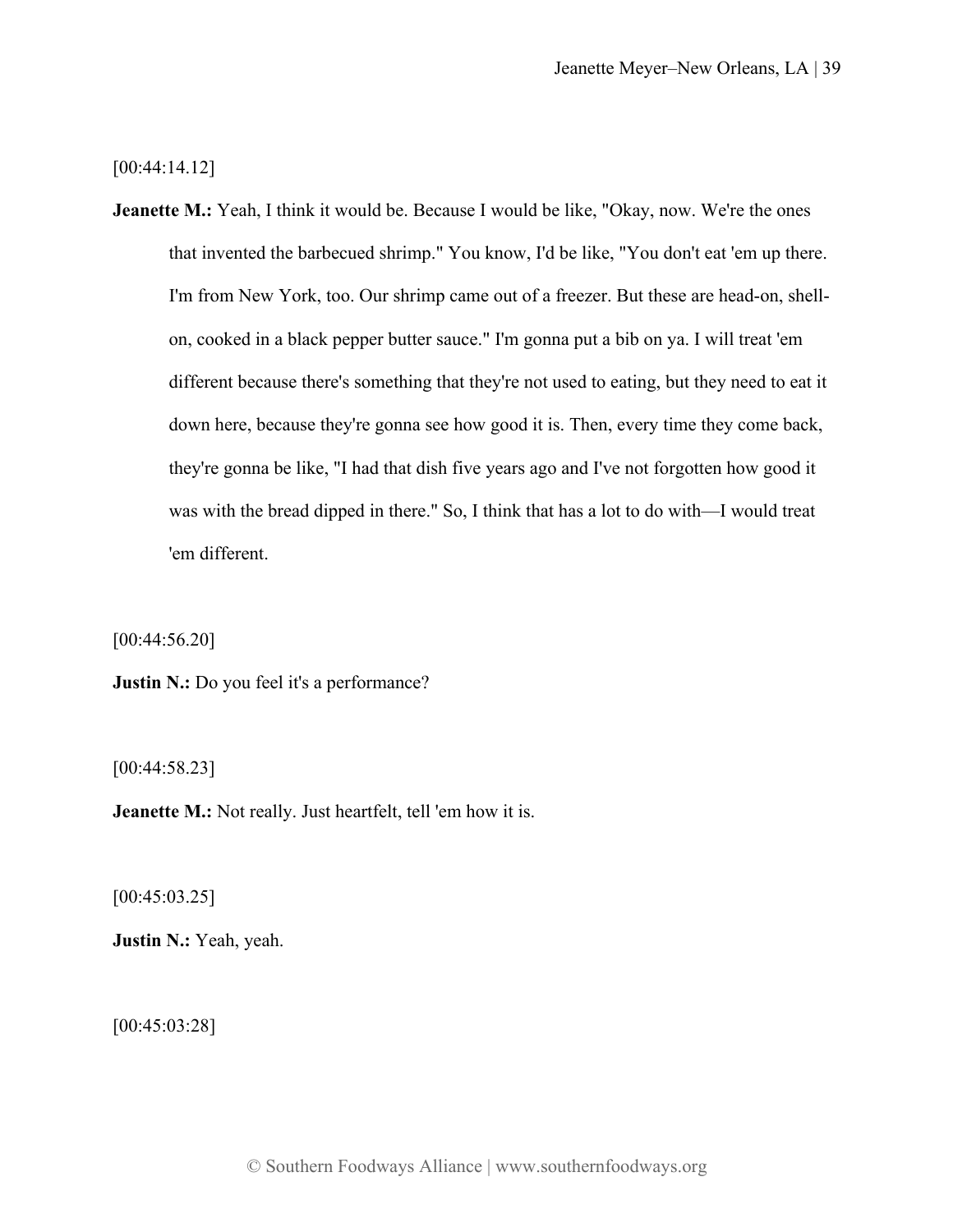**Jeanette M.:** Yeah. But I want to go back to something else, about you asked how it was different, waiting tables. I noticed one thing too is, the men, years ago, would remove their hat when they first come into a restaurant. Now, sometimes it takes an act of Congress to get that hat off their head. We don't allow hats for men in the dining room. Men will get, like, mad about it. It's courteous. Years ago, when you came into a restaurant years ago, you removed your hat. Any building. But I've noticed that's a big difference now, too, with the tables and etiquette.

[00:45:42.18]

**Justin N.:** Everywhere, yeah. Yeah, yeah, yeah. How about dress codes? Or dress . . .

[00:45:49.22]

**Jeanette M.:** Well, I'm glad that we kinda uphold—a casual, we don't allow, like, cutoff tanks for men and flip-flops and cutoff shorts. But I'm glad we have a dressy casual.

[00:46:09.27]

**Jeanette M.:** Yeah. 'Cause your door here says, "Proper—"

[00:46:13.16]

**Jeanette M.:** "Attire," yeah.

[00:46:14.00]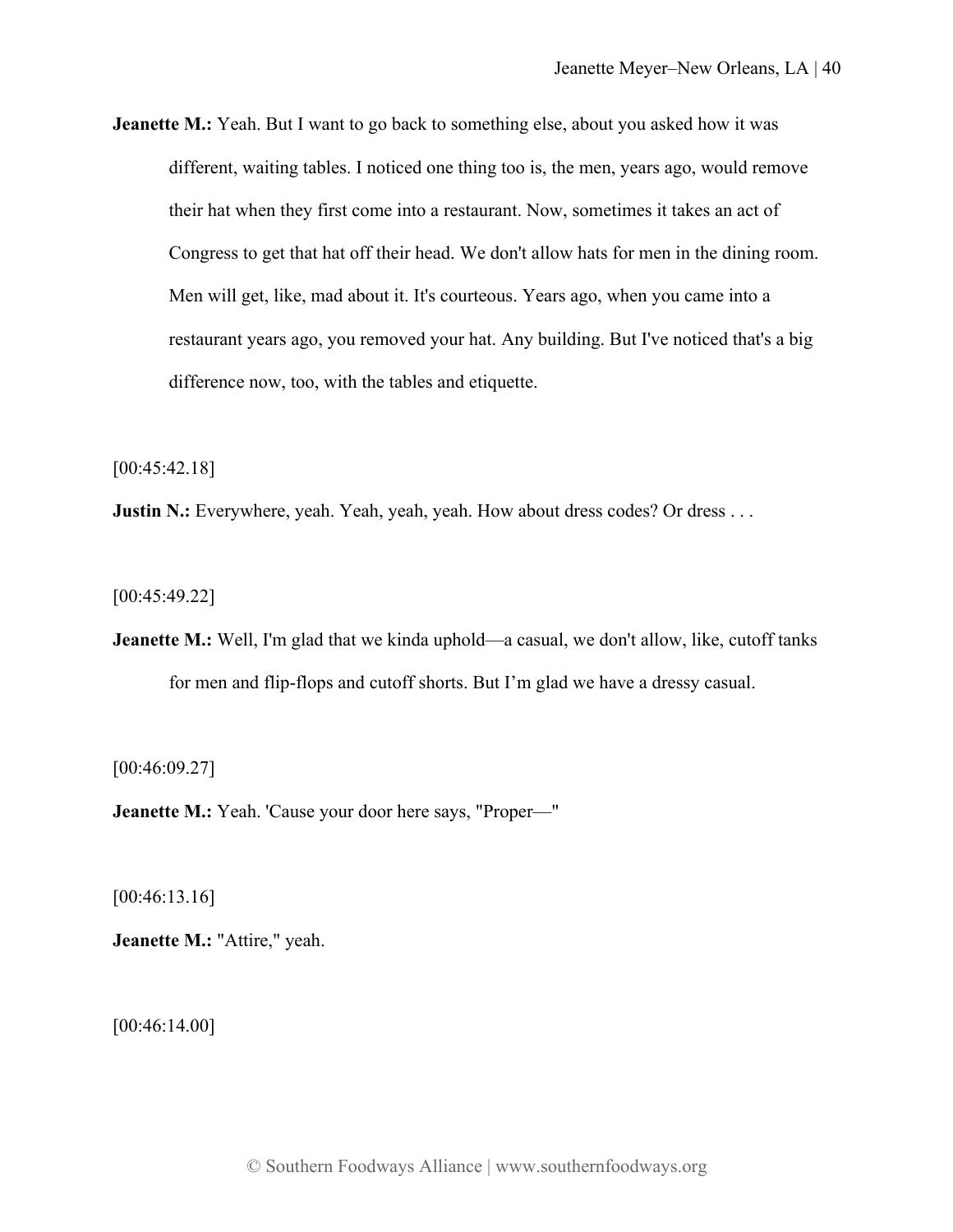**Justin N.:** Yeah. "Proper attire required." So, when I come here, I'm usually in a jacket, because those are the people I'm sitting with. But you see a lot of that. But do you see people comin' in off the street, and they're like, "Oh." Do they get nervous when they see that sign?

[00:46:30.17]

**Jeanette M.:** Yeah, they're like, "Are we okay?" You'll be like, "Yeah. You're okay, come on in." You know?

[00:46:36.12]

**Justin N.:** The other one, you're like—

[00:46:36.15]

**Jeanette M.:** Or, if they don't, then they will make 'em sit at the bar. Or we have t-shirts for sale, if a guy has a wife beater on. We got t-shirts for sale, you can buy one of our t-shirts, sit down and eat. [Laughter]

[00:46:50.00]

**Justin N.:** I didn't know. So your version of the Galatoire's—

[00:46:53.15]

**Jeanette M.:** Yeah, the coat. The t-shirt.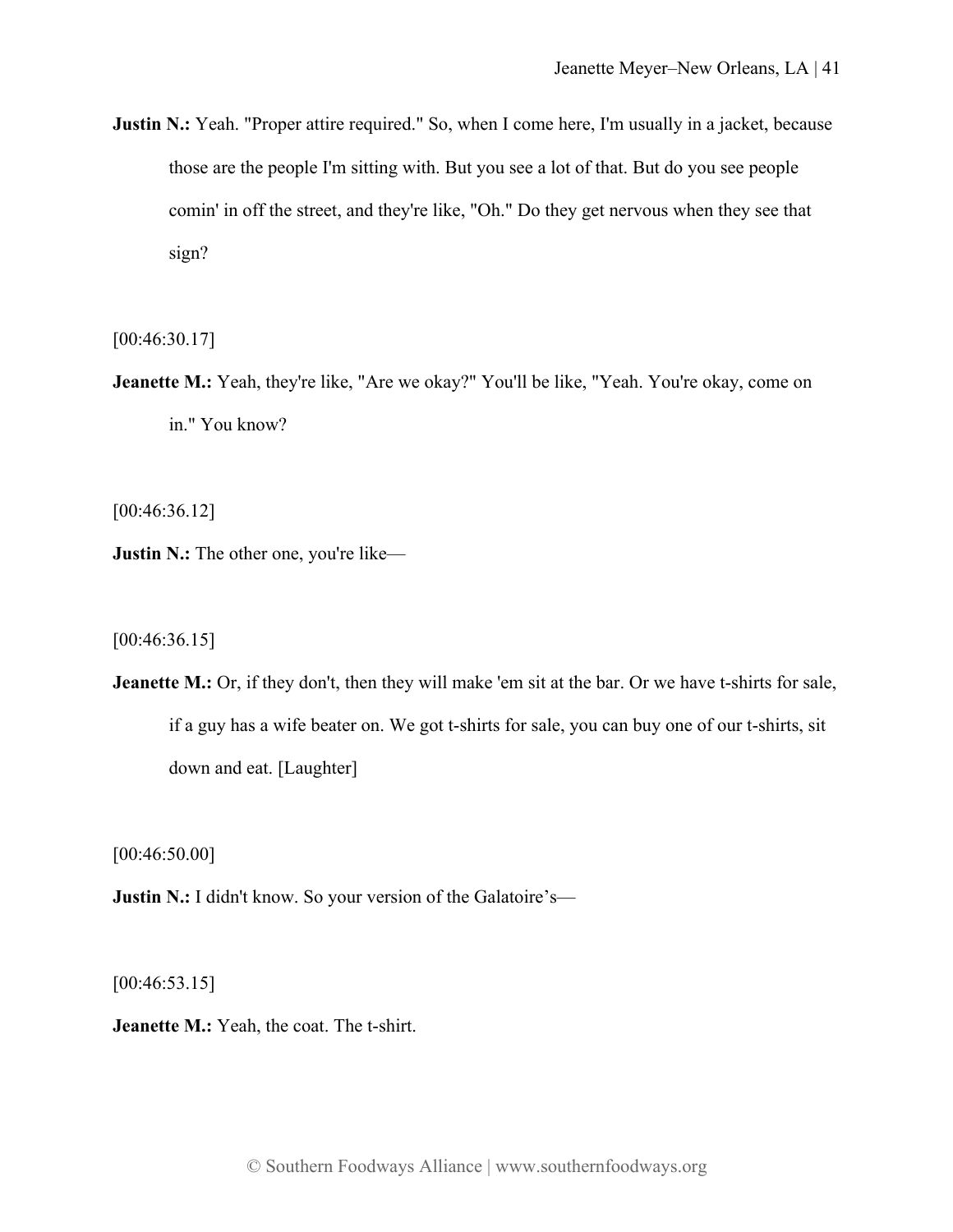[00:46:57.08]

**Justin N.:** That's great, that's great. So, in terms of waiting tables, how much sidework did you have at a place like K-Paul's?

[00:47:07.00]

**Jeanette M.:** Well, every night we—

[00:47:09.26]

**Justin N.:** Or Coffee Pot, for that matter. I'm interested.

[00:47:10.20]

**Jeanette M.:** Every night, we wrote our menus—hand-wrote the menus at K-Paul's.

[00:47:14.28]

**Justin N.:** Oh, wow.

[00:47:16.26]

**Jeanette M.:** Yeah. We hand-wrote because whatever was available fresh that day, he made his menu from that. So, the menu changed every day. So, we hand-wrote 'em every day.

[00:47:28.11]

**Justin N.:** How many copies?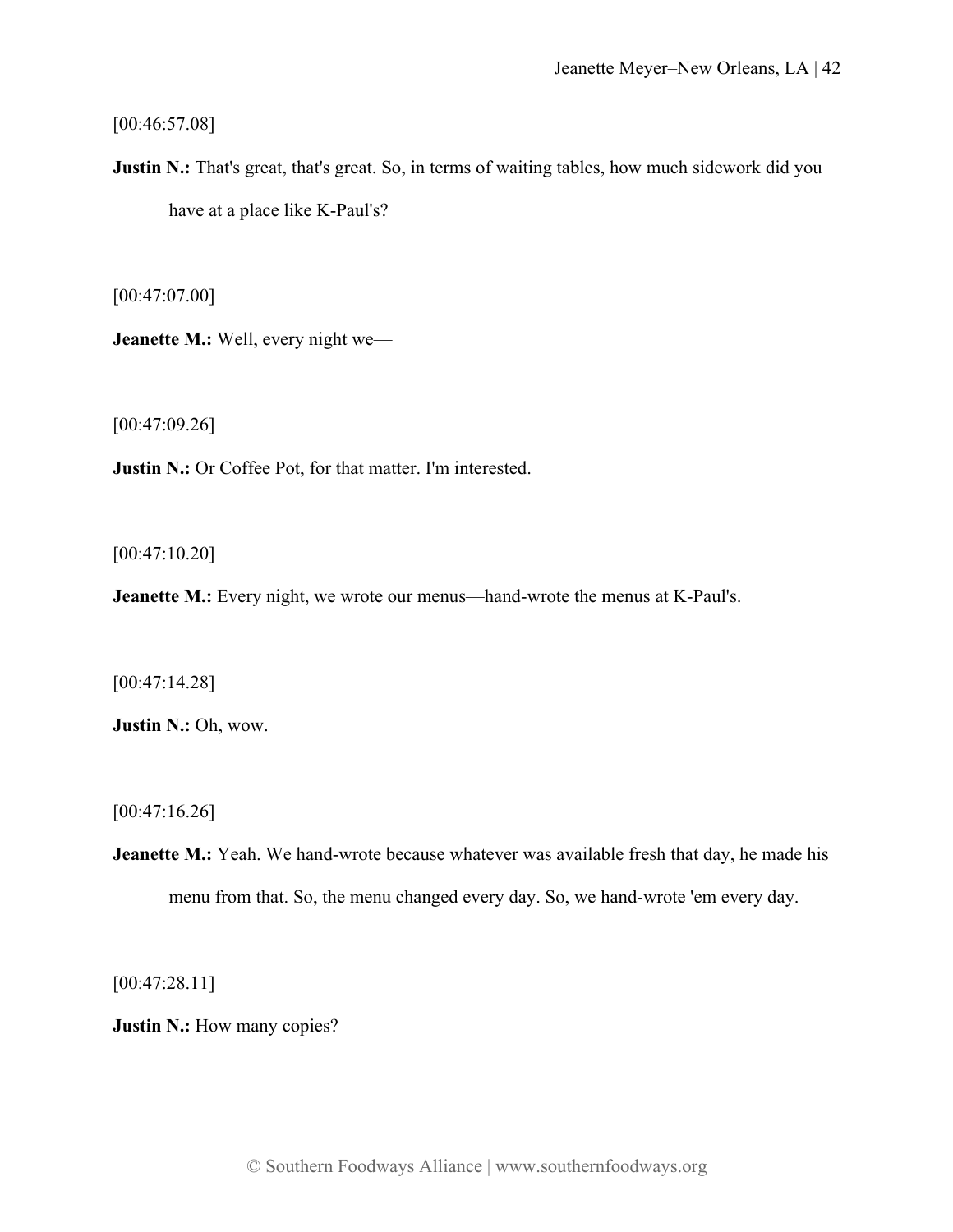[00:47:29.13]

**Jeanette M.:** Well, about—all of us sat down to do 'em. We'd probably do about five each, you know. We'd just sit there. That was back in the day when everybody smoked cigarettes at work, so they'd be sittin' there, smokin', writin' the menus. Which I thought of a funny story I might want to share with you.

[00:47:46.22]

**Justin N.:** Yeah.

[00:47:46.27]

**Jeanette M.:** You said of memorable times. We were, one night, writing our menus, and there was a guy who knocks at the door. We're like, "We're closed! We're closed." He kept knocking, kept knocking. So somebody says, "Go see what he wants, Jeanette." So I go there, I said, "We're not open yet." He goes, "I'm the head of security for the Rolling Stones." This was 1989 when they were here for the Steel Wheels tour. I'm like, "So? You're the head of security for the Rolling Stones? So what?" So, he goes, "Well, I want to make a reservation." We're like, "We don't take reservations." He says, "Not even for me?" I said, "Well, listen, buddy, I'm the Queen of England. We don't take reservations." Chef always liked us to mouth off to people, so I shut the door. He keeps knockin' again. He goes, "No, really. I'm the head of security for the Rolling Stones." I said, "And I'm the Queen of England. If you're the head of Rolling Stones security, bring us some backstage passes for the concert tomorrow night." So we got done writing our menus and, about half an hour later . . . there's a knock at the door. This guy looks like he's some kinda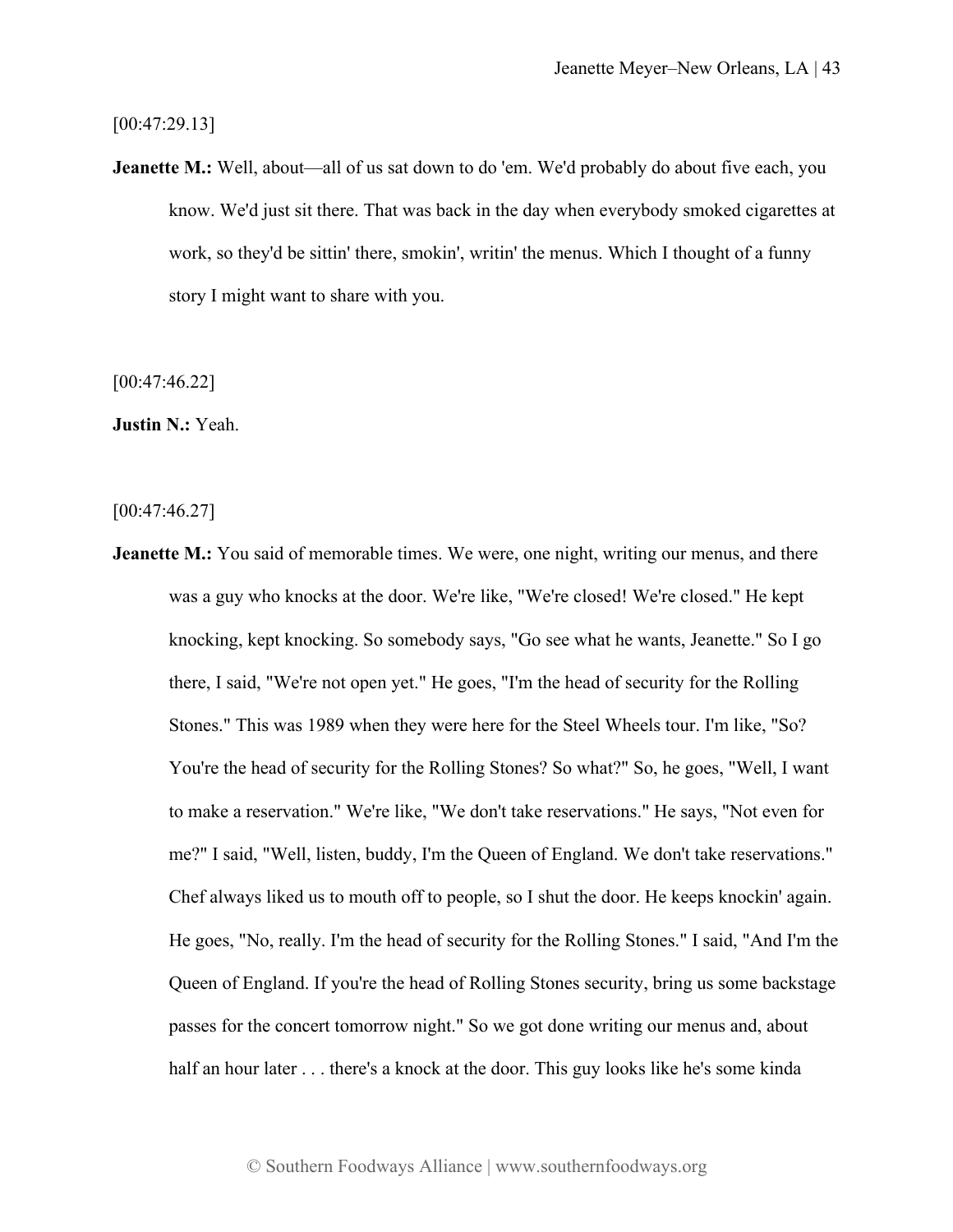chauffeur or somethin'. So, somebody opens it up. He goes, "I'm looking for the Queen of England." "That would be me!" So I go to the door, and there's four backstage passes for the Rolling Stones, all-access pass for me because I mouthed off to him. So, that was my one memorable moment at K-Paul's, anyway. We had a lot of celebrities that we served there; a lot of celebrities. We have a lot of celebrities here that we serve.

[00:49:29.18]

**Justin N.:** Yeah, yeah. Yeah, that's a tremendous story, though.

## [00:49:33.21]

**Jeanette M.:** I know, isn't it? So, I got to go with three of my closest friends backstage. Drove a golf cart around, 'cause I went, looked him up—I said, "Hey, the Queen of England is here!" I wore a tiara, just to mess with him. He goes, "You didn't believe me." I said, "Nope." So, it was quite a thing.

[00:49:54.24]

**Justin N.:** Did they ever eat at the restaurant?

[00:49:56.03]

**Jeanette M.:** No, but Keith Richards' grandkids ate here, when they were supposed to come and play the Jazz Fest and they couldn't play. His family was still in town, and I think Keith Richards was still in town. Just came in for it, anyway. His grandchildren ate here, but no, they never ate here.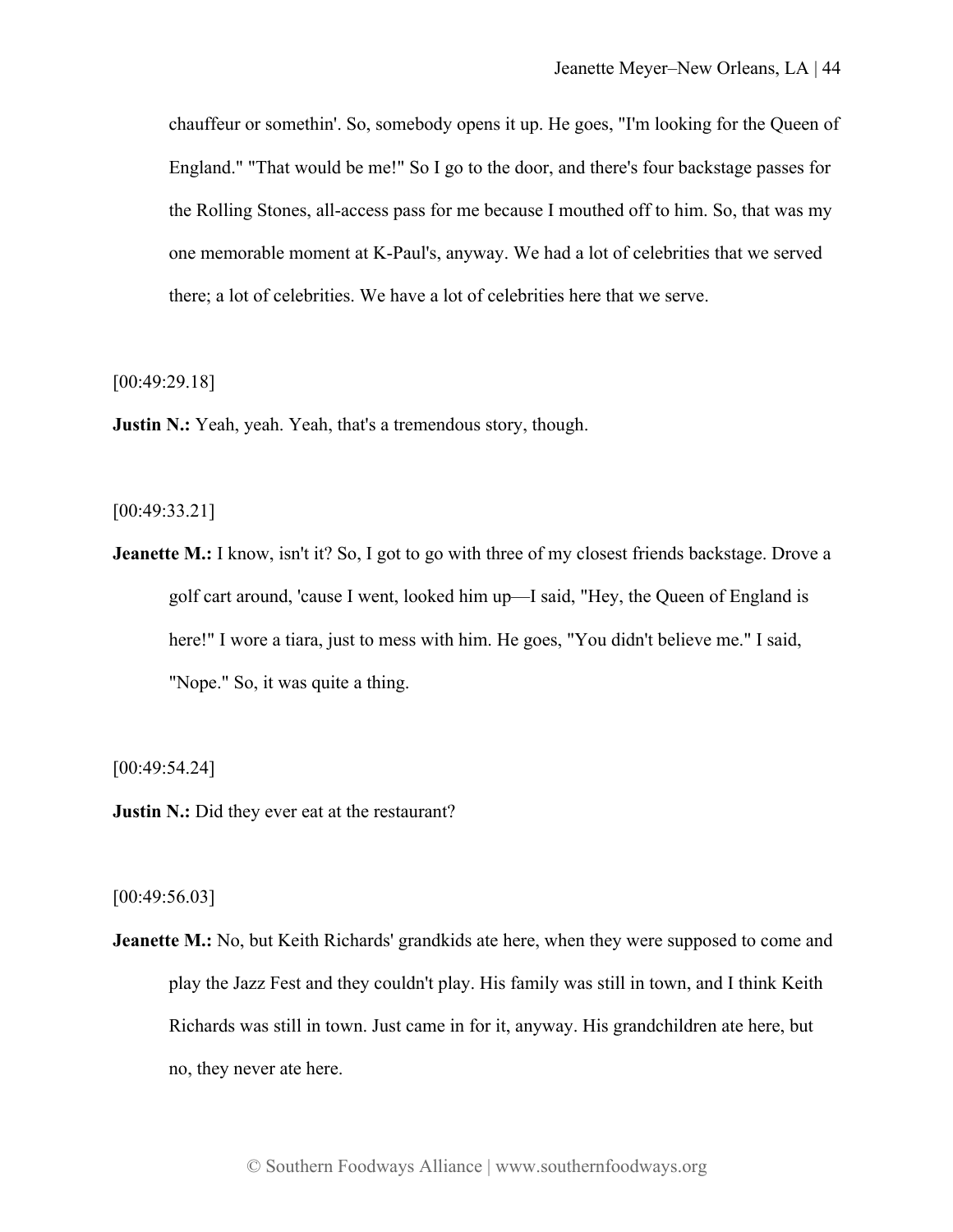[00:50:15.14]

**Justin N.:** Or at K-Paul's, did they ever eat during that tour?

[00:50:19.20]

**Jeanette M.:** No, no. They didn't. [Laughter]

[00:50:23.10]

**Justin N.:** So, Chef Paul kind of encouraged this combativeness, then.

[00:50:25.19]

**Jeanette M.:** Oh, yes. Definitely. Yeah. He used to like us to do things like—if somebody sat at a table and Chef would see it, they'd kick their shoe off maybe while they were at the table, our thing was, he would have one waitress distract 'em, the other waitress would get on her hands and knees, grab the shoe, take it in the back room, and hold it hostage. So then, when they were gettin' ready to do, the lady'd be lookin' around, "Where's my shoe? Where's my shoe?" Lookin' around. Then we would come out of the back room and say, "We have this shoe for sale." And we could sell it back to 'em. Chef would say, "Get whatever you want for it." Sometimes, people would have to pay us twenty dollars to get the shoe back. Ten dollars or whatever. It was hilarious, and Chef would sit there and laugh about it. That was a big thing, just mess with people. He loved that. He loved that.

[00:51:20.13]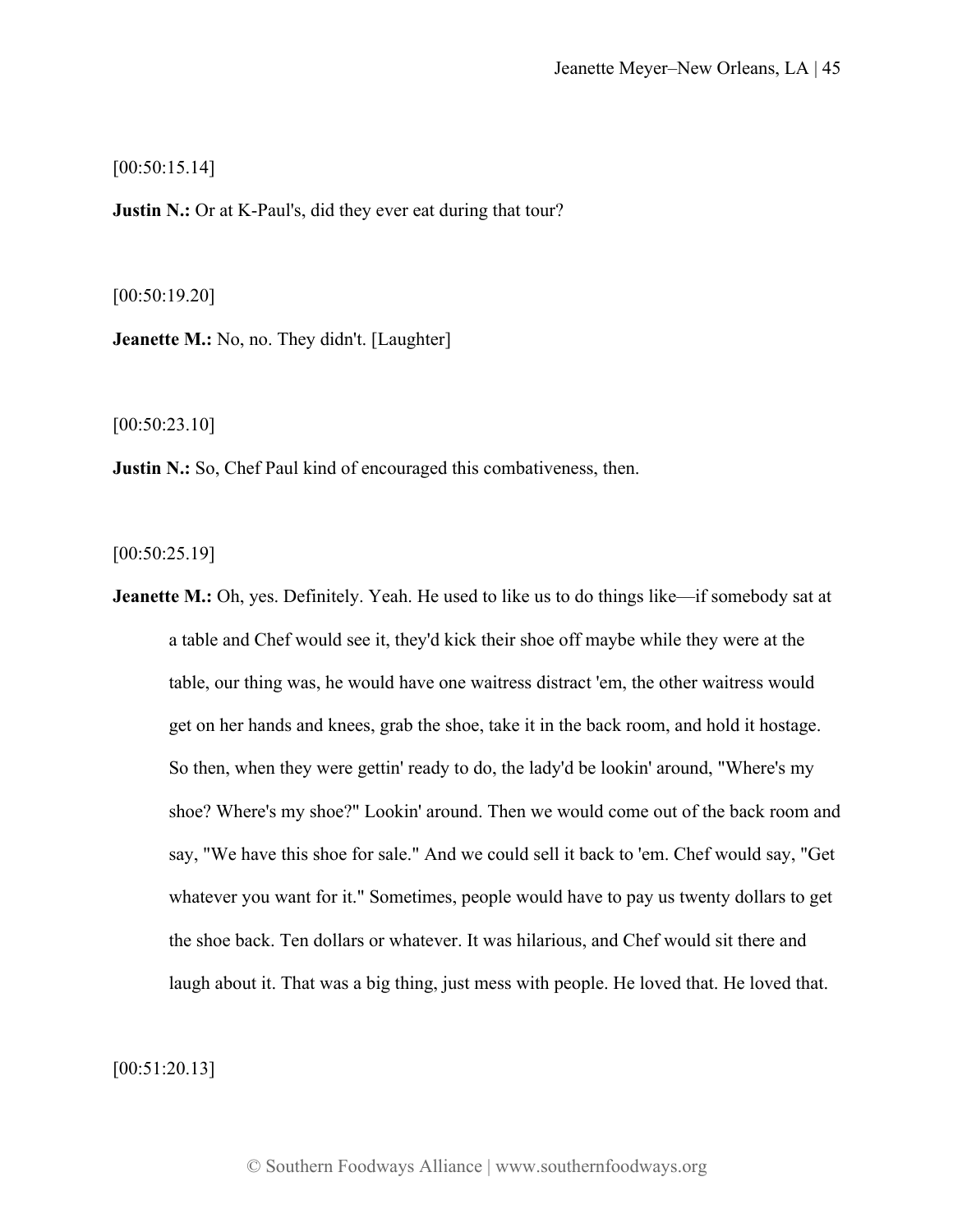**Justin N.:** Were people expecting this?

[00:51:22.19]

**Jeanette M.:** No.

[00:51:24.00]

**Justin N.:** Did you have—I could see somebody would be really outraged that they'd have to do that.

[00:51:27.20]

**Jeanette M.:** No, 'cause they would laugh. Then Chef would just shake his head, like, "Shame on you, kickin' your shoe off in my restaurant." He took that as a . . . you kick your shoes off at home; you don't do it in my restaurant. That's what he kinda took it as. So, we were enforcing his weirdness, and his wife, Kay, would go along with it, too.

[00:51:53.23]

**Justin N.:** Well, what about hats? At K-Paul's?

[00:51:57.10]

**Jeanette M.:** Oh, you had to take your hat off. But he was allowed to wear a hat.

[00:52:00.15]

**Justin N.:** Well, he was the chef.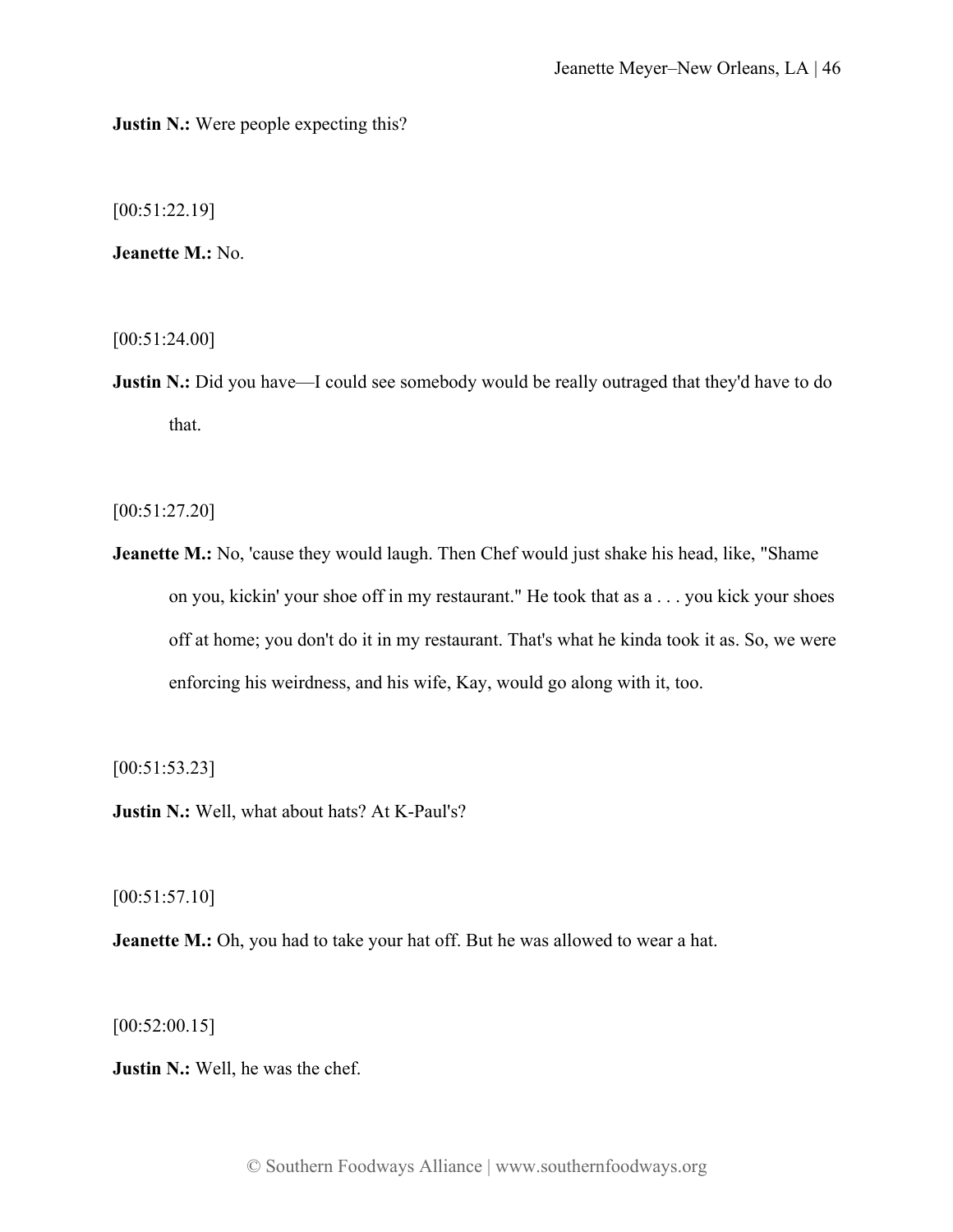[00:52:02.21]

**Jeanette M.:** Yeah. He wore his white hat, you know.

[00:52:03.28]

**Justin N.:** Yeah, yeah.

[00:52:03:40]

**Jeanette M.:** You had to remove your hat in that restaurant, too.

[00:52:09.20]

**Justin N.:** And this is, mercifully, before cell phones, really.

[00:52:12.19]

**Jeanette M.:** Oh, yeah. Yeah.

[00:52:14.25]

**Justin N.:** When did you first start seeing people with cell phones as a problem in a restaurant? I mean, as a problem—

[00:52:23.10]

**Jeanette M.:** It is a problem, as far as I'm concerned. I guess after . . . I guess right around, before Katrina they had flip phones. People weren't on 'em that much. But now, the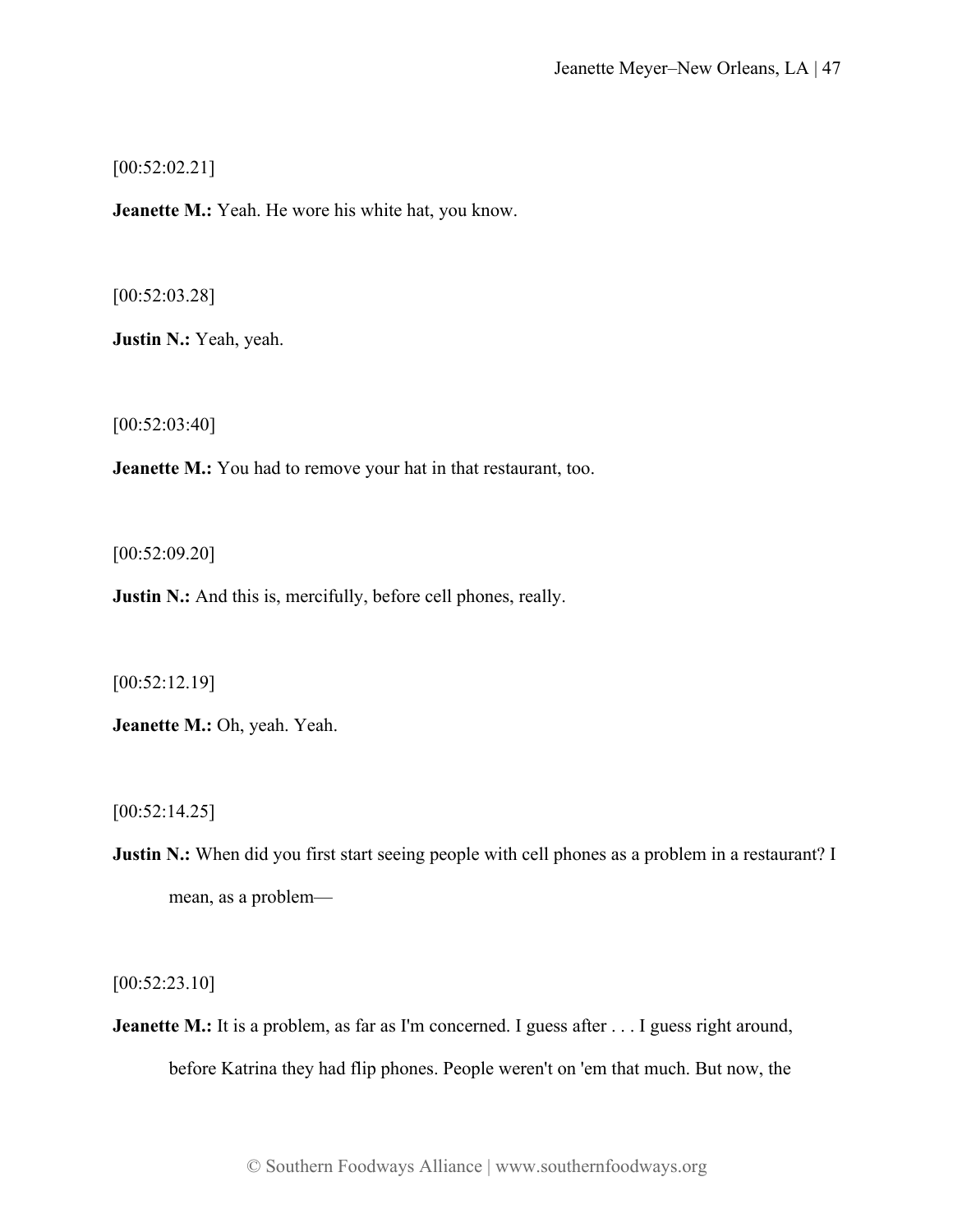whole mentality is, no one will pick up a phone and call you anymore. They have to text you. You know? My business, nobody calls me. They have to text me or e-mail their order. It's like, really weird. Everybody has to do everything online instead of—all the reservations are made online now. Nobody calls anymore. Everything's done by text. It's a very impersonal thing.

[00:53:09.26]

**Justin N.:** Does that make you sad?

[00:53:11.08]

**Jeanette M.:** Yeah, it does. It really does. And another thing is, people cannot go through dinner without checkin' their phone or bein' on their phone? And my thing is, people not interacting with the person they're having lunch with, 'cause they're on their phone with someone else.

[00:53:28.18]

**Justin N.:** Do you ever ask people where they're from when they come in?

[00:53:30.21]

**Jeanette M.:** Oh, yeah. Oh, yeah. People always ask me where I'm from, because they think I have a New York accent—which I do. My family thinks I sound very Southern. But I do still have my New York accent. So they'll be like, "Where are you from?" Usually, I can interact with them, 'cause I've travelled so much.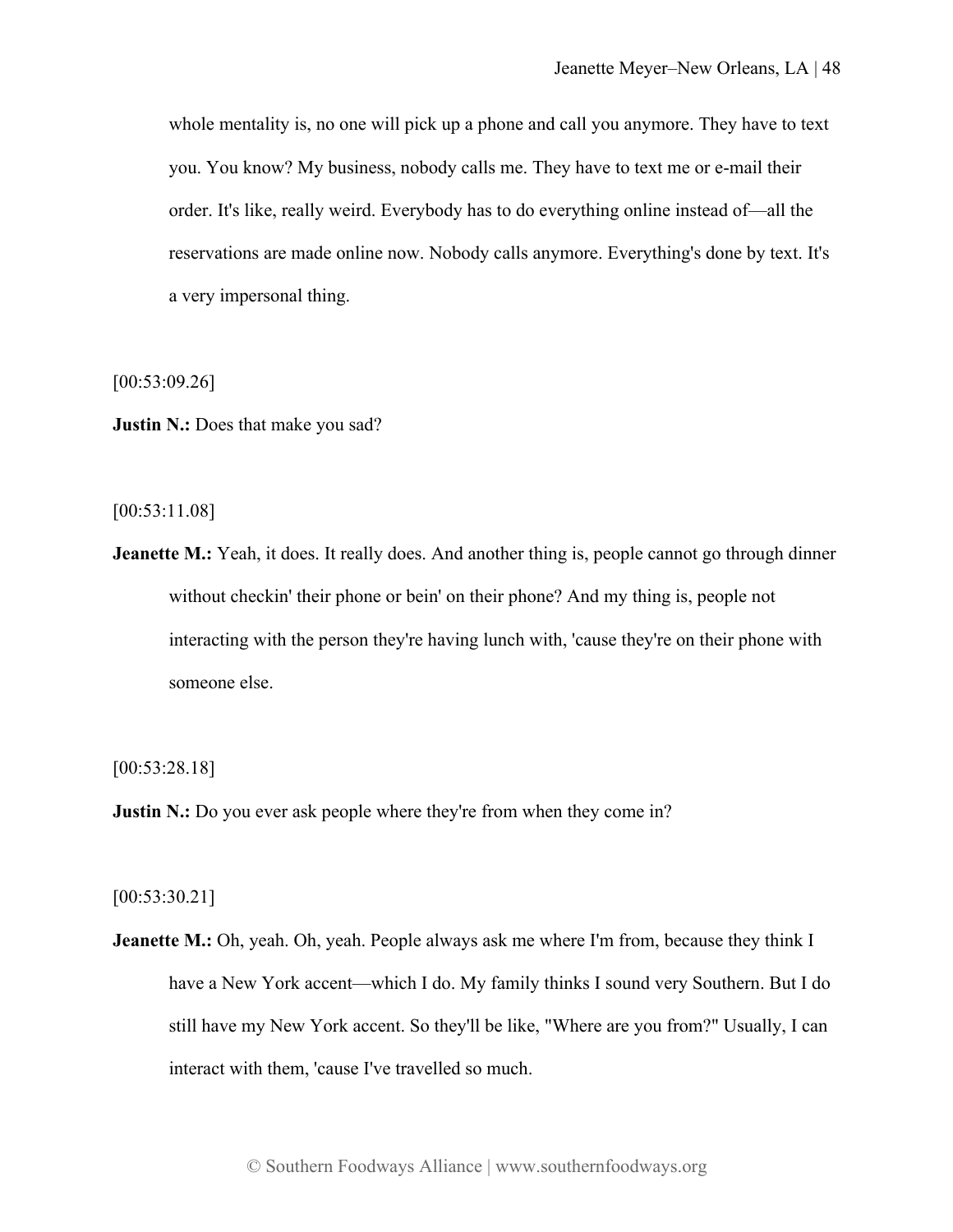[00:53:54.13]

**Justin N.:** Yeah, yeah. So, how long are you gonna do this?

## [00:53:55.20]

**Jeanette M.:** I am sixty-three years old now, and I'm planning on workin' here three more years, till I'm sixty-six. Then I may retire, but I probably won't. I'll probably end up workin' still, a couple days a week, probably. 'Cause I don't wanna miss out. I love it. I want to pay as much as I can into Social Security, 'cause I pay my taxes. And I just wanna work three more years and then retire. That'll put me here eighteen years.

[00:54:23.26]

**Justin N.:** Now, let me ask you this, 'cause this has come up with other servers who are in kinda your age group. When you were a younger person making cash at the Coffee Pot, did you find that affecting your total Social Security earnings? Is that affecting your retirement?

[00:54:42.28]

**Jeanette M.:** Yeah. I think it will. But I always did claim taxes, because I didn't want to owe money to the I.R.S. I've always got my taxes done and claimed my taxes. Like at K-Paul's, we did give a lot of cash, but every night, we claimed it. We all claimed the same amount. Everybody made the same amount.

[00:55:06.08]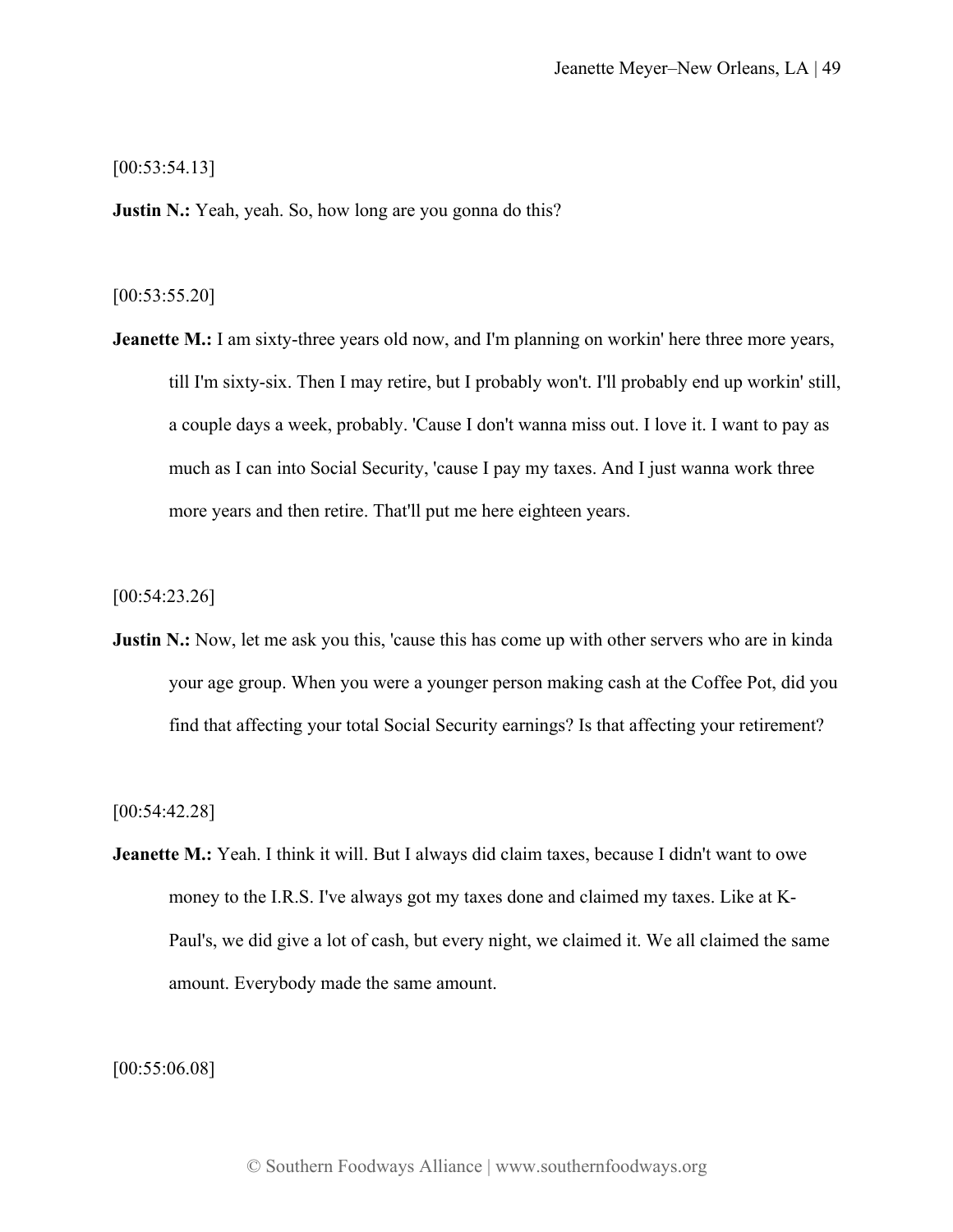**Justin N.:** Um-hm, um-hm. 'Cause I've talked to people in a wide range of restaurants, and some got themselves in trouble because—

[00:55:14.28]

**Jeanette M.:** Oh, they will. Yeah.

[00:55:15.17]

**Justin N.:** Yeah, yeah. Now, one of the people brought up Bob Dole and his underground economy. Did that change any of the way that you got the—'cause, now, at the casino, you got paid . . . was that a tip? Was that based on tips? Were you \$2.13 an hour at the casino?

[00:55:34.22]

**Jeanette M.:** No. We got paid minimum wage. We got benefits. And then we had to claim our tips every night. You know, we claimed our tips. When we cashed in our chips and everything, surveillance is watching. I claim my tips, trust me. I don't wanna have to owe the I.R.S. Every year I do my taxes.

[00:55:59.08]

**Justin N.:** Yeah. Well, I mean, just in terms of kinda like—you know, the mechanics of being paid. It affects how you live. But did the casino have pretty good benefits then, I guess?

[00:56:12.00]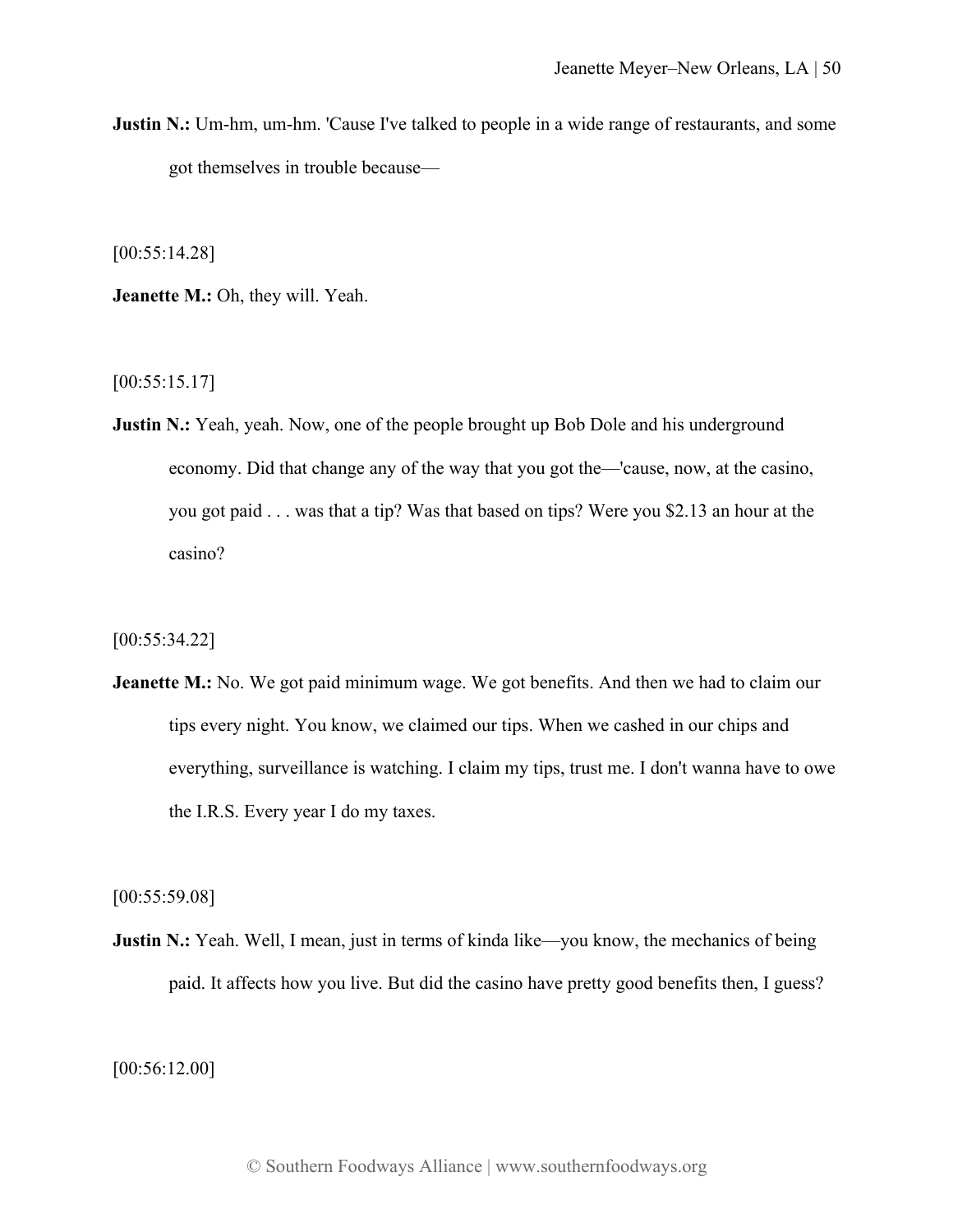**Jeanette M.:** Oh, we had excellent benefits, excellent.

[00:56:14.13]

**Justin N.:** Yeah. 'Cause it was a big corporation, I suppose.

[00:56:15.12]

**Jeanette M.:** Yeah.

[00:56:18.02]

**Justin N.:** Yeah, yeah.

[00:56:18.02]

**Jeanette M.:** I wish we had benefits here.

[00:56:19.28]

**Justin N.:** Do you have the duck? Wendy says she has the duck, Aflac.

[00:56:23.28]

**Jeanette M.:** I don't—I had it and it was not good. I never used it, and I paid way too much money for it. Then it was like, "Well . . . " But I tried to get off it, and they took forever. I just, it's not for me. I need to go get some kinda insurance somewhere, 'cause I have to go in the hospital.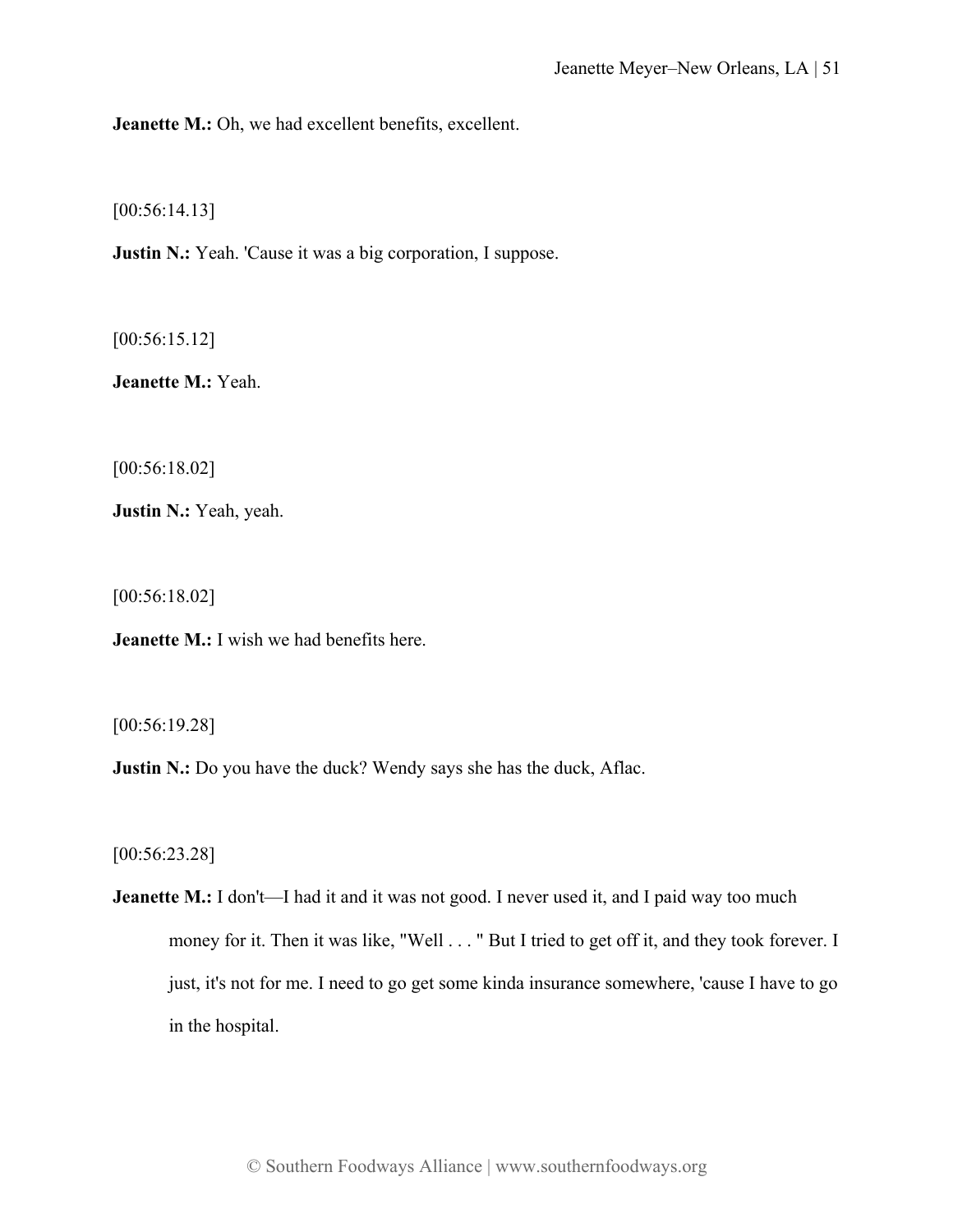[00:56:42.29]

**Justin N.:** Ooh. Yeah, yeah. Yeah, yeah.

[00:56:46.03]

**Jeanette M.:** Yeah.

[00:56:46.03]

**Justin N.:** Well, great. Any kind of closing—we're comin' up on an hour, and I know you have . . .

[00:56:52.11]

**Jeanette M.:** Oh, I didn't realize.

[00:56:54.06]

**Justin N.:** You have, probably, some stuff to do here.

[00:56:55.26]

**Jeanette M.:** I'm jonesin' for another cup of coffee.

[00:56:56.21]

**Justin N.:** Oh, my goodness! I don't want to put that off too much. So, any kind of last thoughts about anything you'd like to observe or sort of opine about in your work as a server?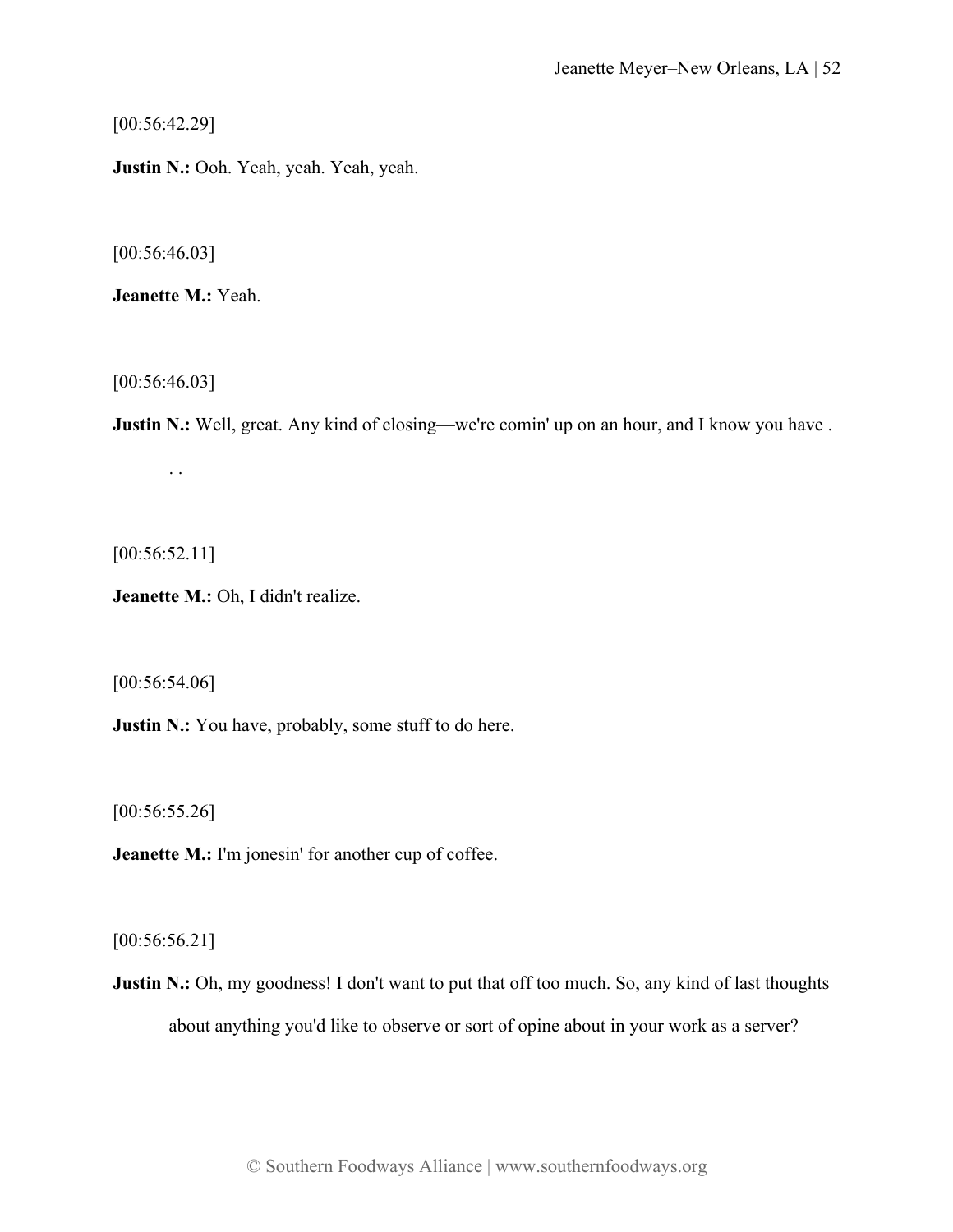[00:57:12.01]

**Jeanette M.:** Anything I want to, like—I don't really understand the question.

[00:57:17.00]

**Justin N.:** Yeah. Any kind of closing thoughts you might have about . . .

[00:57:21.14]

**Jeanette M.:** Maybe that I've always taken this as my profession. A lot of the people that I work with, they're just doin' this to pay the rent right now. They don't love their job. Where I think of this—my whole life, I've thought, "I'm in the service industry." And I'm always happy to say that. "What do you do for a living?" "I'm in the service industry. I serve." And some people might look down at that like it's not a profession, but it is to me. I love it. It's my way of life. I take it very seriously, I really do. Some people are meant to do it; some people are not. There's a lot of people doing it that are not meant to do it, you know.

[00:58:07.07]

**Justin N.:** Yeah.

[00:58:07.07]

**Jeanette M.:** But it's my way of life, and I love it.

[00:58:10.10]